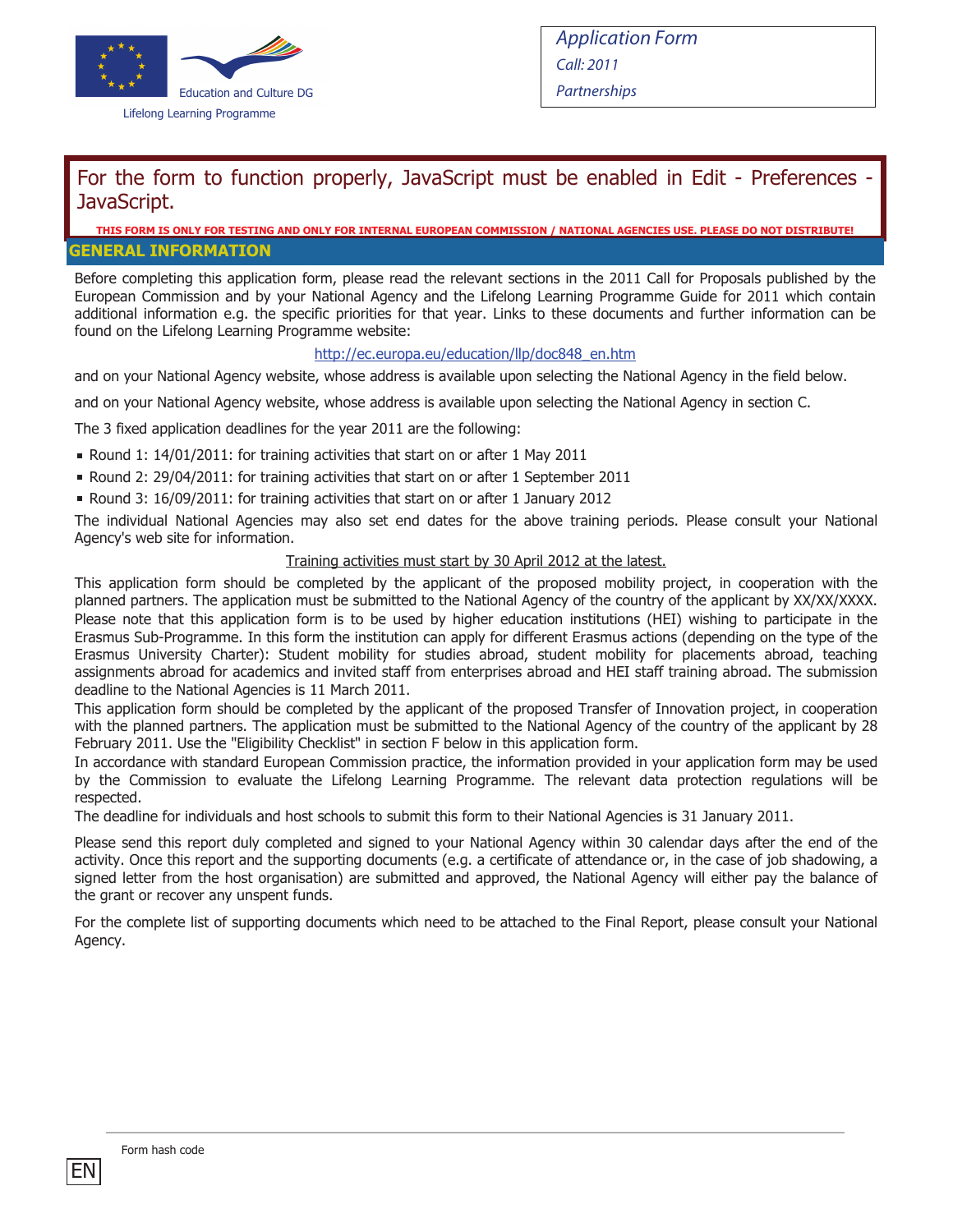

#### **NOTE FOR COMENIUS ASSISTANTS**

As from 2009, applicants wishing to undertake an assistantship in adult education institutions have to apply for a Grundtvig Assistantship, which requires a specific application form.

The grant amounts are fixed by each National Agency within a European framework. You can find these amounts on your National Agency's website or by contacting the Agency directly.

#### **NOTE FOR HOST SCHOOLS**

As from 2009, adult education institutions have to apply for a Grundtvig Assistantship, which requires a specific application form.

The host school does not receive any financial support as it will benefit from the presence and the work of the assistant. Assistants receive a grant to help cover travel costs and to contribute towards subsistence costs. The grant amounts are fixed by each National Agency within a European framework. The host school must submit a Final Report in the form provided by its National Agency.

#### **NOTE FOR COMENIUS ASSISTANTS**

Please complete and submit this form electronically then print and send a signed copy to your National Agency.

#### **NOTE FOR HOST SCHOOLS**

Please send this report, duly completed and signed, to your National Agency within one month after the end of the assistantship.

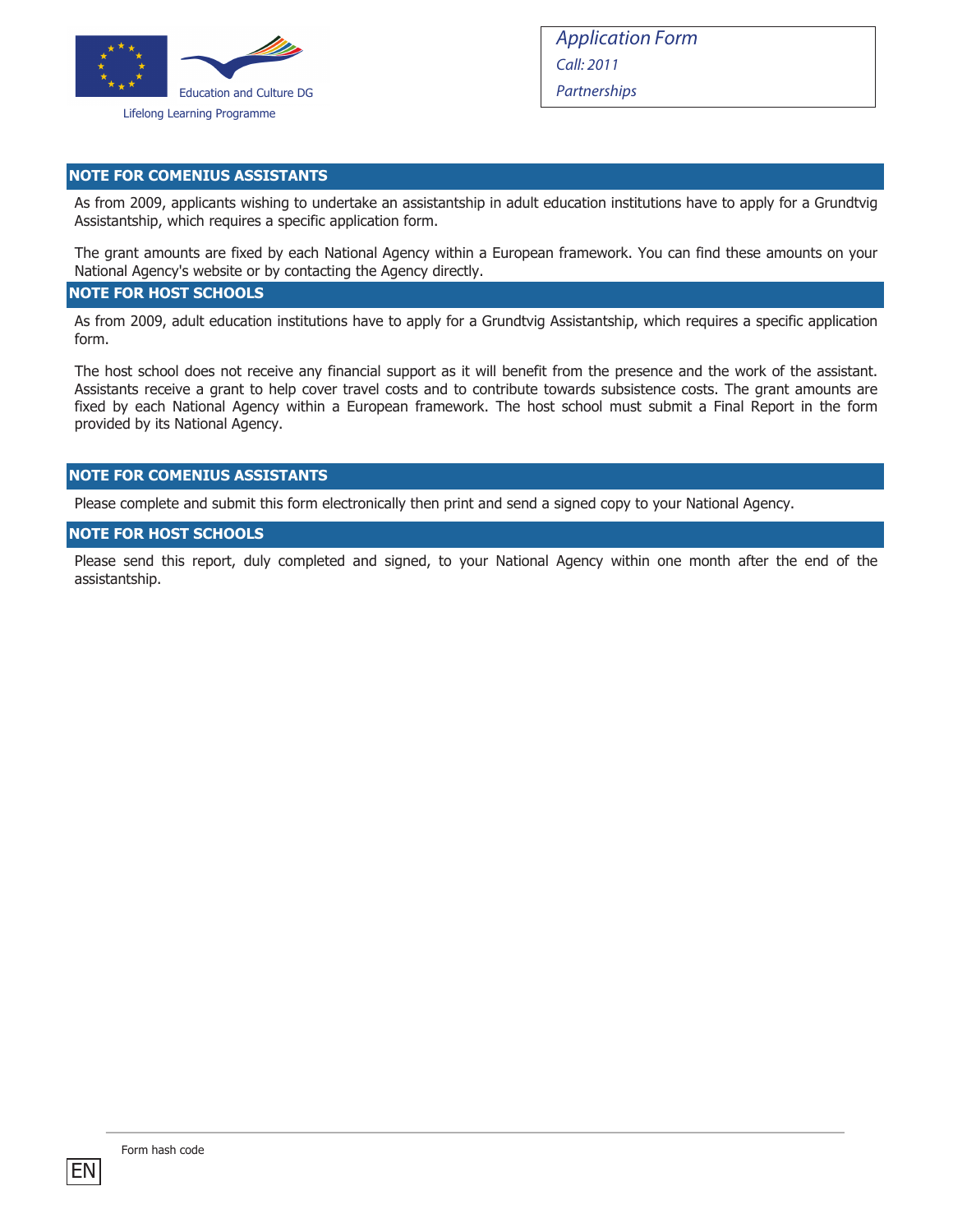

#### **SUBMISSION**

#### **CONTEXT**

If you are an individual applicant wishing to undertake a Comenius Assistantship, please choose option: "Comenius Assistants" in the Action field.

If your school wishes to host an assistant under Comenius, please choose option: "Host Schools for Comenius Assistants" in the Action field.

If you are an individual applicant who undertook a Comenius Assistantship, please choose option: "Comenius Assistants" in the Action field.

If you are a school which hosted an assistant under Comenius, please choose option: "Host Schools for Comenius Assistants" in the Action field.

| Programme                                                                 | LIFELONG LEARNING PROGRAMME            |
|---------------------------------------------------------------------------|----------------------------------------|
| Sub-programme                                                             | <b>GRUNDTVIG</b>                       |
| Action type                                                               | <b>PARTNERSHIPS</b>                    |
| Action                                                                    | <b>GRUNDTVIG Learning Partnerships</b> |
| Sub action                                                                |                                        |
| Type of visit                                                             |                                        |
| Call                                                                      | 2011                                   |
| Deadline                                                                  | 21-02-2011                             |
| Application language                                                      |                                        |
| Project duration                                                          |                                        |
| Round                                                                     | Round 1: 21/02/2011                    |
| Training type                                                             |                                        |
| Thematic area of training                                                 |                                        |
| Is the event included in the "Comenius /<br>Grundtvig Training Database"? |                                        |
| Working language of the partnership                                       | EN - English                           |
| Target action                                                             |                                        |
| <b>DATES</b>                                                              |                                        |
| From (dd-mm-yyyy)                                                         |                                        |
| To (dd-mm-yyyy)                                                           |                                        |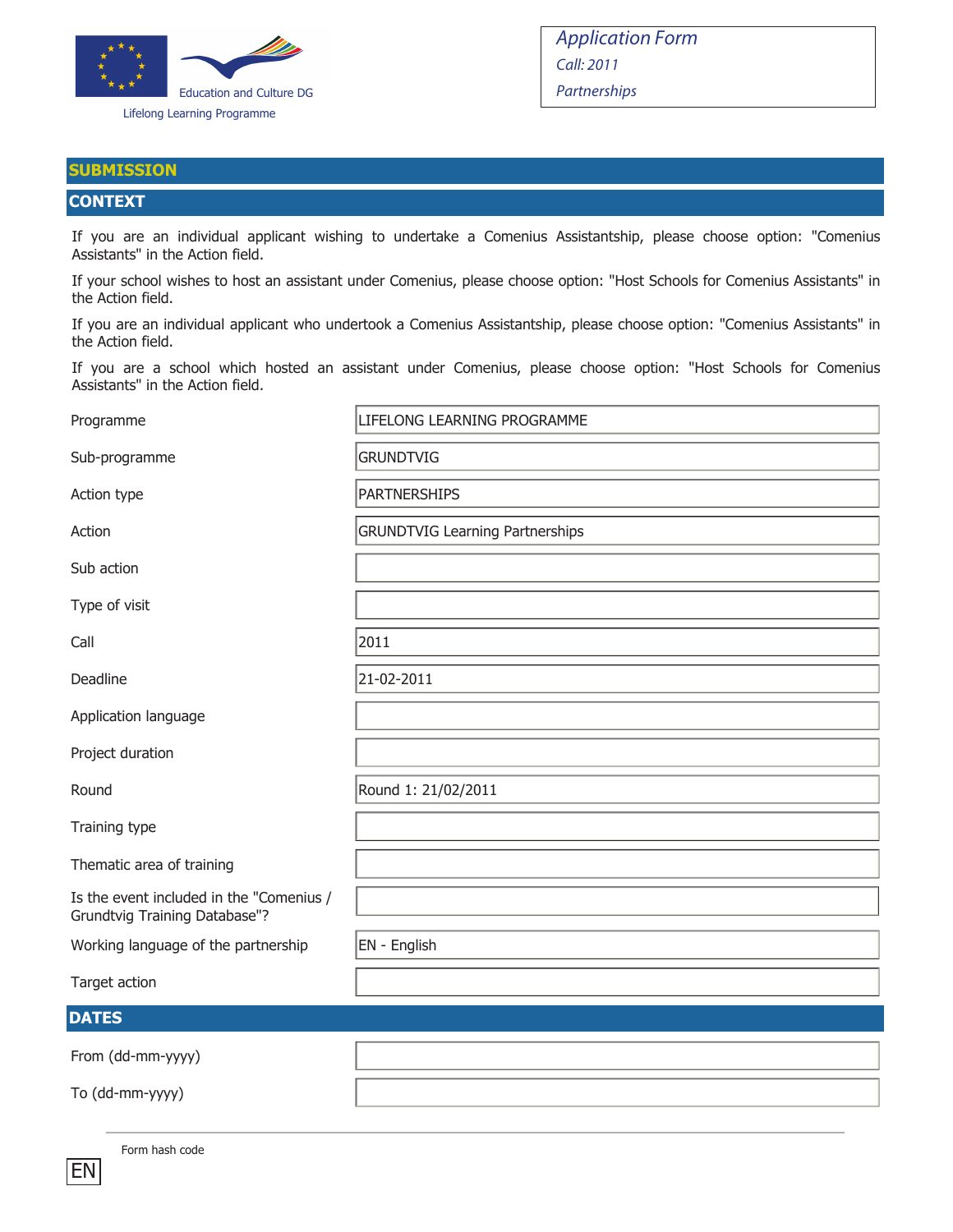

### **PROJECT IDENTIFIERS**

| Grant agreement no.                                                                                          |                                                     |  |
|--------------------------------------------------------------------------------------------------------------|-----------------------------------------------------|--|
| Project title                                                                                                | Women, Integration, Crafts and Networking           |  |
| Project acronym                                                                                              | WI-CaN                                              |  |
| National Id                                                                                                  |                                                     |  |
| Applicant name                                                                                               |                                                     |  |
| Erasmus Id Code                                                                                              |                                                     |  |
| <b>EUC Number</b>                                                                                            |                                                     |  |
| Form hash code                                                                                               | DC3F9EE9E041BE5C                                    |  |
| <b>NATIONAL AGENCY</b>                                                                                       |                                                     |  |
| <b>NATIONAL AGENCIES</b>                                                                                     |                                                     |  |
| The information about the National Agencies will appear in this section once they are selected in section C. |                                                     |  |
| <b>NATIONAL AGENCY</b>                                                                                       |                                                     |  |
| Identification                                                                                               | DK1 LLP (Danish Agency for International Education) |  |

Postal address

Email address

Helpdesk

Website

### **NATIONAL AGENCY**

Identification TR1 LLP (CEUEYP)

Postal address

Email address

Helpdesk

Website

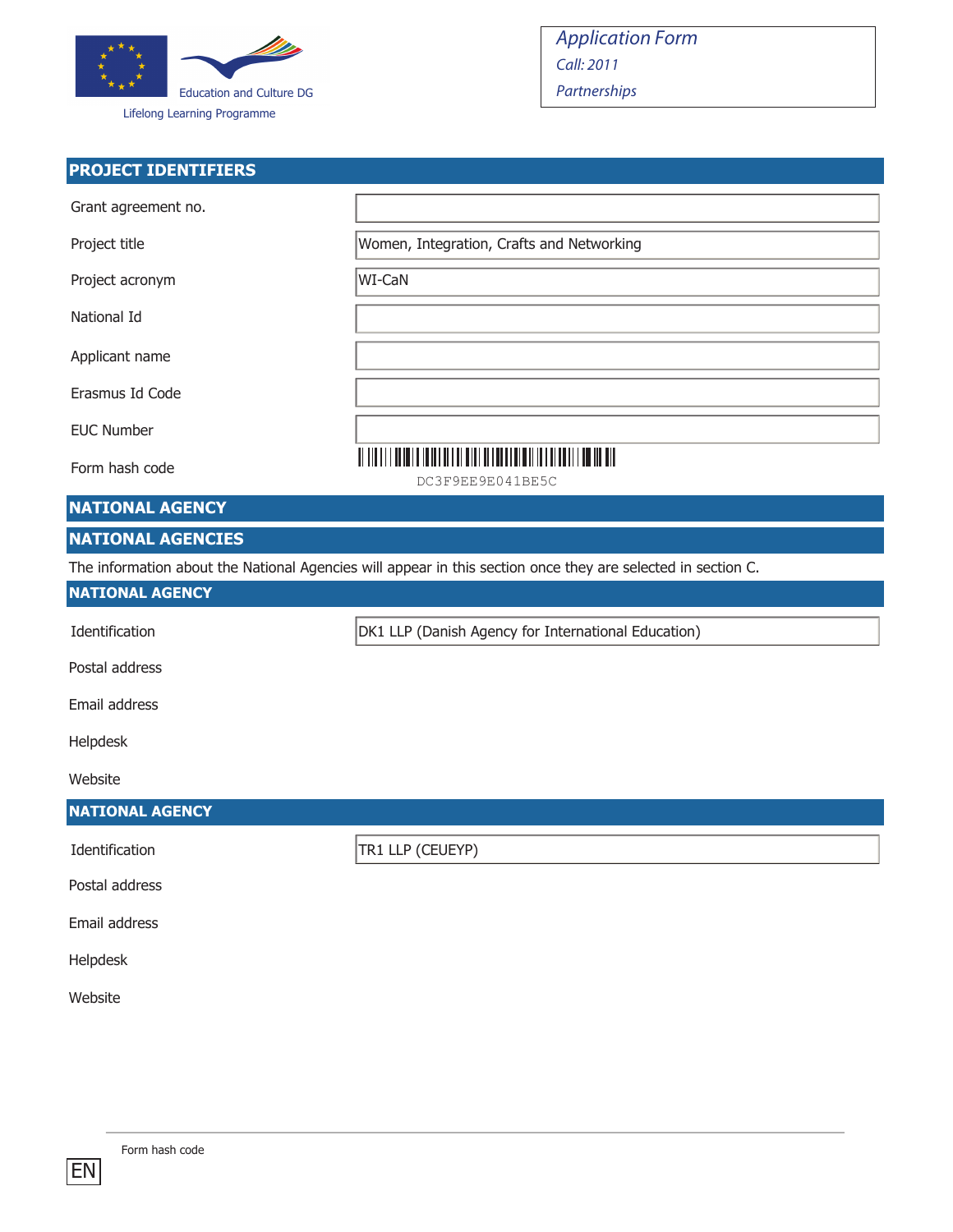

| <b>NATIONAL AGENCY</b> |                             |
|------------------------|-----------------------------|
| Identification         | DE2 LLP-Leo-Gru (BiBB)      |
| Postal address         |                             |
| Email address          |                             |
| Helpdesk               |                             |
| Website                |                             |
| <b>NATIONAL AGENCY</b> |                             |
| Identification         | <b>BG1 LLP (HRDC)</b>       |
| Postal address         |                             |
| Email address          |                             |
| Helpdesk               |                             |
| Website                |                             |
|                        |                             |
| <b>NATIONAL AGENCY</b> |                             |
| Identification         | UK2 LLP-Leo-Gru-SV (ECOTEC) |
| Postal address         |                             |
| Email address          |                             |
| Helpdesk               |                             |
| Website                |                             |
| <b>NATIONAL AGENCY</b> |                             |
| Identification         | ES1 LLP (OAPEE)             |
| Postal address         |                             |
| Email address          |                             |
| Helpdesk               |                             |
| Website                |                             |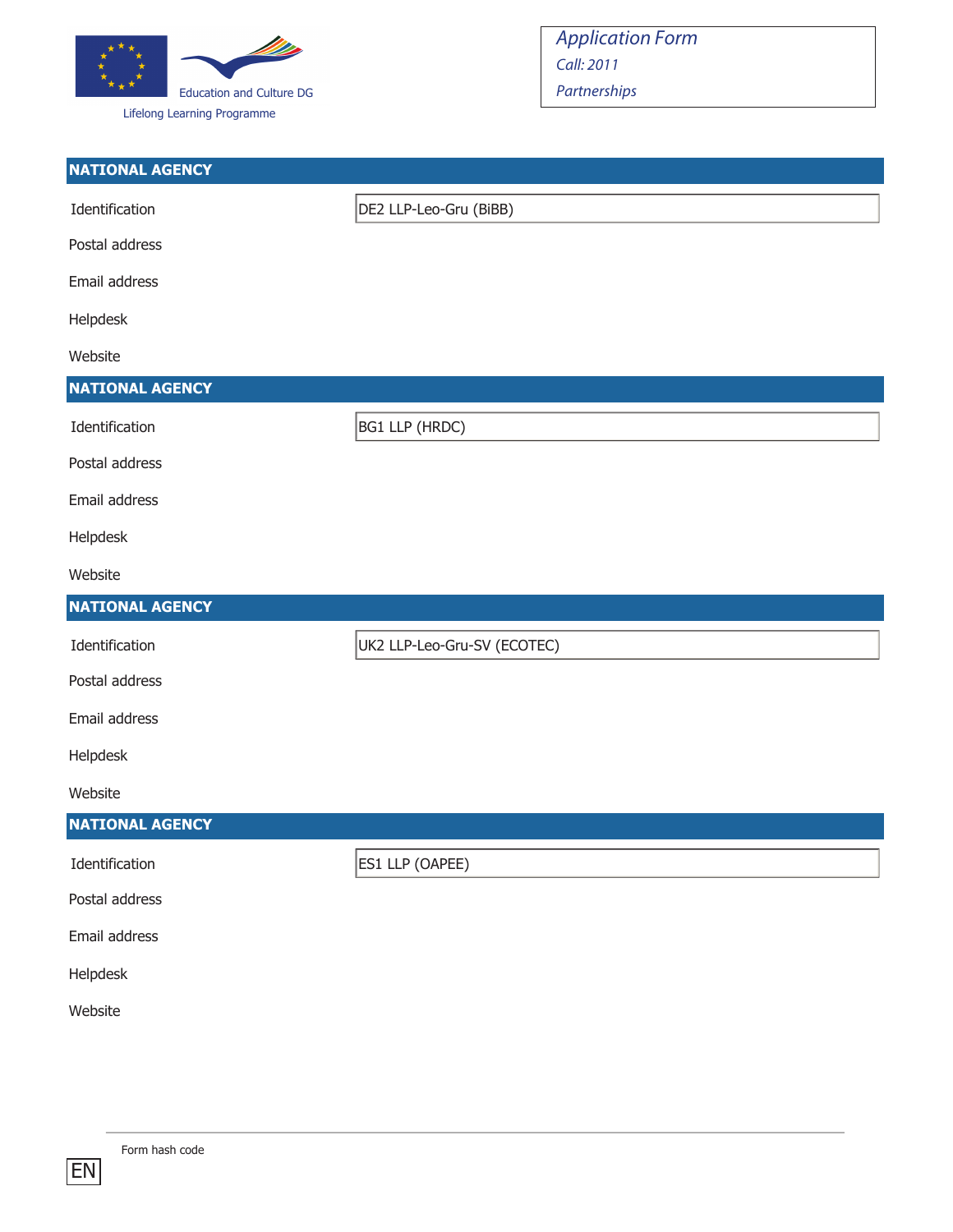

| <b>APPLICANT ORGANISATIONS</b>                                    |  |  |
|-------------------------------------------------------------------|--|--|
|                                                                   |  |  |
|                                                                   |  |  |
|                                                                   |  |  |
|                                                                   |  |  |
|                                                                   |  |  |
|                                                                   |  |  |
| DK1 LLP (Danish Agency for International Education)               |  |  |
|                                                                   |  |  |
| Coordinator (CO)                                                  |  |  |
| To be completed by all applicants who are in employment           |  |  |
|                                                                   |  |  |
| Vejle Kommune                                                     |  |  |
| Vejle Kommune                                                     |  |  |
|                                                                   |  |  |
|                                                                   |  |  |
|                                                                   |  |  |
| Public authority (local) (PUB-LOC)                                |  |  |
| Not for Profit (NP)                                               |  |  |
| local (L)                                                         |  |  |
| public (PB)                                                       |  |  |
| O - PUBLIC ADMINISTRATION AND DEFENCE; COMPULSORY SOCIAL SECURITY |  |  |
| staff more than 5.000                                             |  |  |
| more than 5.000                                                   |  |  |
| Skolegade 1                                                       |  |  |
| 7100                                                              |  |  |
| Vejle                                                             |  |  |
|                                                                   |  |  |

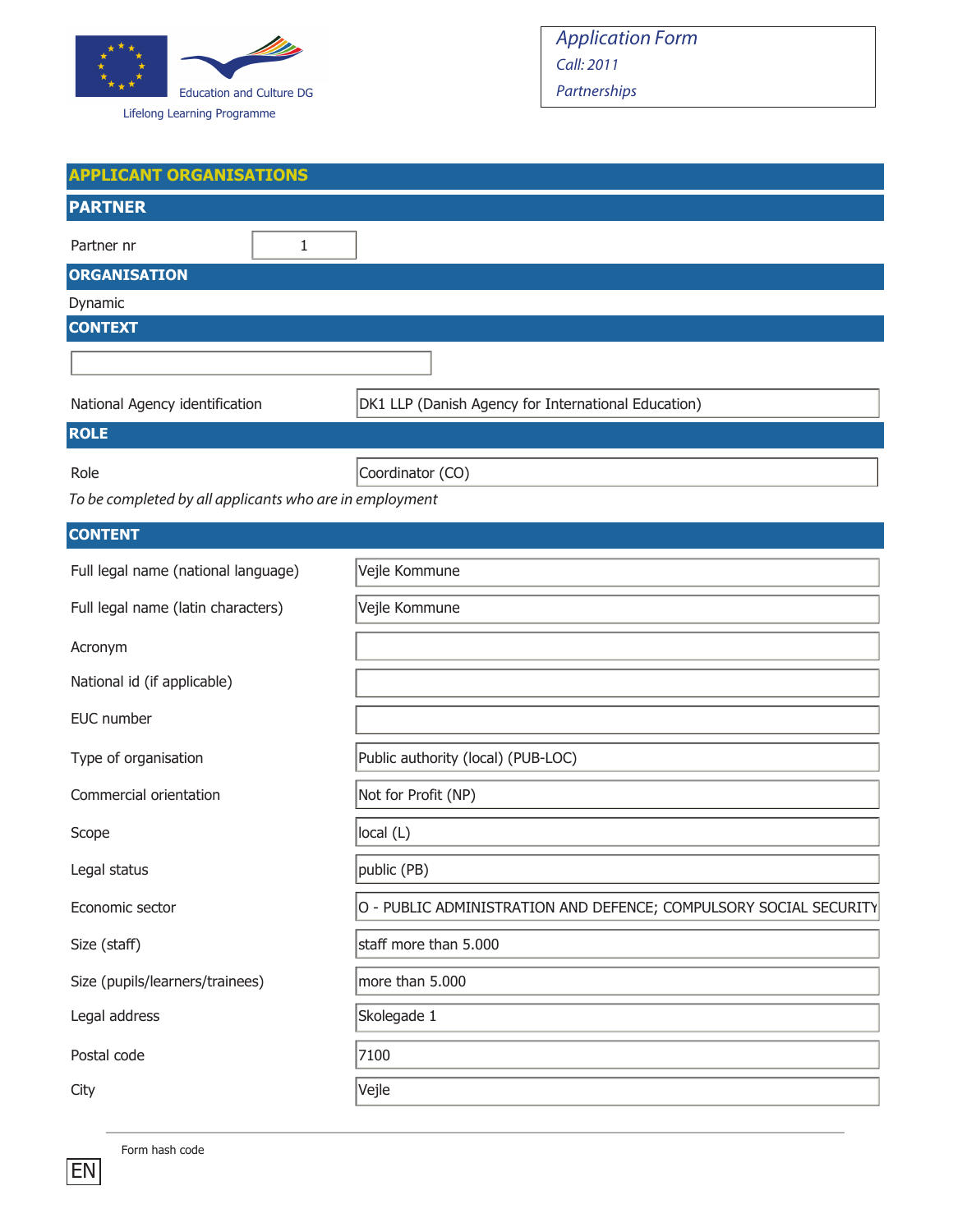

Country

Region

Telephone 1

Telephone 2

Website

| Country     | DK - DENMARK      |
|-------------|-------------------|
| Region      | DK03 - Syddanmark |
| Telephone 1 | +45 76810000      |
| Telephone 2 |                   |
| Fax         | +45 76432297      |
| Email       | vejle@vejle.dk    |
| Website     | www.vejle.dk      |

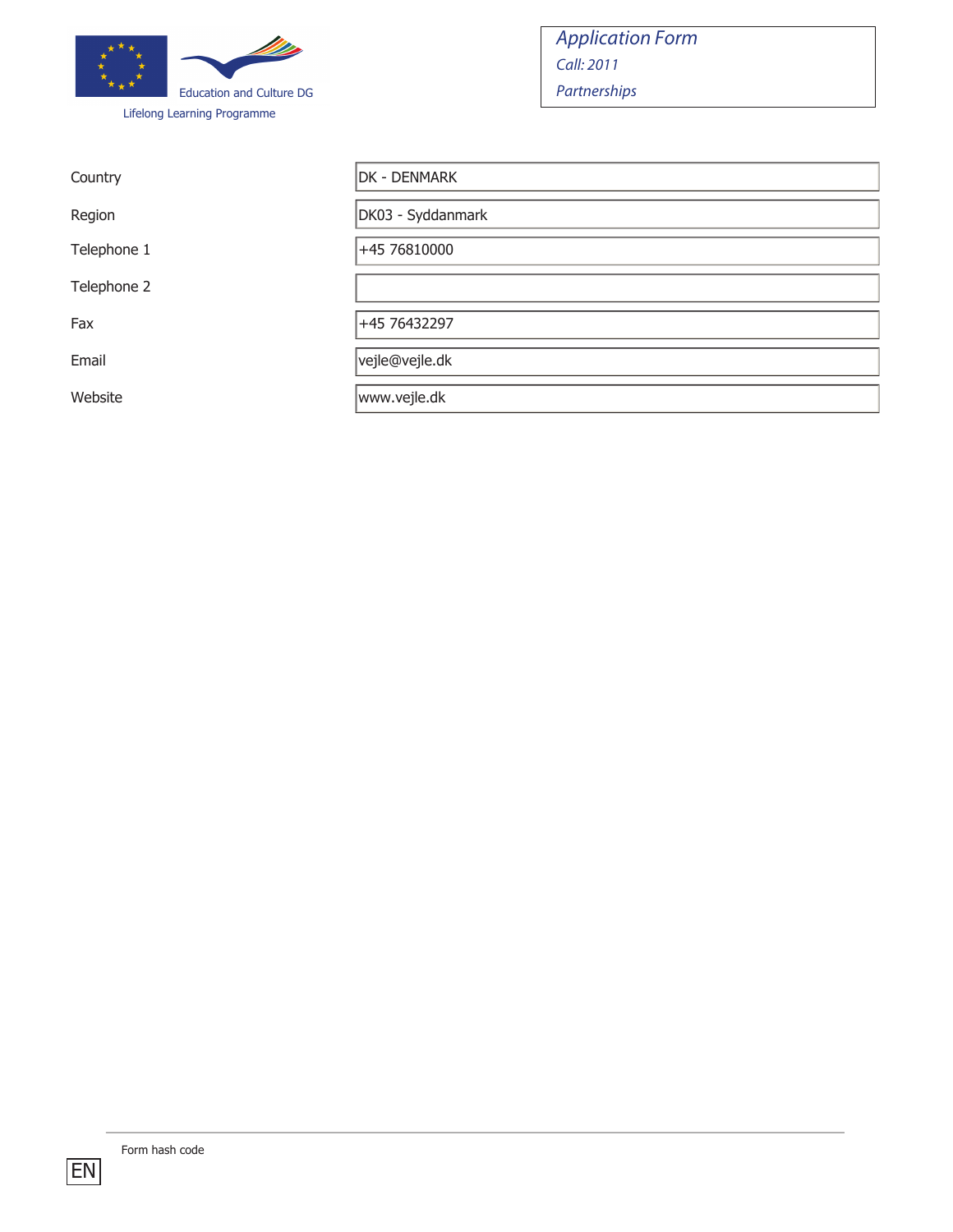

| <b>INDIVIDUAL</b>                                       |  |
|---------------------------------------------------------|--|
| <b>CONTEXT</b>                                          |  |
|                                                         |  |
| National Agency identification                          |  |
| <b>ROLE</b>                                             |  |
|                                                         |  |
| To be completed by all applicants who are in employment |  |

| <b>CONTENT</b>                               |                   |
|----------------------------------------------|-------------------|
| Type of applicant                            |                   |
| Title                                        | Mrs.              |
| Gender                                       |                   |
| First name                                   | Karen Margrethe   |
| Family name                                  | Due               |
| National id                                  |                   |
| Year of birth                                |                   |
| Organisation                                 |                   |
| Department                                   |                   |
| Position                                     | Assistant Manager |
| $\boxtimes$ Same address as the organisation |                   |
| Work address                                 |                   |
| Postal code                                  |                   |
| City                                         |                   |
| Country                                      | DK - DENMARK      |
| Region                                       |                   |
| Telephone 1                                  | +45 76813880      |
| Telephone 2                                  |                   |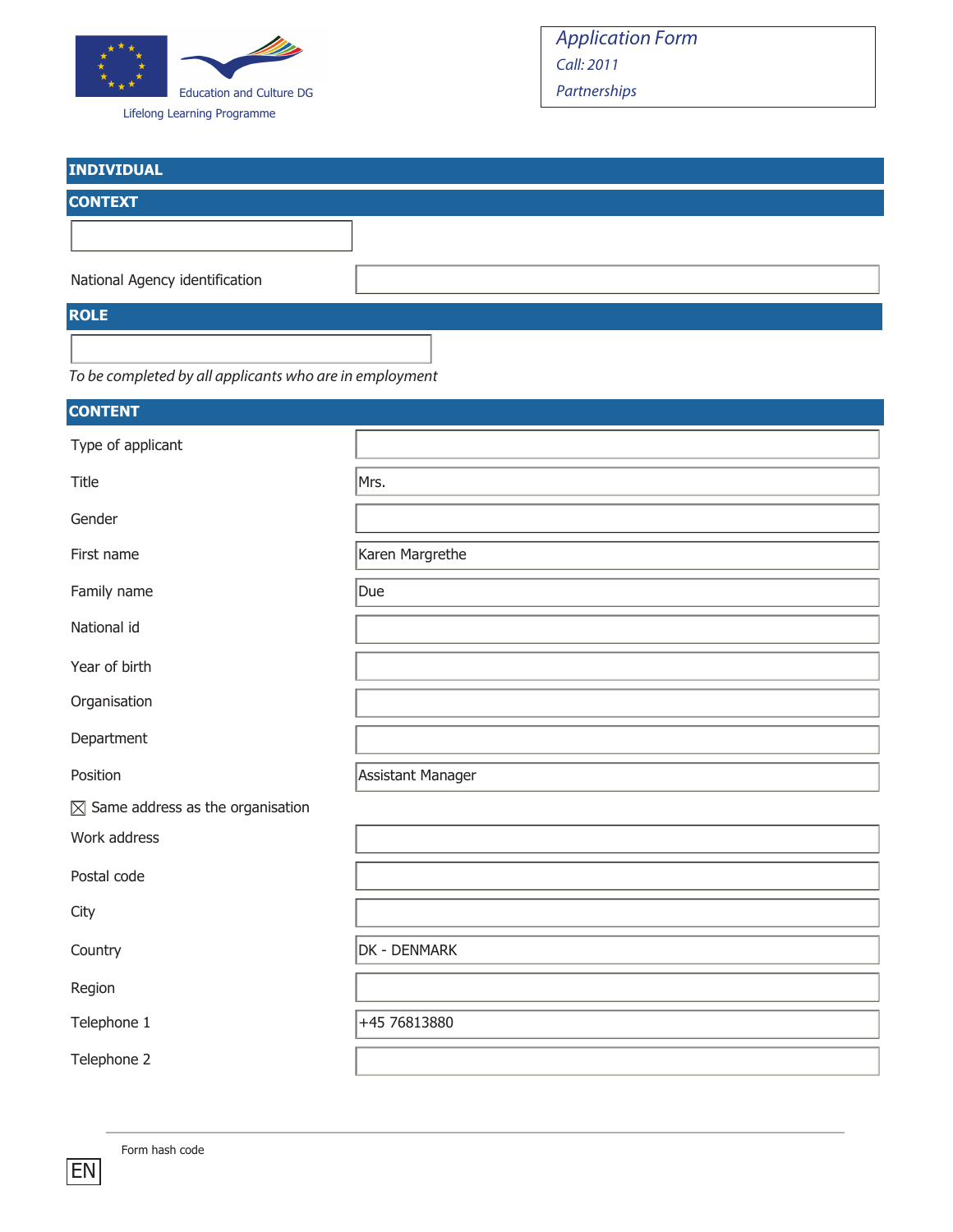

Fax

Mobile  $|+45\,20778890$ 

Email kamje@vejle.dk

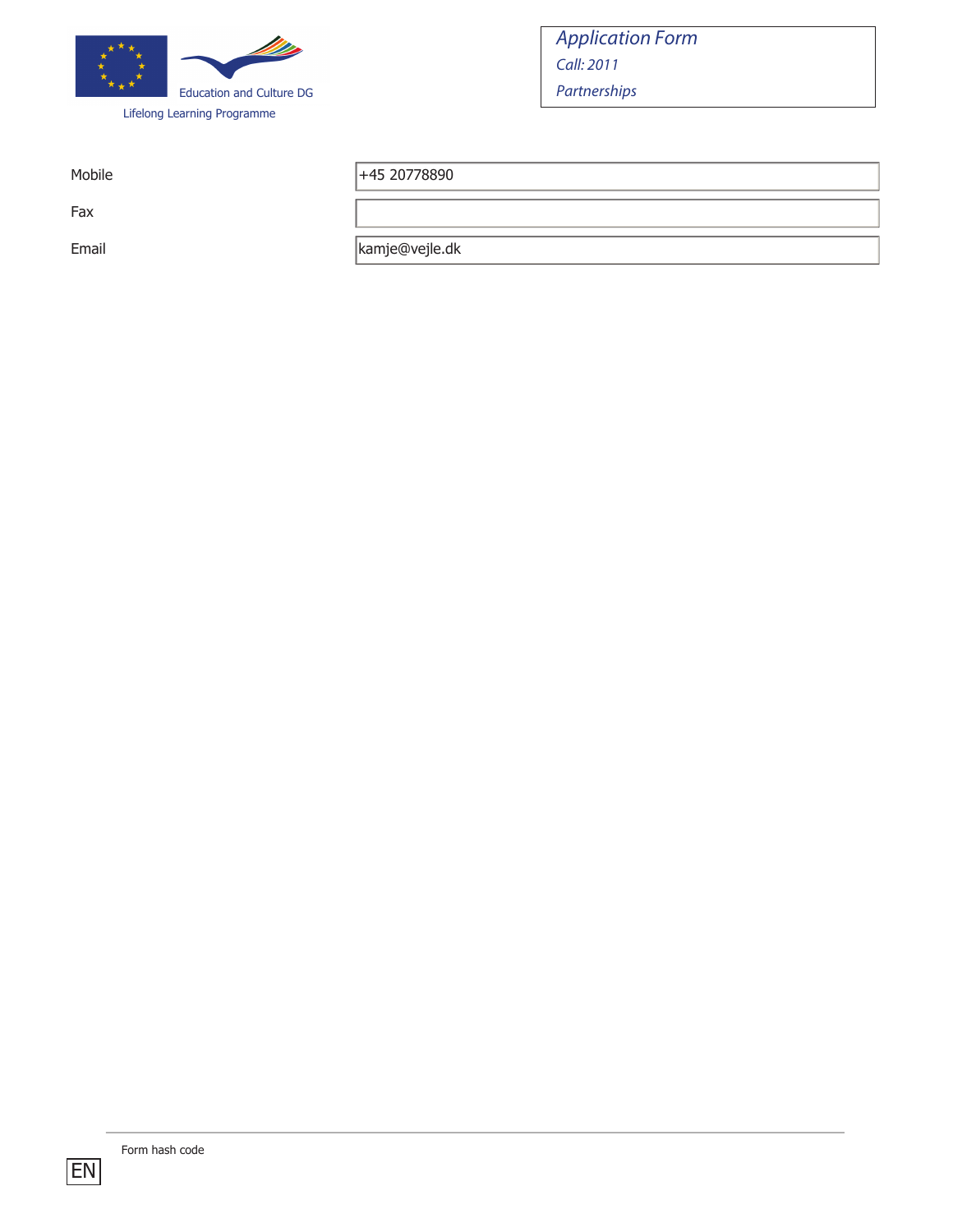

Lifelong Learning Programme

| <b>INDIVIDUAL</b>                                       |  |
|---------------------------------------------------------|--|
| <b>CONTEXT</b>                                          |  |
|                                                         |  |
| National Agency identification                          |  |
| <b>ROLE</b>                                             |  |
| To be completed by all applicants who are in employment |  |

| <b>CONTENT</b>                               |                                                   |
|----------------------------------------------|---------------------------------------------------|
| Type of applicant                            |                                                   |
| Title                                        | Mr.                                               |
| Gender                                       |                                                   |
| First name                                   | Hans Aagard                                       |
| Family name                                  | Sørensen                                          |
| National id                                  |                                                   |
| Year of birth                                |                                                   |
| Organisation                                 | Vejle Kommune                                     |
| Department                                   | Børne- og Ungeforvaltningen                       |
| Position                                     | Kontorchef for Projektafdelingen & Vice-skolechef |
| $\boxtimes$ Same address as the organisation |                                                   |
| Work address                                 |                                                   |
| Postal code                                  |                                                   |
| City                                         |                                                   |
| Country                                      | DK - DENMARK                                      |
| Region                                       |                                                   |
| Telephone 1                                  | +45 76845030                                      |
| Telephone 2                                  |                                                   |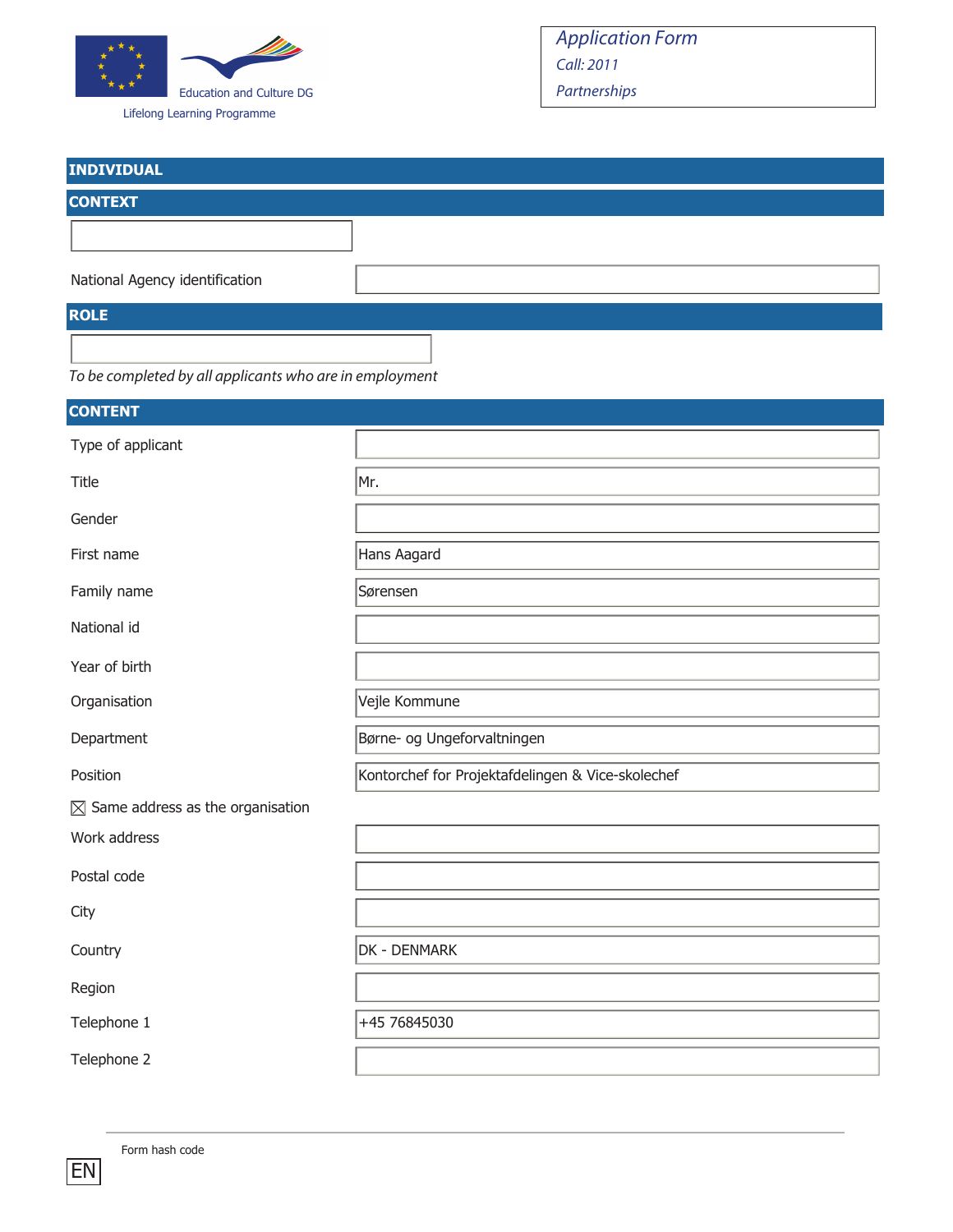

Mobile

Fax +45 76840001

Email haaso@vejle.dk

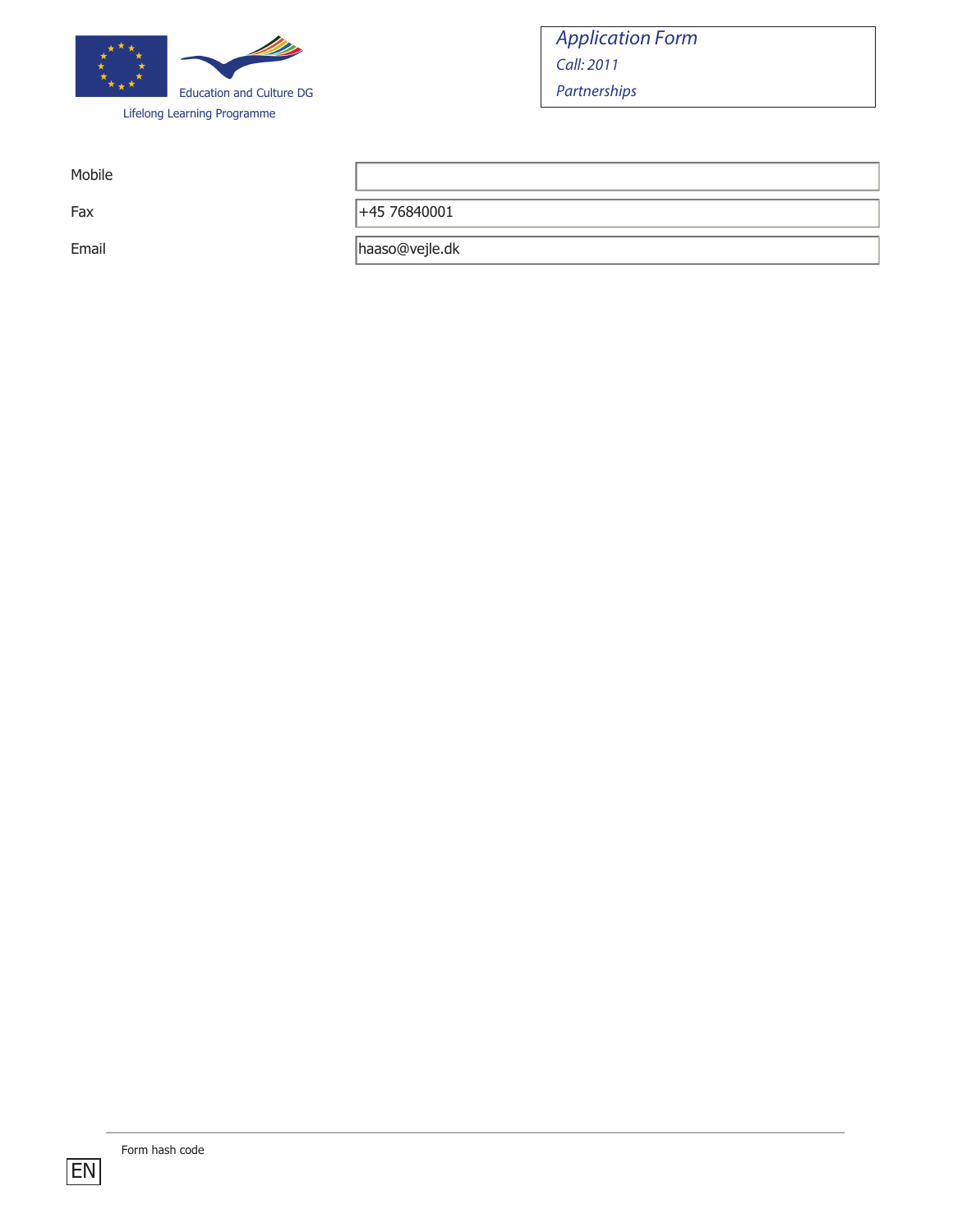

#### **DESCRIPTION**

Description of organisation, role in the project and general and specific social context as for example: being in a disadvantaged area, having participants with specific needs (e.g. participants at risk of social exclusion, migrants, refugees).

Vejle municipality is among the cities in Denmark that leads integration issues and problems. These initiatives were honoured with several awards on integration and community development, among which is the Danish Integration Award (2007). Its Child & Youth Division-Special Projects Dept. implements social inclusion projects with special focus on first and second generation young and adult migrants.

For several years now, Vejle Municipality has worked with disadvantaged groups, many of whom are on transfer income, migrants and refugees. Vejle also works with with Asset Based Community Development, in partnership with residential organizations. It works towards resident involvement, improving the social context for marganilized groups and developing the approach to integration, among others.

Vejle municipality is always looking to improve its work and capability to integrate citizens. It also believes that its experience in various projects would be interesting for similar organisations in Europe who confront the same issues in migrant integration. It has experiences and competencies on integration and unemployment issues. Additionally, the Municipality has years of experience with international cooperation on intercultural projects. Vejle Municipality is looking to enrich it knowledge with the experiences of our partners, and are looking to contribute to the development of a common European best practice in this area.

Two residential areas in Vejle -- Løget By and Finlandsparken -- are on the Danish Ministry of Social Affairs' list of ghettos defined as areas with at least 1,000 inhabitants where more than 40 percent of the residents between 18-64 years of age are outside the labour market (or 30 percent if the area has more than 5,000 inhabitants). Both communities also have large ethnic minority populations.

As coordinator, Vejle B&U Special Projects Unit will provide overall coordination, create and maintain the project website, undertake project evaluation, host 2 transnational meetings and a cultural event.

#### **PREVIOUS PROJECTS**

Does the organisation already have experience of participation in the Partnerships action under the Experience or the formulation in the state of paradigment in the remainder sensitive answership Programme?

If yes, please indicate activities funded in the last five years

| Start year | Type of action                            | Agreement number | Title of the project                                                                        |
|------------|-------------------------------------------|------------------|---------------------------------------------------------------------------------------------|
|            | Grundtvig<br>2008 Learning<br>Partnership | ko8-gr-004       | Sports as a Means to Integrate and Motivate (SIM)                                           |
|            | Grundtvig<br>2008 Learning<br>Partnership | pa8-gr-033       | Education in Intercultural Mediation Related to Public Administration<br>Services (EMPASSE) |
|            |                                           |                  |                                                                                             |

+ -

### **PROSPECTION**

Is the organisation's involvement in this partnership application the result of:

Preparatory visit to a future partner institution (PREP03)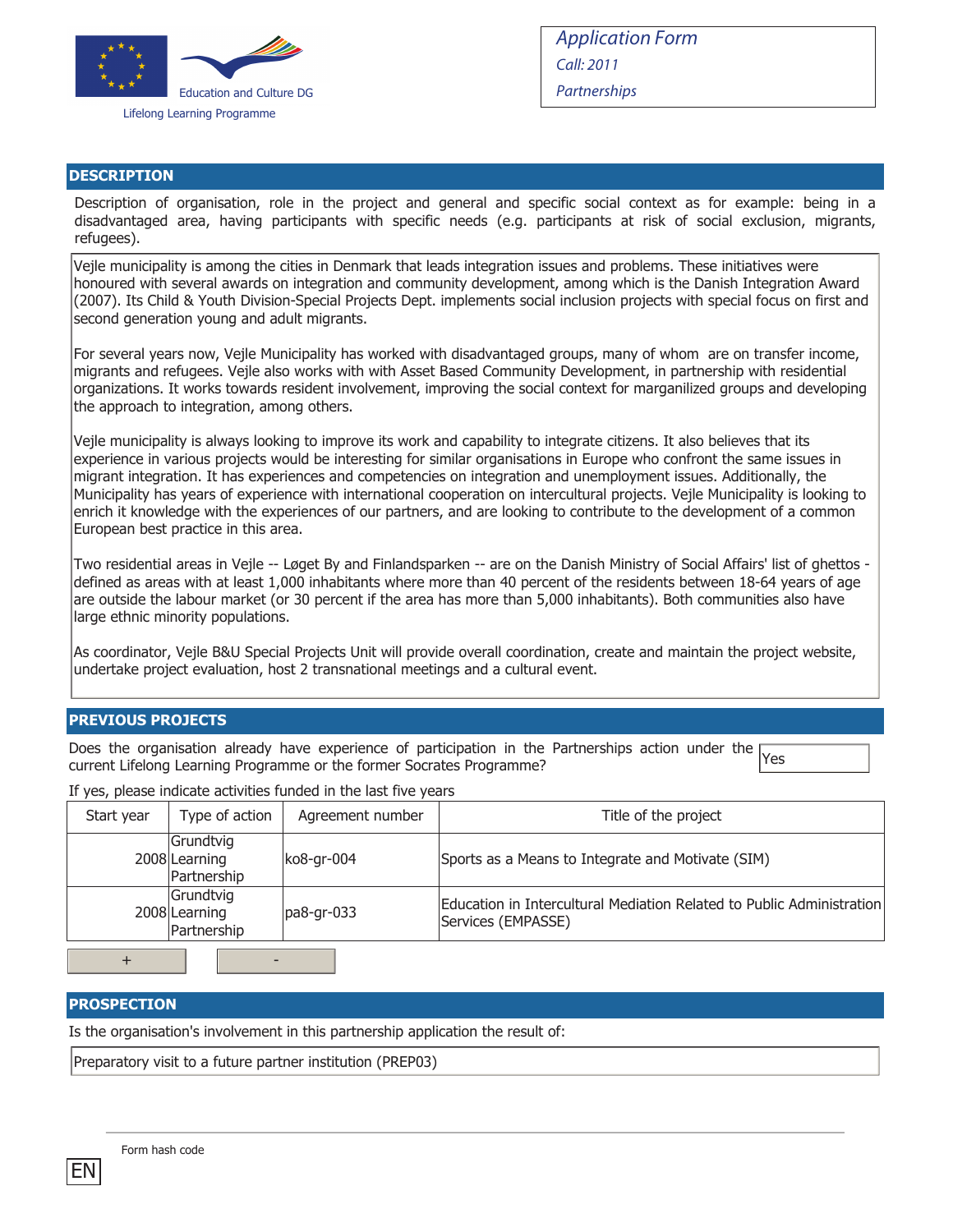

#### Other - Please state the source

Past partnerships in EU projects; referrals from partner organisations

Grant agreement number

pv10-gr-020

#### **COORDINATION TAKE OVER**

Does the institution volunteer to take over the coordination of the partnership in case the application of the nominated coordinator is rejected in the selection procedure? Replacement coordinators will, if needed, be taken in the order in which they appear in this form.

Yes

#### **SILENT PARTNERS**

Silent partners are organisations such as associations, local or regional authorities, companies etc which will be involved in the Partnership, but are not eligible for funding.

If silent partners are planned to be involved in the partnership, please give the details.

| Full legal name | Nature of the organisation and its involvement in the Partnership |  |
|-----------------|-------------------------------------------------------------------|--|
|                 |                                                                   |  |
|                 |                                                                   |  |

| <b>PARTNER</b>                                          |                  |
|---------------------------------------------------------|------------------|
| Partner nr<br>2                                         |                  |
| <b>ORGANISATION</b>                                     |                  |
| Dynamic                                                 |                  |
| <b>CONTEXT</b>                                          |                  |
|                                                         |                  |
| National Agency identification                          | TR1 LLP (CEUEYP) |
| <b>ROLE</b>                                             |                  |
| Role                                                    | Partner (PA)     |
| To be completed by all applicants who are in employment |                  |

| <b>CONTENT</b>                      |                                      |
|-------------------------------------|--------------------------------------|
| Full legal name (national language) | Toplumsal Rehabilitasyon Derneği     |
| Full legal name (latin characters)  | Association of Social Rehabilitation |
| Acronym                             |                                      |

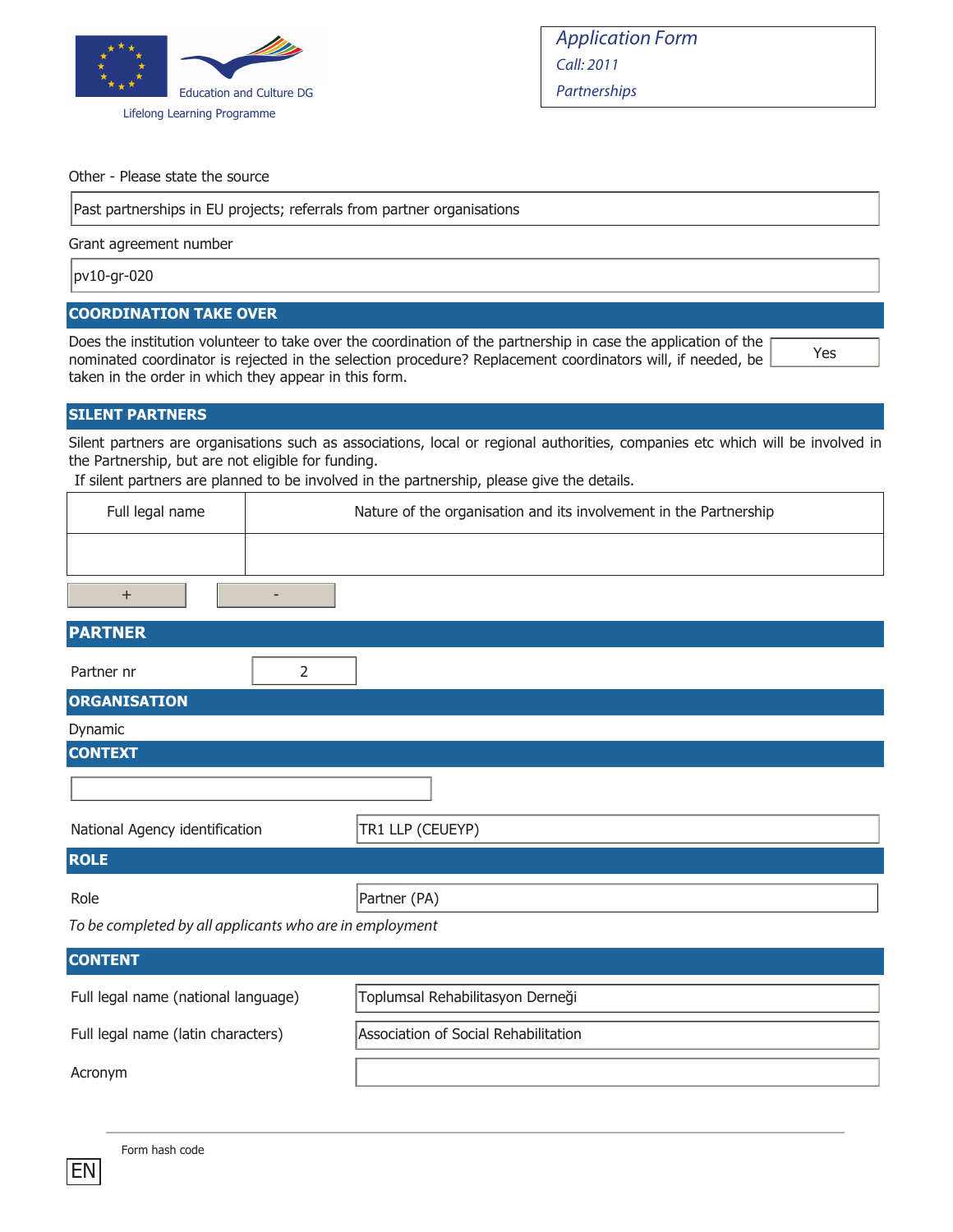

Telephone 2

| <b>Education and Culture DG</b><br>Lifelong Learning Programme | <b>Application Form</b><br>Call: 2011<br>Partnerships |
|----------------------------------------------------------------|-------------------------------------------------------|
| National id (if applicable)                                    |                                                       |
| EUC number                                                     |                                                       |
| Type of organisation                                           | Non-profit associations (NFP-ASC)                     |
| Commercial orientation                                         | Not for Profit (NP)                                   |
| Scope                                                          | local (L)                                             |
| Legal status                                                   | private (PR)                                          |
| Economic sector                                                |                                                       |
| Size (staff)                                                   | staff 1 to 20                                         |
| Size (pupils/learners/trainees)                                | 51 to 250                                             |

Legal address Toros m. 78123 s. No:5 Turan apt. Kat:4/7 Çukurova

Postal code 01170

City Adana

Country TR - TURKEY

Region TR6 - AKDENIZ

Telephone 1 +90 3222344381

Fax  $+90\,3222393833$ 

Email **Email** remziku@gmail.com

Website www.trder.org/english.htm

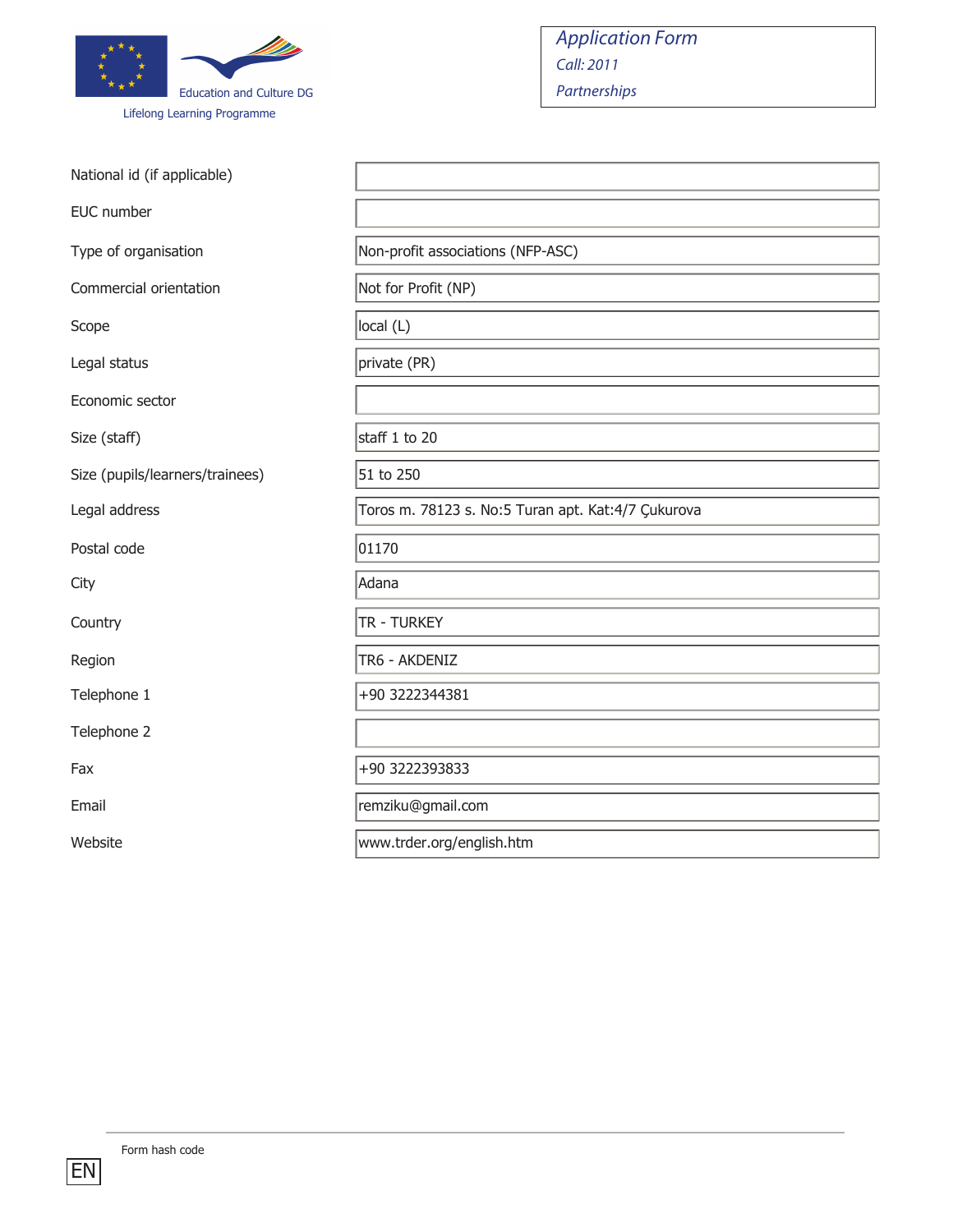

Lifelong Learning Programme

| <b>INDIVIDUAL</b>              |  |
|--------------------------------|--|
| <b>CONTEXT</b>                 |  |
|                                |  |
|                                |  |
| National Agency identification |  |
| <b>ROLE</b>                    |  |
|                                |  |



| <b>CONTENT</b>                               |                                                      |
|----------------------------------------------|------------------------------------------------------|
| Type of applicant                            |                                                      |
| Title                                        | $\mathsf{Mr}$                                        |
| Gender                                       |                                                      |
| First name                                   | Remzi                                                |
| Family name                                  | Kuscuoglu                                            |
| National id                                  |                                                      |
| Year of birth                                |                                                      |
| Organisation                                 |                                                      |
| Department                                   | <b>EU Project Department</b>                         |
| Position                                     | Member of Board of Directors                         |
| $\boxtimes$ Same address as the organisation |                                                      |
| Work address                                 | Toros m. 78123 s. no: 5 Turan apt. kat: 4/7 Cukurova |
| Postal code                                  | 01170                                                |
| City                                         | Adana                                                |
| Country                                      | TR - TURKEY                                          |
| Region                                       |                                                      |
| Telephone 1                                  | +90 3222344381                                       |
| Telephone 2                                  |                                                      |

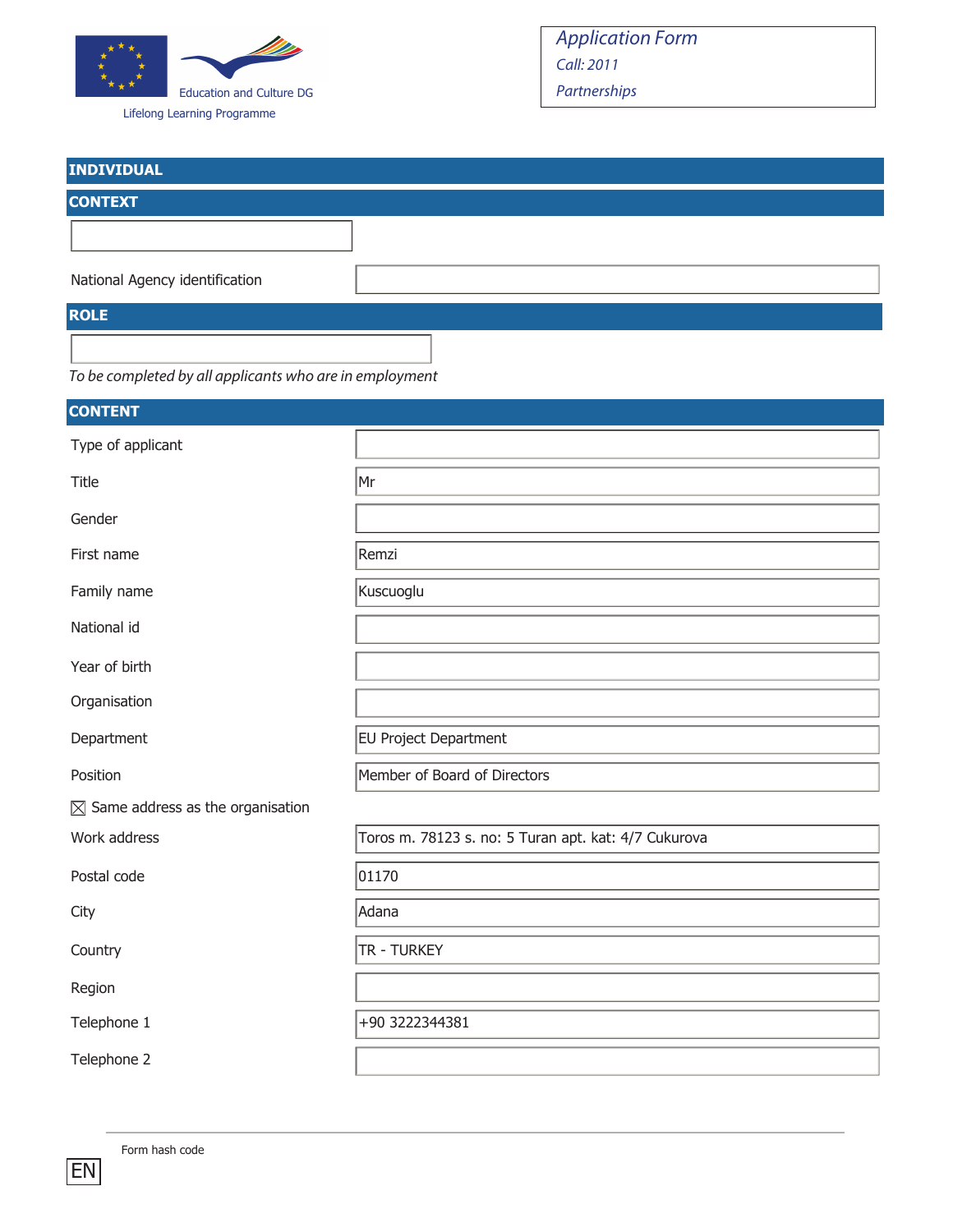

Mobile  $+90\,5324454997$ 

Fax  $+90\,3222393833$ 

Email **Email** remziku@gmail.com

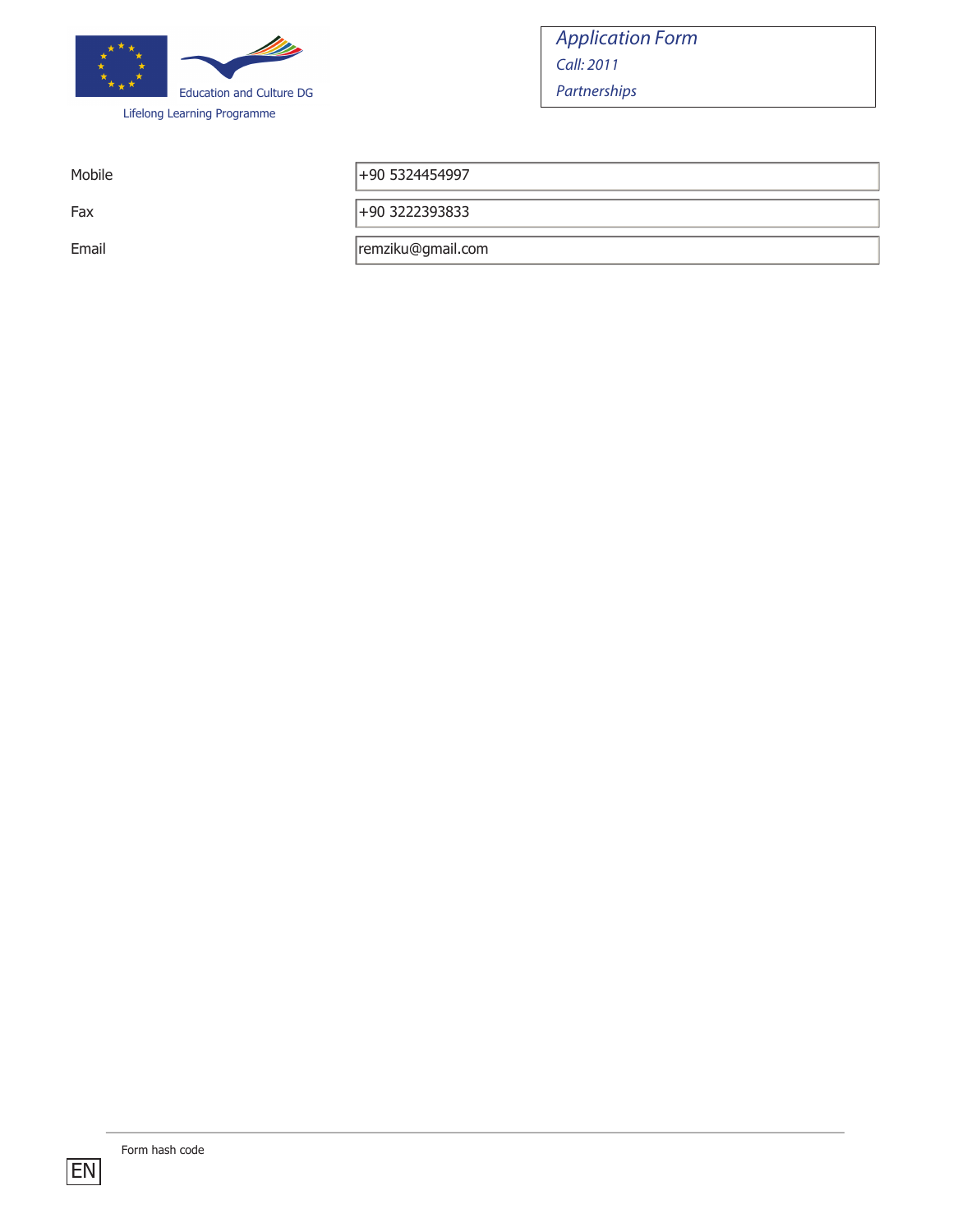

Lifelong Learning Programme

# Application Form Call: 2011 Partnerships

| <b>INDIVIDUAL</b>              |  |
|--------------------------------|--|
| <b>CONTEXT</b>                 |  |
|                                |  |
|                                |  |
| National Agency identification |  |
| <b>ROLE</b>                    |  |
|                                |  |

To be completed by all applicants who are in employment

| <b>CONTENT</b>                               |                                  |
|----------------------------------------------|----------------------------------|
| Type of applicant                            |                                  |
| Title                                        | Mrs                              |
| Gender                                       |                                  |
| First name                                   | Aynur                            |
| Family name                                  | Özcinar                          |
| National id                                  |                                  |
| Year of birth                                |                                  |
| Organisation                                 | Toplumsal Rehabilitasyon Derne   |
| Department                                   |                                  |
| Position                                     | Member of the Board of Directors |
| $\boxtimes$ Same address as the organisation |                                  |
| Work address                                 |                                  |
| Postal code                                  |                                  |
| City                                         |                                  |
| Country                                      | TR - TURKEY                      |
| Region                                       |                                  |
| Telephone 1                                  | +90 3222344381                   |
| Telephone 2                                  |                                  |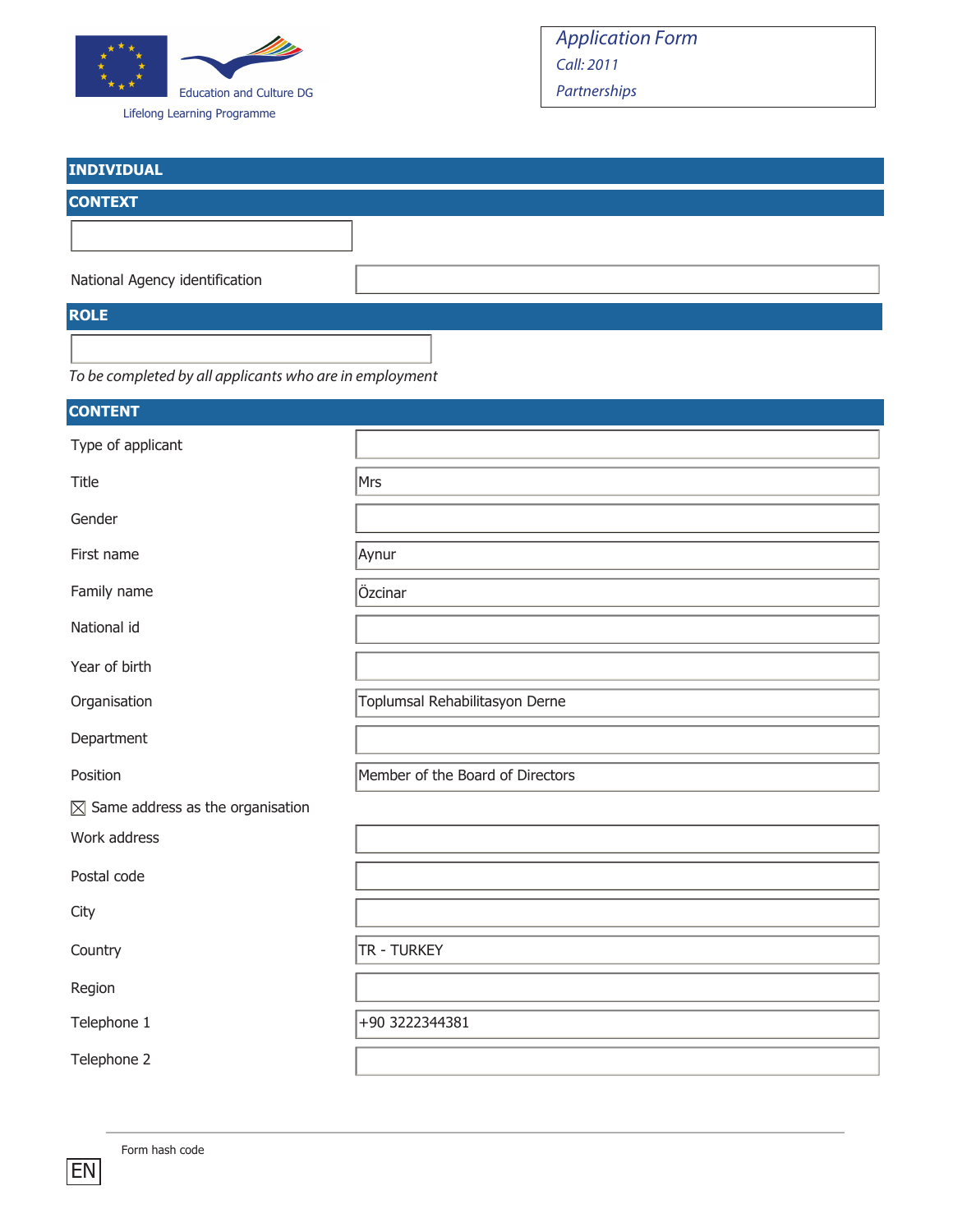

Mobile

Fax  $+90\,3222393833$ 

Email **Email** rehabilitasyonder@hotmail.com

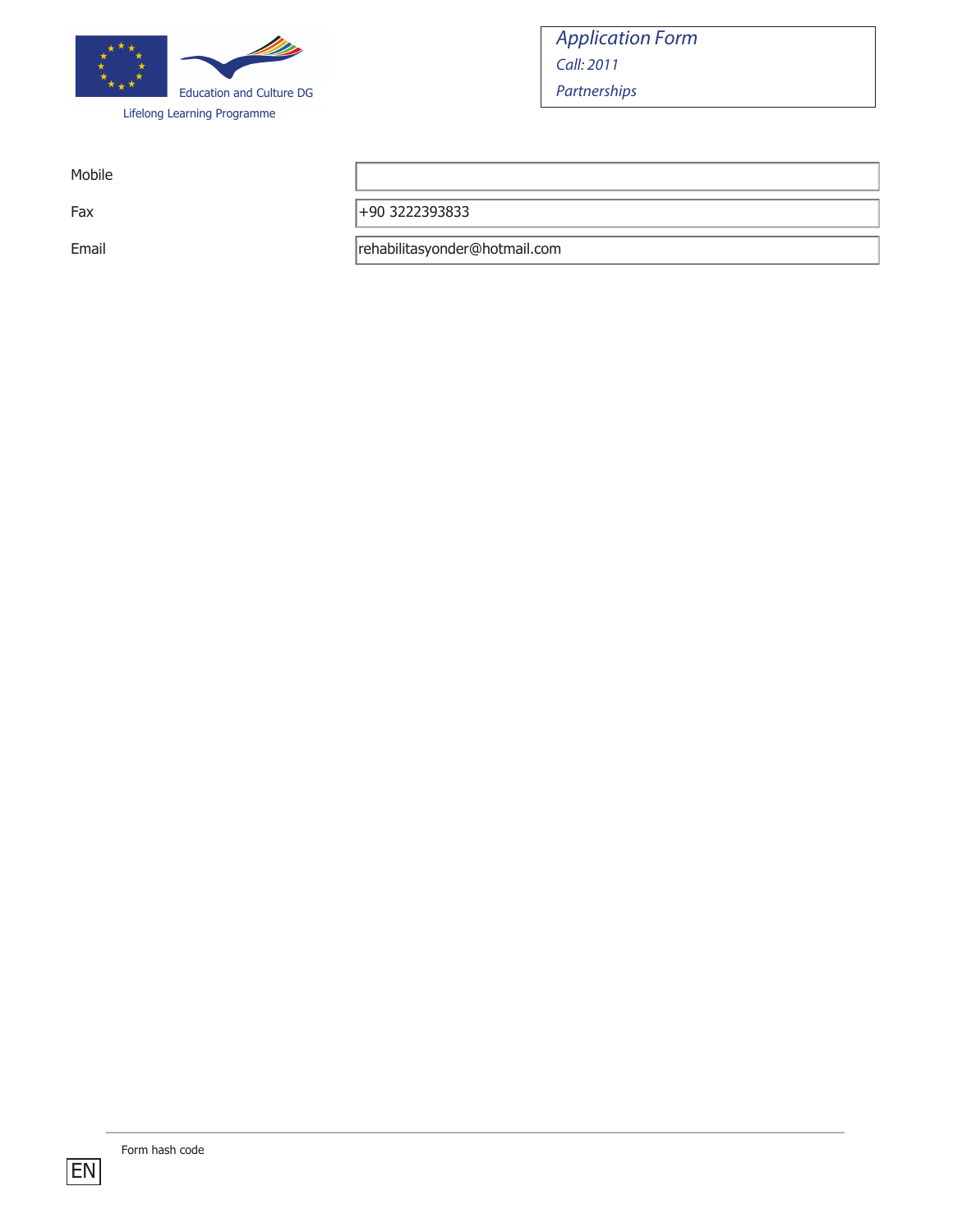

#### **DESCRIPTION**

Description of organisation, role in the project and general and specific social context as for example: being in a disadvantaged area, having participants with specific needs (e.g. participants at risk of social exclusion, migrants, refugees).

The Association of Social Rehabilitation is an NGO that aims to undertake initiatives that will benefit the social and cultural life of the peole in Adana. Specifically, it aims to to provide to access basic services to disabled people, women, migrants and those belonging to socially at-risk groups. The Association's initiatives will focus on developing the target group's social, economic and cultural capacity and thus contribute to the development of social life in the region. Issues and Methods of Working;

- 1. To ensure target group's participation in social life by organising social and cultural activities;
- 2. To organize training, conferences, seminars, panel discussions, symposia, festivals, and similar activities:
- 3. To organize vocational training for employment activities;

4. To cooperate with foreign credit institutions operating in similar fields or in the country with the knowledge and experience to share, enhance cooperation, joint activities

5. To cooperate with institutions operating in similar fields to share knowledge and experience to organize joint activities

6. To promote Good practices within EU countries, sharing information and experiences to plan for the studies

Adana is a city in Turkey that is a destination for migrants, many of whom are women. Most of them are still under integration process. Our association plays an active role in these activities. Participating in this project will help the Association to improve its competences in helping women integrate to local society.

The association will host 1 transnational meeting and an international cultural event, hold local club meetings, and conduct local dissemination.

#### **PREVIOUS PROJECTS**

Does the organisation already have experience of participation in the Partnerships action under the current Lifelong Learning Programme or the former Socrates Programme?

If yes, please indicate activities funded in the last five years

| Start year | Type of action $\vert$   | Agreement number | Title of the project |
|------------|--------------------------|------------------|----------------------|
|            |                          |                  |                      |
|            | $\overline{\phantom{0}}$ |                  |                      |

#### **PROSPECTION**

Is the organisation's involvement in this partnership application the result of:

Other (OTH)

Other - Please state the source

Meeting with project coordinator when they participate in another project in our city Adana.

Grant agreement number

#### **COORDINATION TAKE OVER**

Does the institution volunteer to take over the coordination of the partnership in case the application of the nominated coordinator is rejected in the selection procedure? Replacement coordinators will, if needed, be taken in the order in which they appear in this form.

Yes

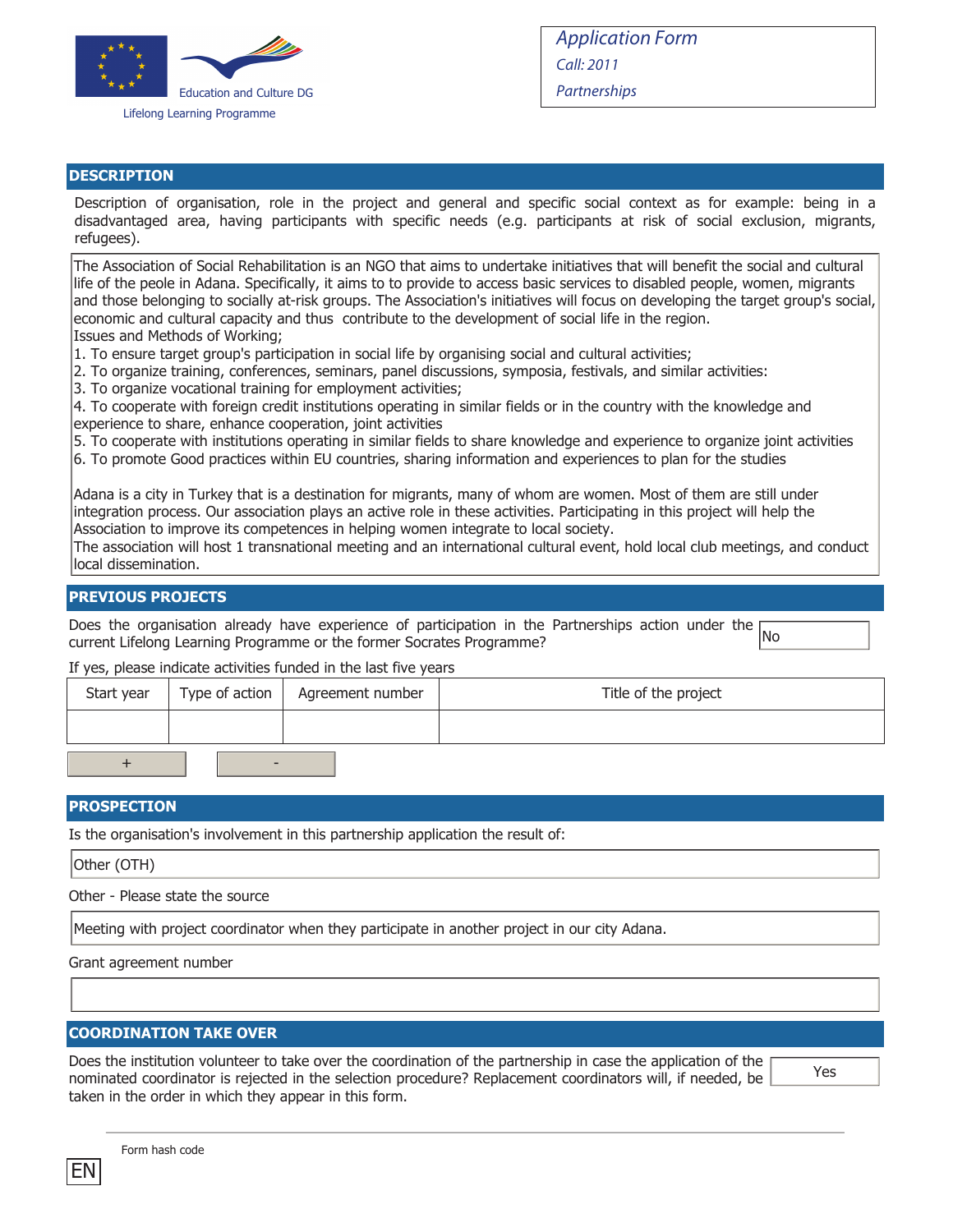

### **SILENT PARTNERS**

Silent partners are organisations such as associations, local or regional authorities, companies etc which will be involved in the Partnership, but are not eligible for funding.

If silent partners are planned to be involved in the partnership, please give the details.

| Full legal name                     | Nature of the organisation and its involvement in the Partnership |
|-------------------------------------|-------------------------------------------------------------------|
|                                     |                                                                   |
| $\ddot{}$                           | $\overline{a}$                                                    |
| <b>PARTNER</b>                      |                                                                   |
| Partner nr                          | 3                                                                 |
| <b>ORGANISATION</b>                 |                                                                   |
| Dynamic                             |                                                                   |
| <b>CONTEXT</b>                      |                                                                   |
|                                     |                                                                   |
| National Agency identification      | DE2 LLP-Leo-Gru (BiBB)                                            |
| <b>ROLE</b>                         |                                                                   |
| Role                                | Partner (PA)                                                      |
|                                     | To be completed by all applicants who are in employment           |
| <b>CONTENT</b>                      |                                                                   |
| Full legal name (national language) | Verein Niedersächsischer Bildungsinitiativen e.V.                 |
| Full legal name (latin characters)  | Verein Niedersächsischer Bildungsinitiativen e.V.                 |
| Acronym                             |                                                                   |
| National id (if applicable)         |                                                                   |
| EUC number                          |                                                                   |
| Type of organisation                | Adult education provider (EDU-ADLT)                               |
| Commercial orientation              | Not for Profit (NP)                                               |
| Scope                               | regional (R)                                                      |
| Legal status                        | private (PR)                                                      |
| Economic sector                     |                                                                   |

Form hash code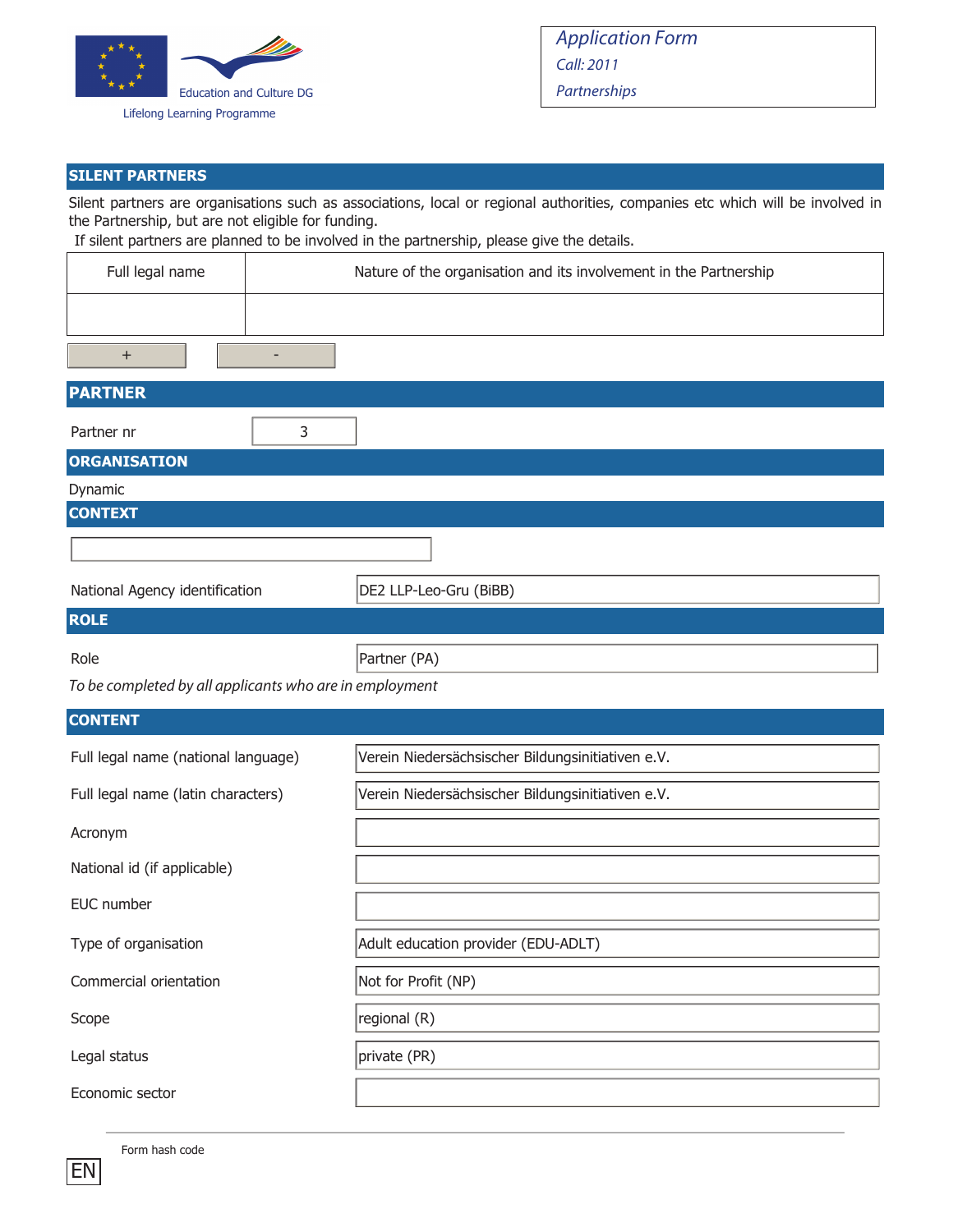

| Size (staff)                    | staff 51 to 250            |
|---------------------------------|----------------------------|
| Size (pupils/learners/trainees) | 2.001 to 5.000             |
| Legal address                   | Warmbüchenstr. 17          |
| Postal code                     | 30159                      |
| City                            | Hannover                   |
| Country                         | <b>DE - GERMANY</b>        |
| Region                          | <b>DE9 - NIEDERSACHSEN</b> |
| Telephone 1                     | +49(0)511/30766-0          |
| Telephone 2                     |                            |
| Fax                             | +49(0)511/30766-33         |
| Email                           | info@vnb.de                |
| Website                         | www.vnb.de                 |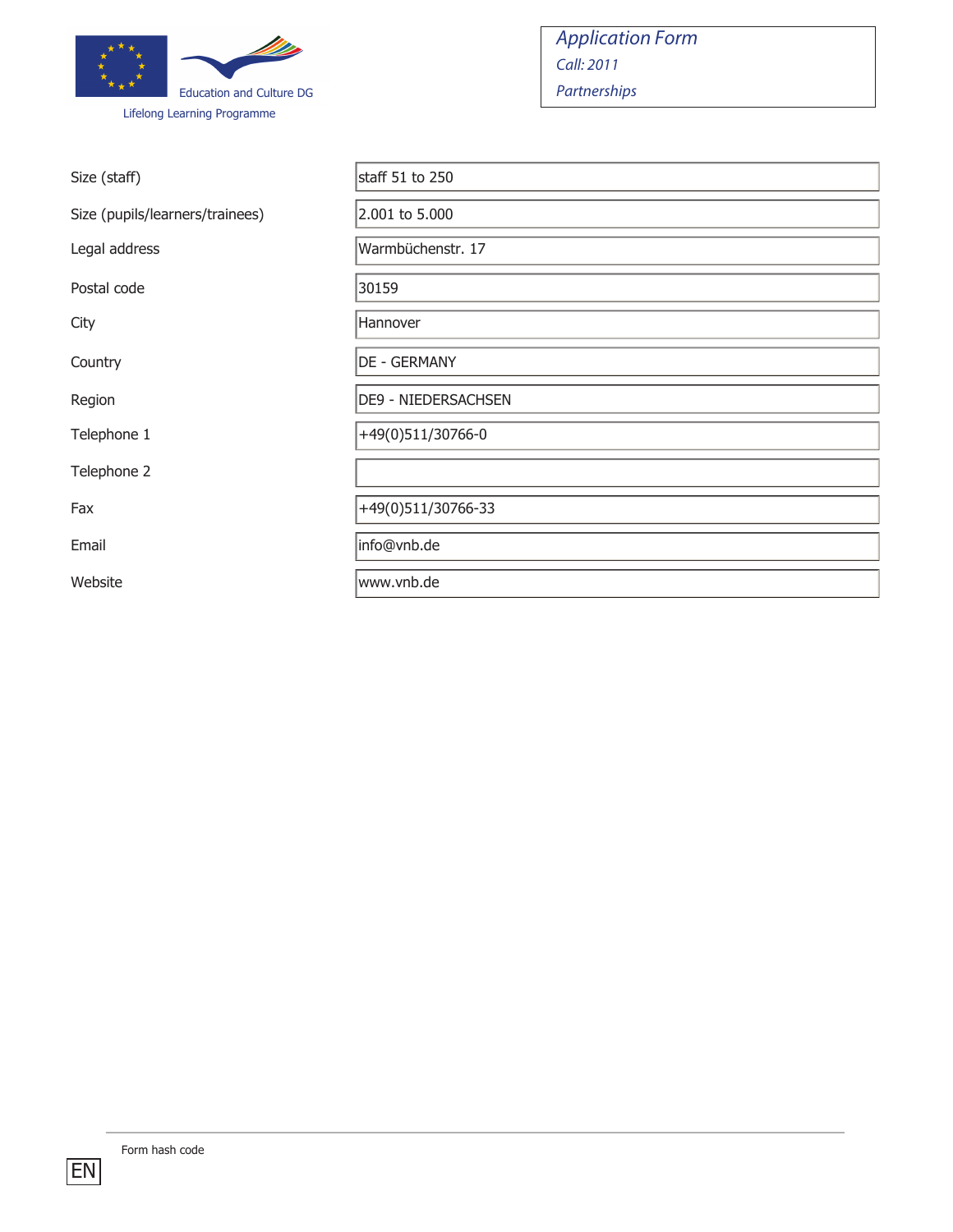

Lifelong Learning Programme

| <b>INDIVIDUAL</b>              |  |
|--------------------------------|--|
| <b>CONTEXT</b>                 |  |
|                                |  |
|                                |  |
| National Agency identification |  |
| <b>ROLE</b>                    |  |
|                                |  |



| <b>CONTENT</b>                          |                                                    |
|-----------------------------------------|----------------------------------------------------|
| Type of applicant                       |                                                    |
| Title                                   | Ms.                                                |
| Gender                                  |                                                    |
| First name                              | Anke                                               |
| Family name                             | Egblomassé                                         |
| National id                             |                                                    |
| Year of birth                           |                                                    |
| Organisation                            |                                                    |
| Department                              |                                                    |
| Position                                | Adult Education Consultant, Deputy Branch Director |
| $\Box$ Same address as the organisation |                                                    |
| Work address                            | Bahnhofstr. 16                                     |
| Postal code                             | 49406                                              |
| City                                    | Barnstorf                                          |
| Country                                 | <b>DE - GERMANY</b>                                |
| Region                                  |                                                    |
| Telephone 1                             | +49(0)5442/8045-21                                 |
| Telephone 2                             |                                                    |

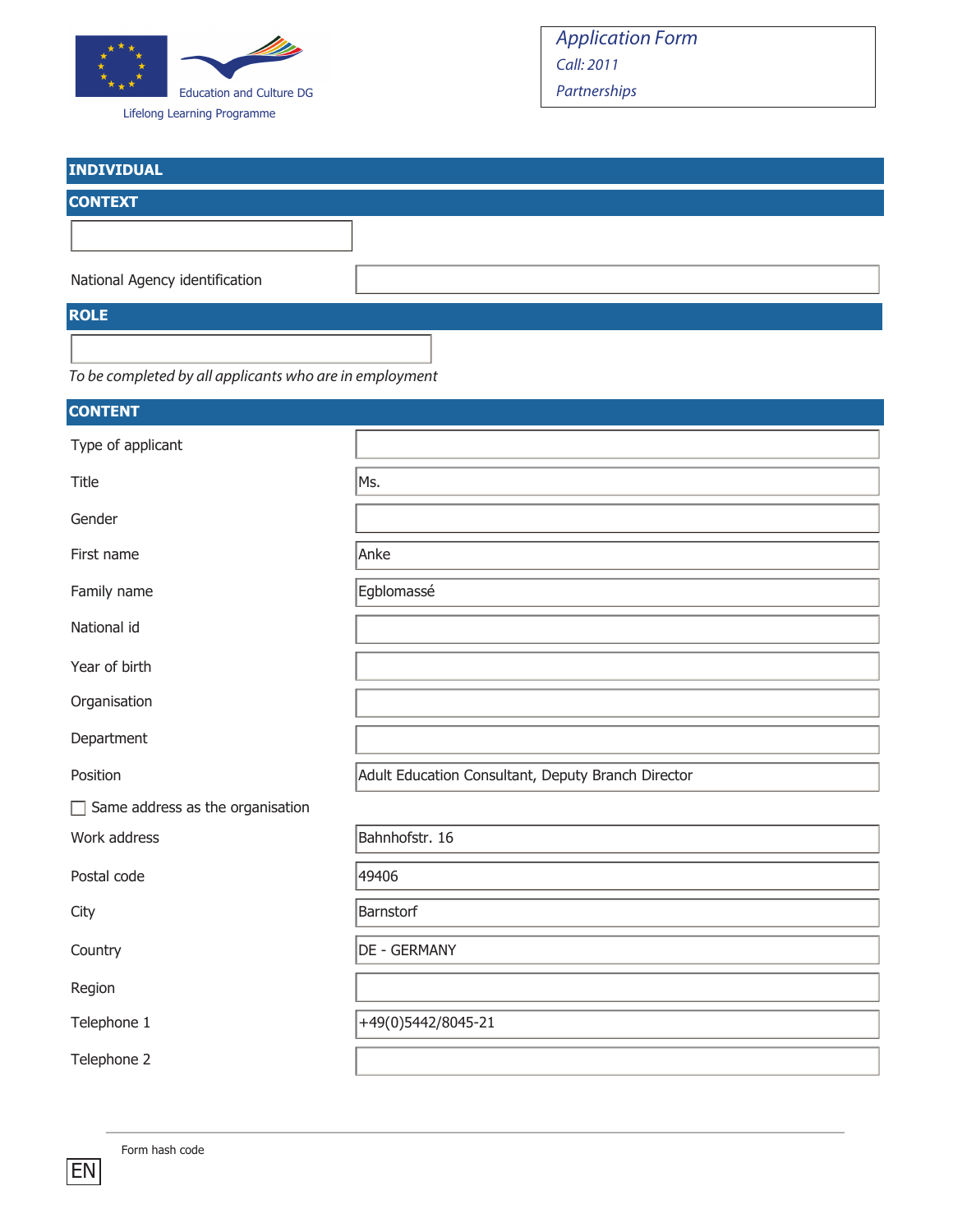

Mobile  $+49(0)177/2733235$ 

Fax  $+49(0)5442/8045-55$ 

Email anke.egblomasse@vnb.de

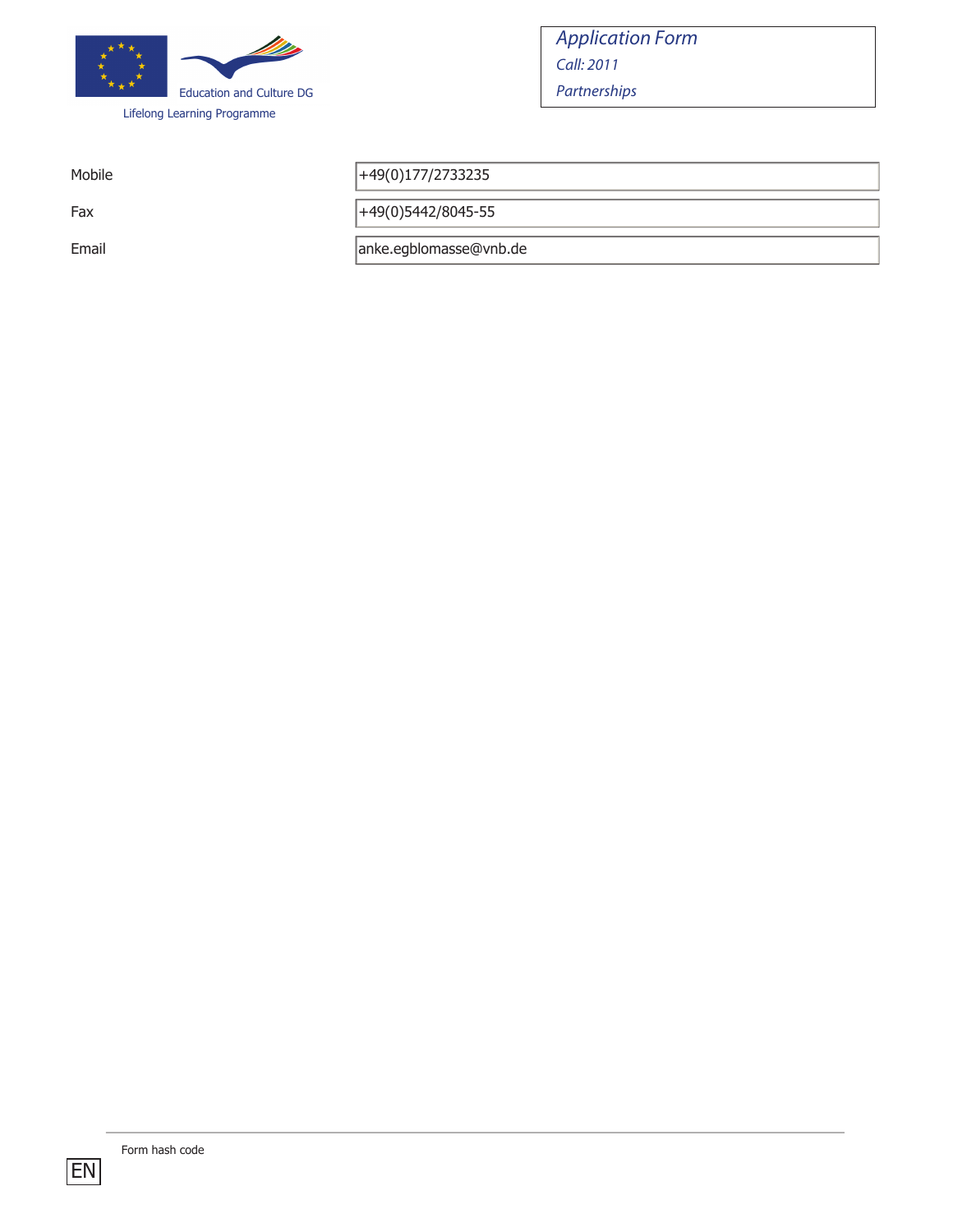

Lifelong Learning Programme

# Application Form Call: 2011 Partnerships

| <b>INDIVIDUAL</b>              |  |
|--------------------------------|--|
| <b>CONTEXT</b>                 |  |
|                                |  |
|                                |  |
| National Agency identification |  |
| <b>ROLE</b>                    |  |
|                                |  |

To be completed by all applicants who are in employment

| <b>CONTENT</b>                               |                                                   |
|----------------------------------------------|---------------------------------------------------|
| Type of applicant                            |                                                   |
| Title                                        | Mr.                                               |
| Gender                                       |                                                   |
| First name                                   | Hans                                              |
| Family name                                  | Weinert                                           |
| National id                                  |                                                   |
| Year of birth                                |                                                   |
| Organisation                                 | Verein Niedersächsischer Bildungsinitiativen e.V. |
| Department                                   |                                                   |
| Position                                     | Director                                          |
| $\boxtimes$ Same address as the organisation |                                                   |
| Work address                                 |                                                   |
| Postal code                                  |                                                   |
| City                                         |                                                   |
| Country                                      | DE - GERMANY                                      |
| Region                                       |                                                   |
| Telephone 1                                  | +49(0)511/30766-15                                |
| Telephone 2                                  |                                                   |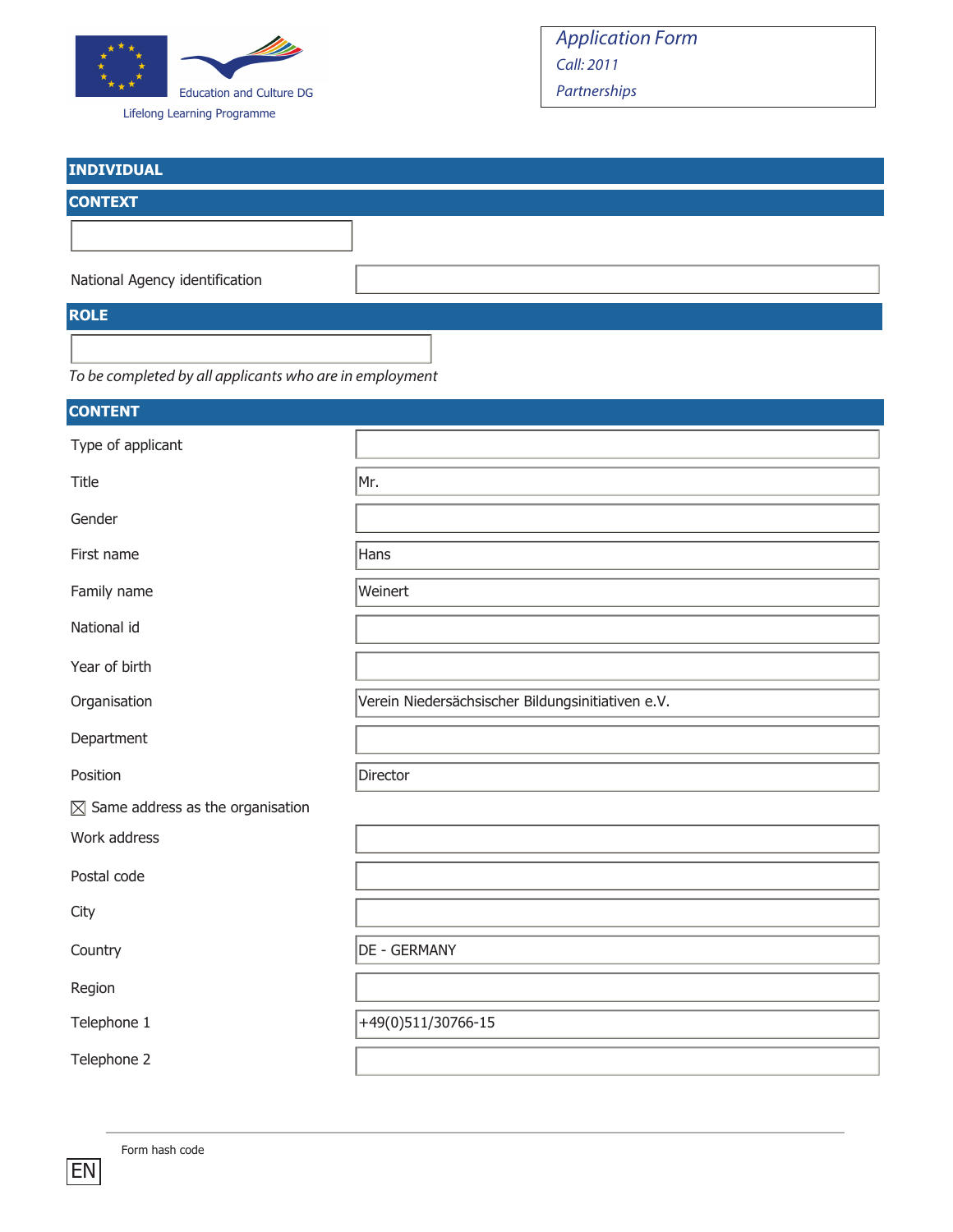

Mobile

Fax  $+49(0)511/30766-33$ 

Email **Email** hans.weinert@vnb.de

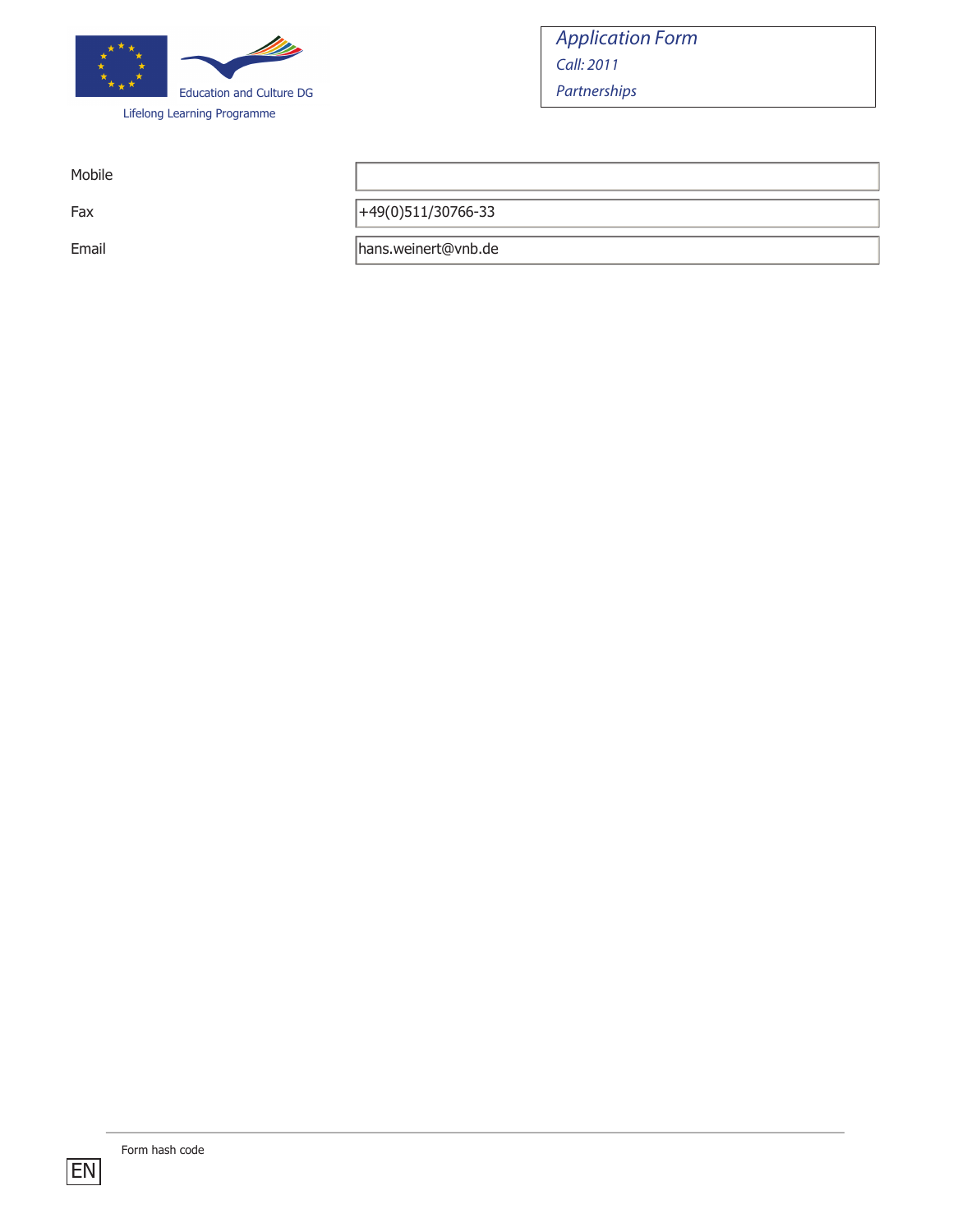

#### **DESCRIPTION**

Description of organisation, role in the project and general and specific social context as for example: being in a disadvantaged area, having participants with specific needs (e.g. participants at risk of social exclusion, migrants, refugees).

The VNB is an officially acknowledged state-wide adult educational institution in Lower Saxony, Germany, as well an umbrella organisation with a network of more than 200 adult educational member organisations and co-operation partners. The main topics of VNB educational work are of public, social and political interest such as:

- International, intercultural and global education
- •Gender equality
- •Managing Diversity, World of Difference
- •Education against racism, discrimination and violence
- •Lesbian, Gay, Bisexual and Transgender education
- •Integration, migration and asylum policies
- •Family and health education
- •Mediation
- •Sustainability and environmental education
- •Cultural education

Apart from its own educational work, the VNB provides financial, organizational and professional support to local associations working with these issues. VNB has a wide range of transnational experience, promoting own projects as well as participating in European cooperation programmes, i.e.: Community Initiatives EMPLOYMENT-HORIZON, EMPLOYMENT-INTEGRA,EQUAL; European Social Fund (ESF); INTI: Integration of third country nationals; Live Long Learning Programme (GRUNDTVIG, LEONARDO DA VINCI); preparatory measures combating social exclusion.

In this project, VNB will lead the production of a cookbook with culture content, host 1 transnational meeting and cultural event, conbduct local club meetings, and dissemination.

#### **PREVIOUS PROJECTS**

Does the organisation already have experience of participation in the Partnerships action under the current Lifelong Learning Programme or the former Socrates Programme? Yes

If yes, please indicate activities funded in the last five years

| Start year | Type of action                                                | Agreement number               | Title of the project                                                                |
|------------|---------------------------------------------------------------|--------------------------------|-------------------------------------------------------------------------------------|
|            | 2009 Leonardo da                                              | $2009 - 1 -$<br>LV1LEO05-00370 | AnDiW - Ability not Disability at Workplace                                         |
|            | 2009 Grundtvig LP                                             | 2009-1-DE2-<br>GRU06-01784 3   | PATHWAYS to intercultural and political education towards a<br>European Citizenship |
|            | 2010 Grundtvig LP                                             | 2010-1-DE2-<br>GRU06-04736 1   | <b>TOGETHER for Human Rights</b>                                                    |
|            | 2010 Leonardo da                                              | 2010-1-FR1-<br>LEO05-14478     | 3T Portfolio - Teams and Talents in the Third Sector                                |
|            | 2010-1-GB2-<br>2010-1-GB2-<br>Vinci Partnership LEO04-03583-2 |                                | MMT - Mainstreaming Mentoring Training                                              |

+ -

#### **PROSPECTION**

Is the organisation's involvement in this partnership application the result of:

Other (OTH)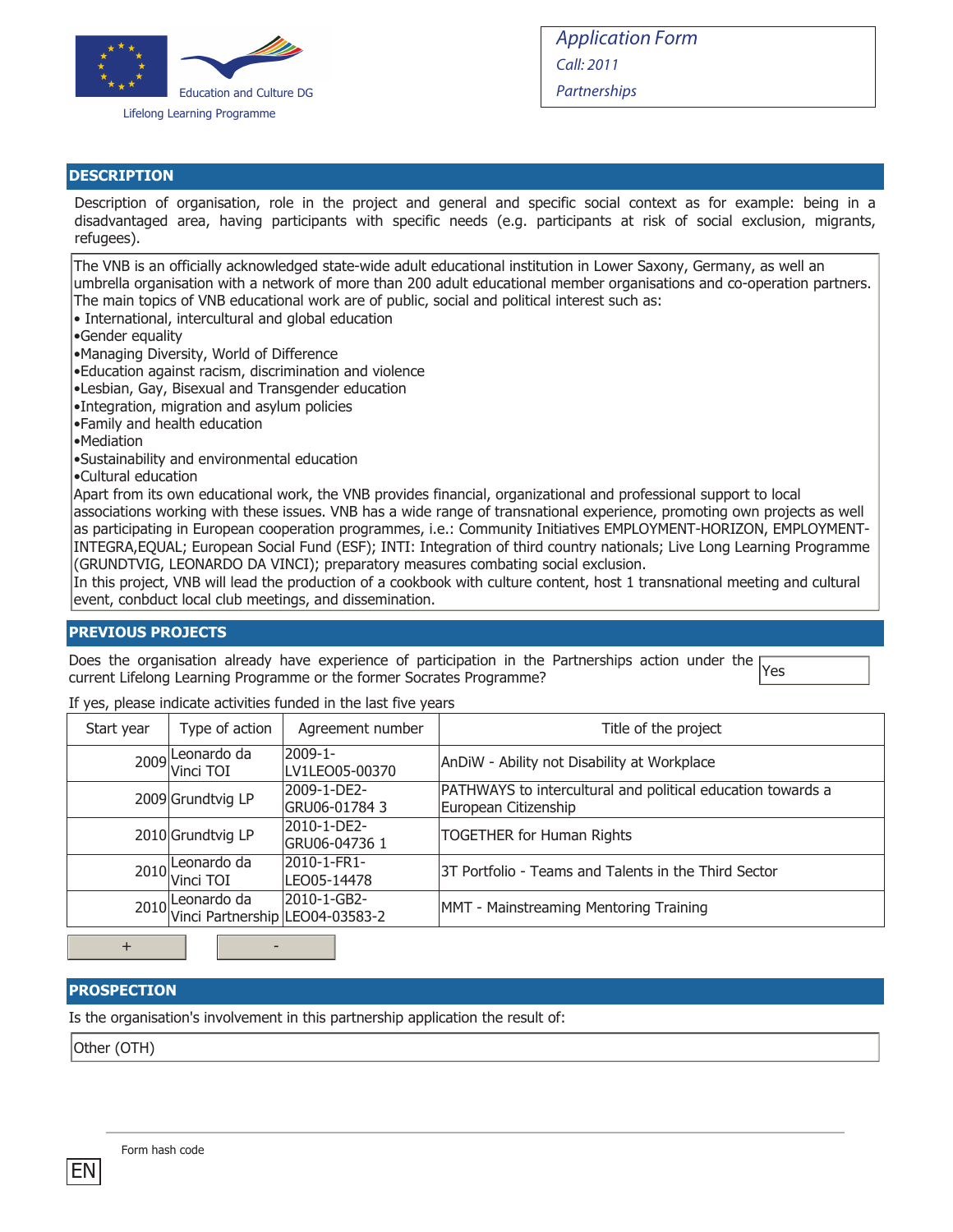

Yes

Other - Please state the source

Invitation by partner organisation

Grant agreement number

#### **COORDINATION TAKE OVER**

Does the institution volunteer to take over the coordination of the partnership in case the application of the nominated coordinator is rejected in the selection procedure? Replacement coordinators will, if needed, be taken in the order in which they appear in this form.

#### **SILENT PARTNERS**

Silent partners are organisations such as associations, local or regional authorities, companies etc which will be involved in the Partnership, but are not eligible for funding.

If silent partners are planned to be involved in the partnership, please give the details.

| Full legal name | Nature of the organisation and its involvement in the Partnership |
|-----------------|-------------------------------------------------------------------|
|                 |                                                                   |
|                 |                                                                   |

| <b>PARTNER</b>                                          |                |
|---------------------------------------------------------|----------------|
| 4<br>Partner nr                                         |                |
| <b>ORGANISATION</b>                                     |                |
| Dynamic                                                 |                |
| <b>CONTEXT</b>                                          |                |
|                                                         |                |
| National Agency identification                          | BG1 LLP (HRDC) |
| <b>ROLE</b>                                             |                |
| Role                                                    | Partner (PA)   |
| To be completed by all applicants who are in employment |                |
| <b>CONTENT</b>                                          |                |

Full legal name (national language) НАЦИОНАЛНА АСОЦИАЦИЯ НА ОБЩИНСКИТЕ СЛУЖИТЕЛИ В БЪЛГАРИЯ Full legal name (latin characters) | NATIONAL ASSOCIATION OF MUNICIPAL CLERKS IN BULGARIA Acronym

|  | Form hash code |  |  |
|--|----------------|--|--|
|--|----------------|--|--|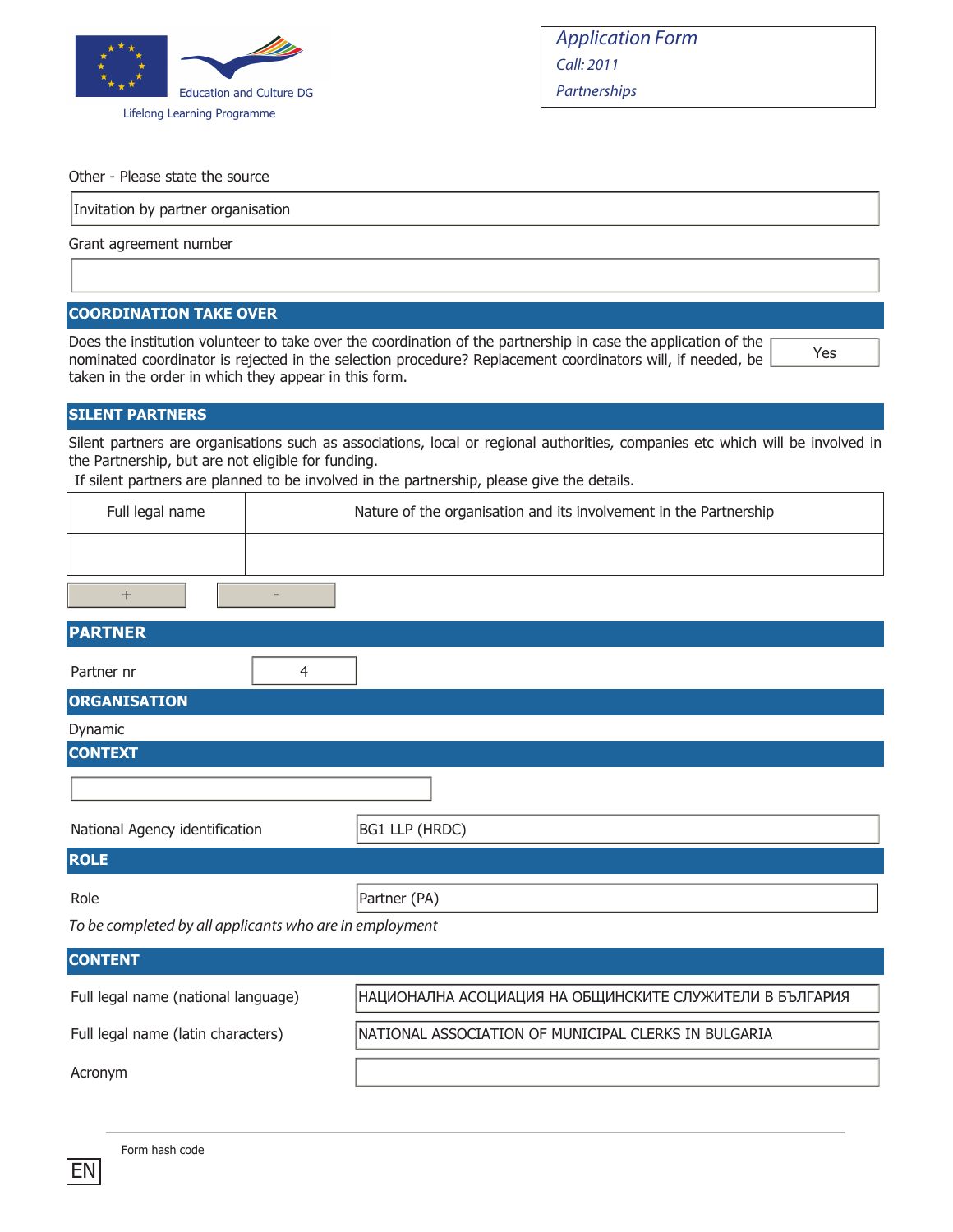

| <b>Application Form</b> |
|-------------------------|
| Call:2011               |
| Partnerships            |

| National id (if applicable)     |                                                      |
|---------------------------------|------------------------------------------------------|
| EUC number                      |                                                      |
| Type of organisation            | Non profit / Non governmental organisation (NFP-NGO) |
| Commercial orientation          | Not for Profit (NP)                                  |
| Scope                           | national (N)                                         |
| Legal status                    | private (PR)                                         |
| Economic sector                 |                                                      |
| Size (staff)                    | staff 1 to 20                                        |
| Size (pupils/learners/trainees) | 1 to 20                                              |
| Legal address                   | 328 Khan Kubrat Blvd.                                |
| Postal code                     | 1000                                                 |
| City                            | Sofia                                                |
| Country                         | <b>BG - BULGARIA</b>                                 |
| Region                          | BG41 - Yugozapaden                                   |
| Telephone 1                     | +359 2 9377 425                                      |
| Telephone 2                     | +359 887 996214                                      |
| Fax                             | +359 2 9377 425                                      |
| Email                           | vlazarov@sofia.bg                                    |
| Website                         | www.namcb-org.bg                                     |

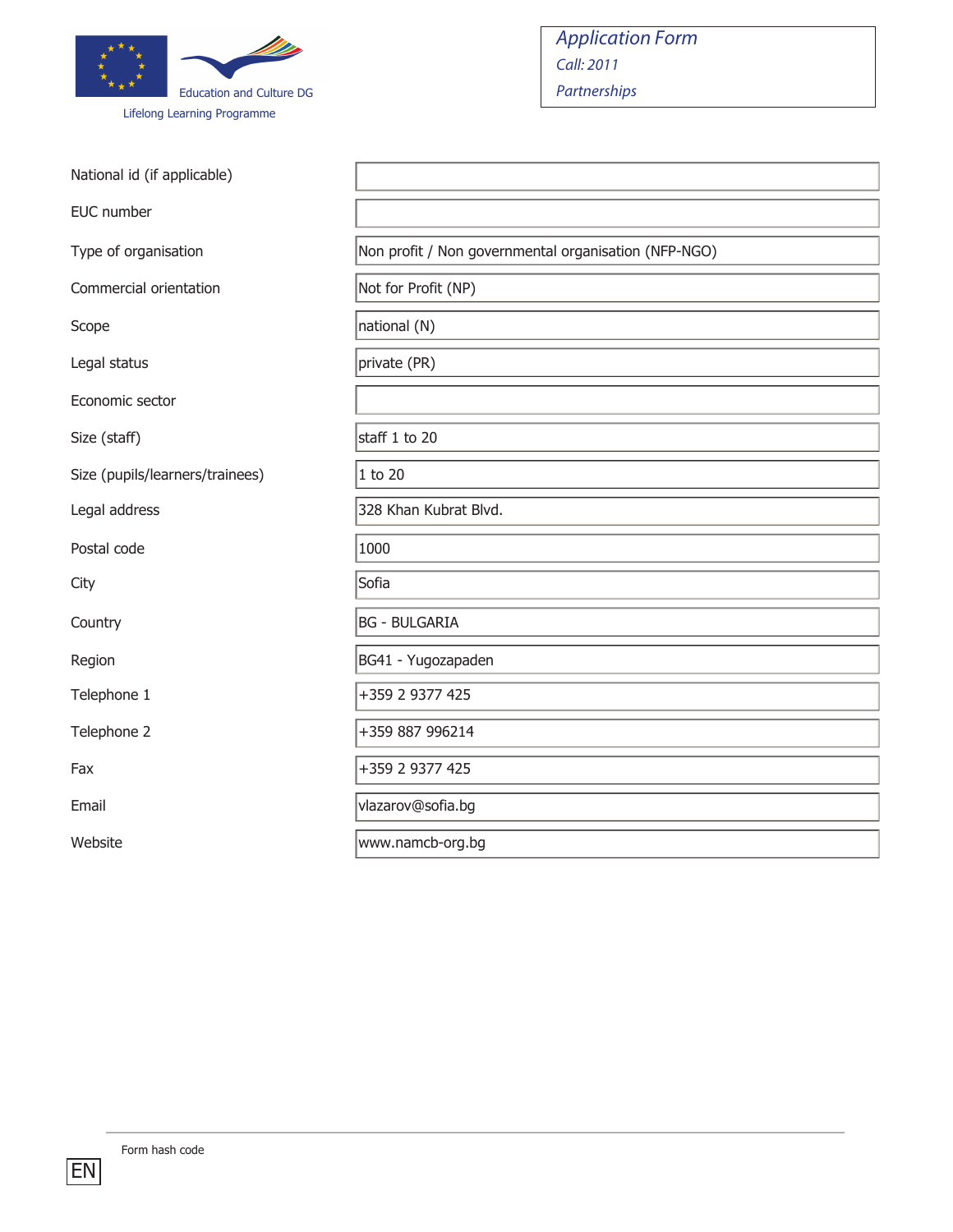

Lifelong Learning Programme

# Application Form Call: 2011 Partnerships

| <b>INDIVIDUAL</b>              |  |
|--------------------------------|--|
| <b>CONTEXT</b>                 |  |
|                                |  |
| National Agency identification |  |
| <b>ROLE</b>                    |  |
|                                |  |

To be completed by all applicants who are in employment

| <b>CONTENT</b>                               |                        |
|----------------------------------------------|------------------------|
| Type of applicant                            |                        |
| Title                                        | Mr.                    |
| Gender                                       |                        |
| First name                                   | Valentin               |
| Family name                                  | Lazarov                |
| National id                                  |                        |
| Year of birth                                |                        |
| Organisation                                 |                        |
| Department                                   |                        |
| Position                                     | President of the Board |
| $\boxtimes$ Same address as the organisation |                        |
| Work address                                 |                        |
| Postal code                                  |                        |
| City                                         |                        |
| Country                                      | <b>BG - BULGARIA</b>   |
| Region                                       |                        |
| Telephone 1                                  | +359 2 9377 425        |
| Telephone 2                                  |                        |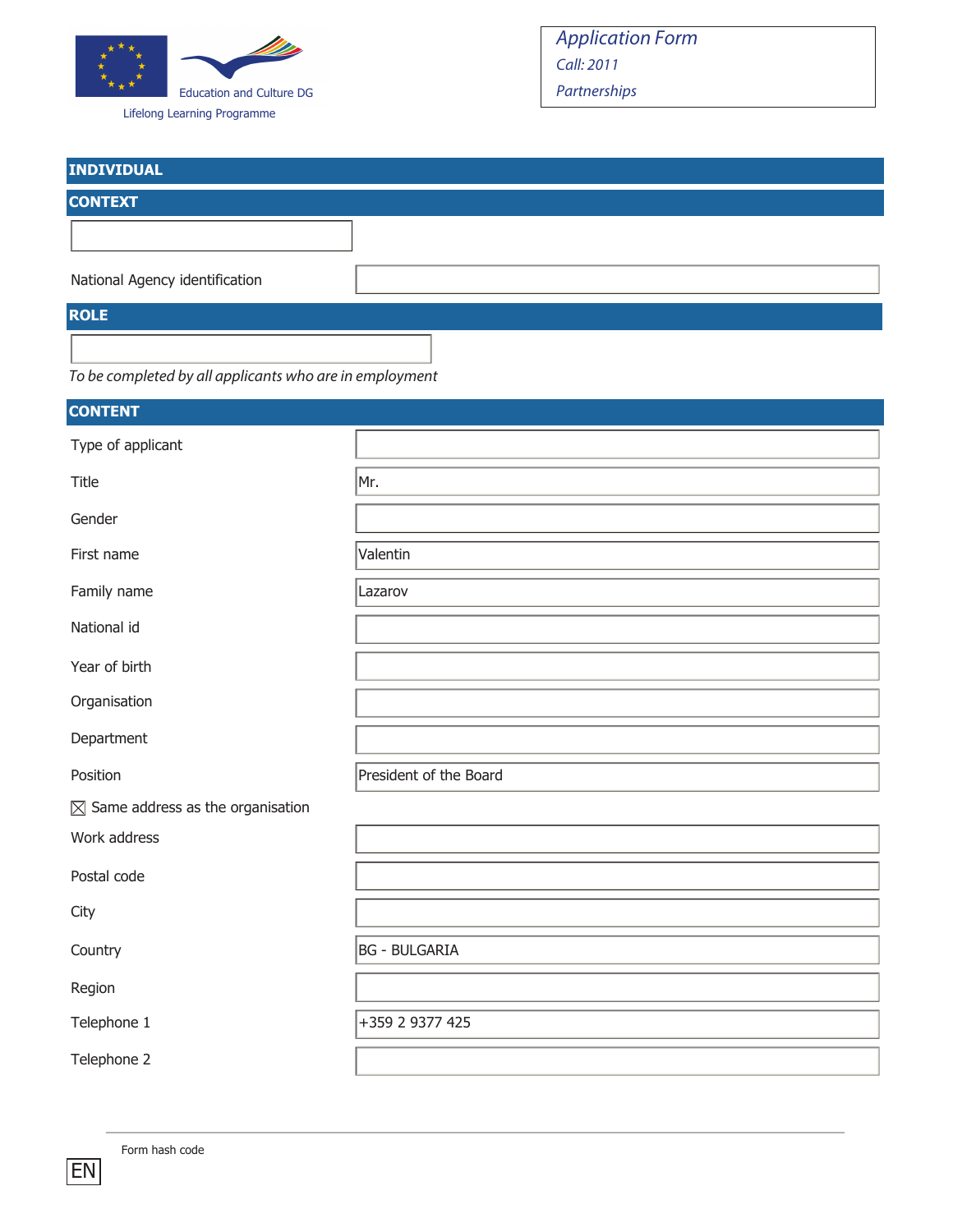

Mobile  $|+359\,887\,996214$ 

Fax +359 2 9377 425

Email vlazarov@sofia.bg

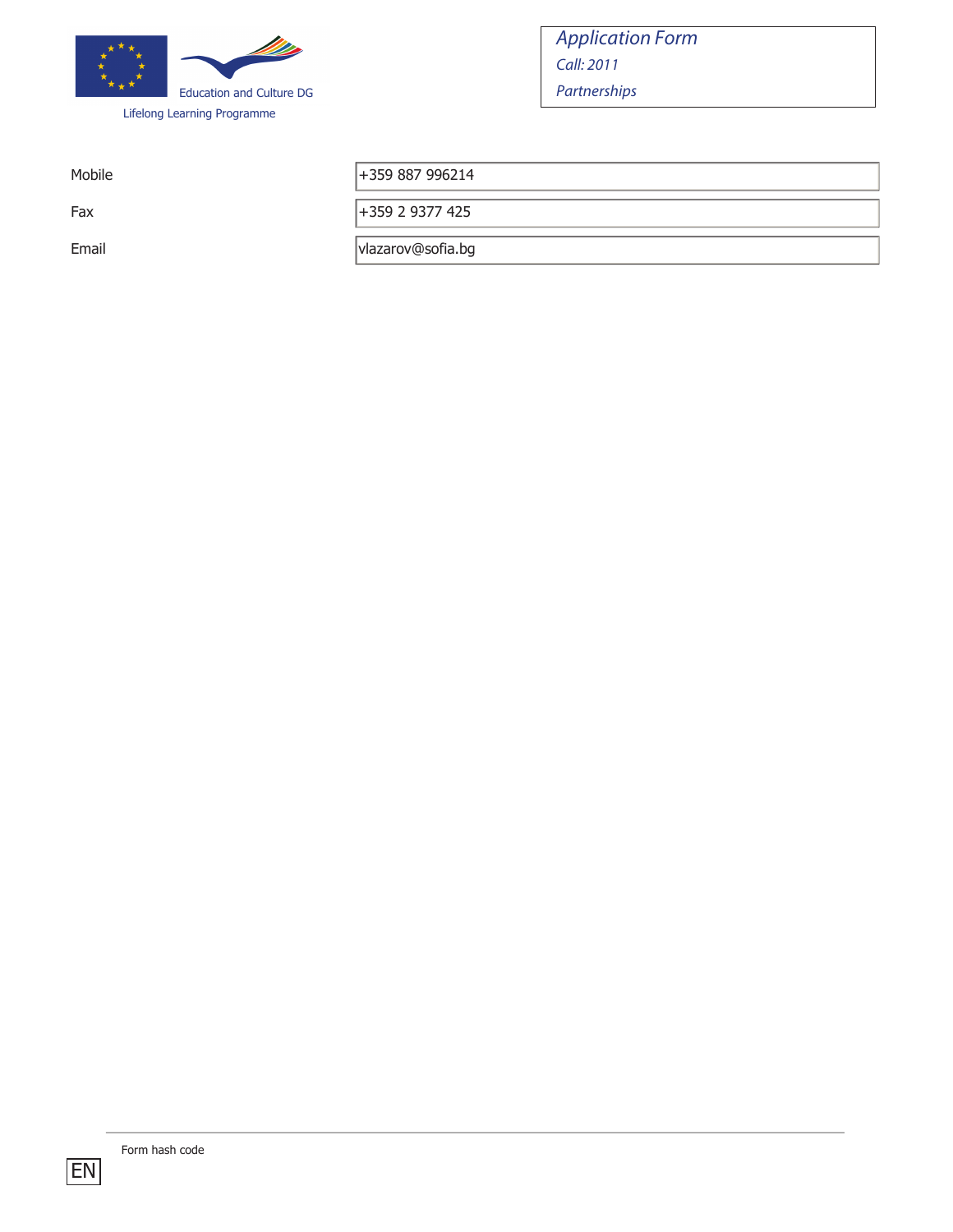

Lifelong Learning Programme

# Application Form Call: 2011 Partnerships

| <b>INDIVIDUAL</b>              |  |
|--------------------------------|--|
| <b>CONTEXT</b>                 |  |
|                                |  |
|                                |  |
| National Agency identification |  |
| <b>ROLE</b>                    |  |

To be completed by all applicants who are in employment

| <b>CONTENT</b>                               |                                                         |
|----------------------------------------------|---------------------------------------------------------|
| Type of applicant                            |                                                         |
| Title                                        | Mr.                                                     |
| Gender                                       |                                                         |
| First name                                   | Valentin                                                |
| Family name                                  | Lazarov                                                 |
| National id                                  |                                                         |
| Year of birth                                |                                                         |
| Organisation                                 | НАЦИОНАЛНА АСОЦИАЦИЯ НА ОБЩИНСКИТЕ СЛУЖИТЕЛИ В БЪЛГАРИЯ |
| Department                                   |                                                         |
| Position                                     | President of the Board                                  |
| $\boxtimes$ Same address as the organisation |                                                         |
| Work address                                 |                                                         |
| Postal code                                  |                                                         |
| City                                         |                                                         |
| Country                                      | <b>BG - BULGARIA</b>                                    |
| Region                                       |                                                         |
| Telephone 1                                  | +359 887 996214                                         |
| Telephone 2                                  |                                                         |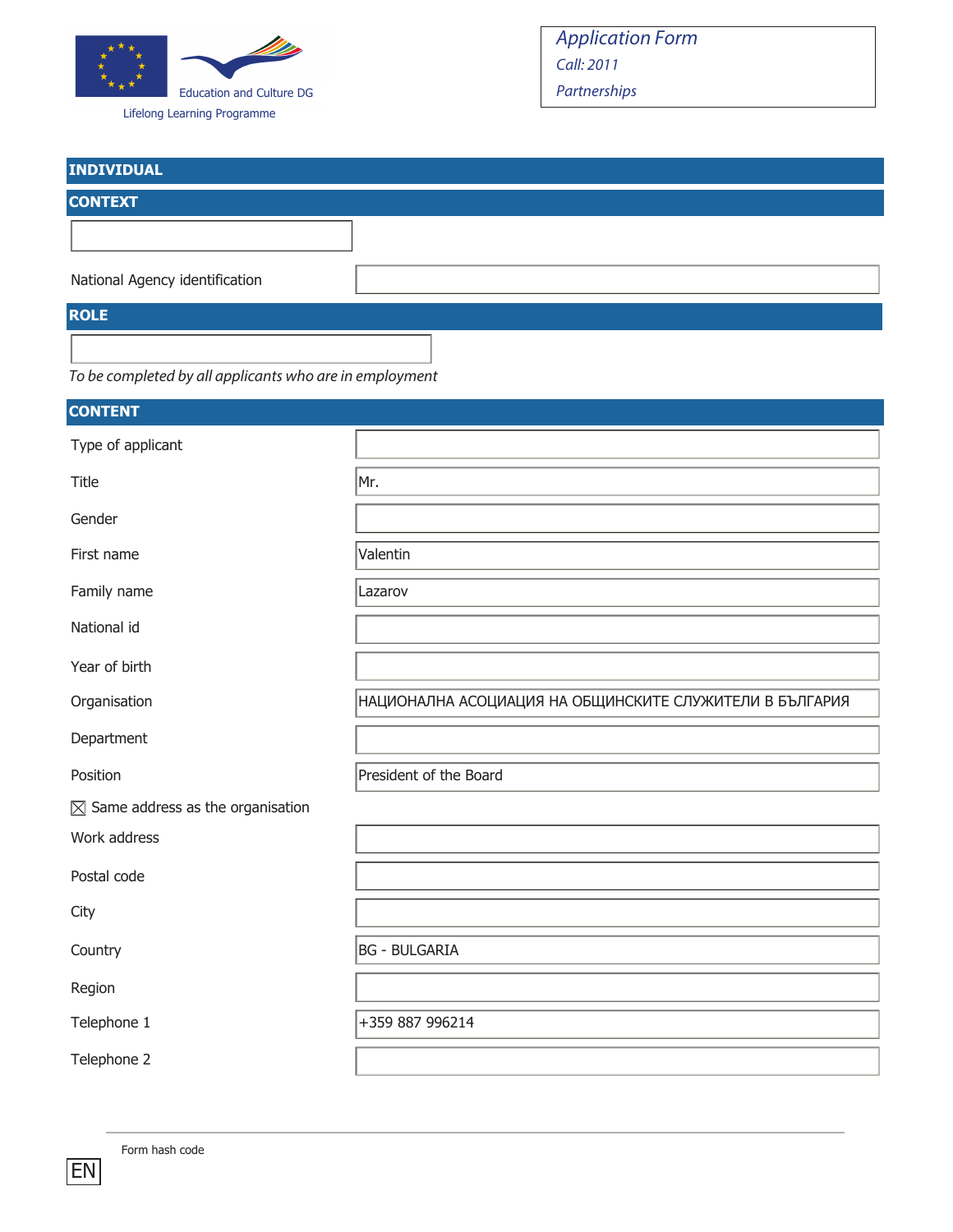

Mobile

Fax +359 2 9377 425

Email vlazarov@sofia.bg

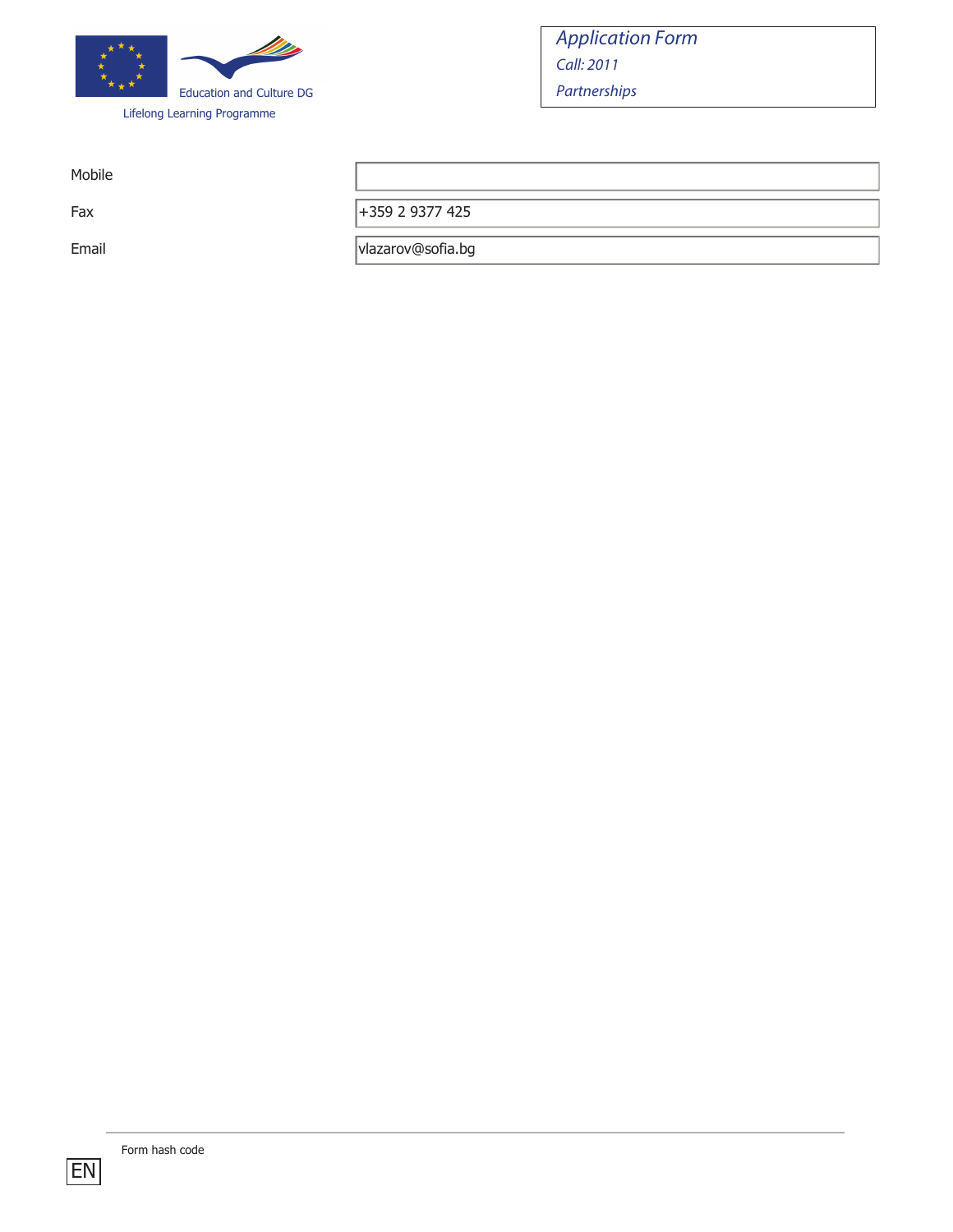

#### **DESCRIPTION**

Description of organisation, role in the project and general and specific social context as for example: being in a disadvantaged area, having participants with specific needs (e.g. participants at risk of social exclusion, migrants, refugees).

The National Association of Municipal Clerks in Bulgaria (NAMCB) is a professional non-profit association established in Sofia in 2005. Its establishment and its objectives was inspired by the International Institute of the Municipal Clerks (IIMC) in USA, which which has over 10 400 members from the USA, Canada, Holland, England, Portugal, Belgium, Australia as well as countries from South America and Africa. IIMC's experience has been transferred to Bulgaria with the help of The Certification Institute of The Municipal Clerks for Central and East Europe (CIMCCEE), which was registered in our country in 2004 and is the first of kind outside North America.

Since 2009, NAMCB has worked in active cooperation with the State Agency for Refugees. One of their joint activities is to socialize foreign citizens -- immigrants in Bulgaria with a refugee status. NAMCB is also working with the municipalities of Mezdra, Panagyurishte, Kozloduy and Sofia's District of Kremikovtsi to help immigrants solve their problems with accommodation and healthcare. The social sector is a focus of NAMCB's activities. It organizes charity campaigns for socially vulnerable and excluded families. A large share of these people who live in Sofia (where our main activity is concentrated), have Roma origin. They have their specific way of life and cultural closed within the boundaries of their community. We work with this minority group through the community centers where these people gather, exchange experience and develop their cultural and traditions.

In recent years, a refugee community has also been formed in Sofia. The work with the refugees has much in common with that of Romas. Immigrants in Bulgaria are isolated from society from a social, educational, cultural and economical point of view. They communicate with one another rather than with Bulgarian citizens. We intend to apply our experience with Romas in our work with immigrants. The main contact points will be the community centers situated in Sofia. The welldeveloped network of community centers and their good material equipment are very appropriate for the realization of the Project activities.

In this project, NAMCB will organize club evenings with women migrants, organise a in inter-cultural event, host 1 partner meeting, conduct local dissemination, and lead the coordination of the production of the picture book.

#### **PREVIOUS PROJECTS**

Does the organisation already have experience of participation in the Partnerships action under the  $\overline{\text{No}}$ current Lifelong Learning Programme or the former Socrates Programme?

If yes, please indicate activities funded in the last five years Start year Type of action Agreement number Title of the project + -

#### **PROSPECTION**

Is the organisation's involvement in this partnership application the result of:

Other (OTH)

Other - Please state the source

Hosted a preparatory meeting with Vejle Municipality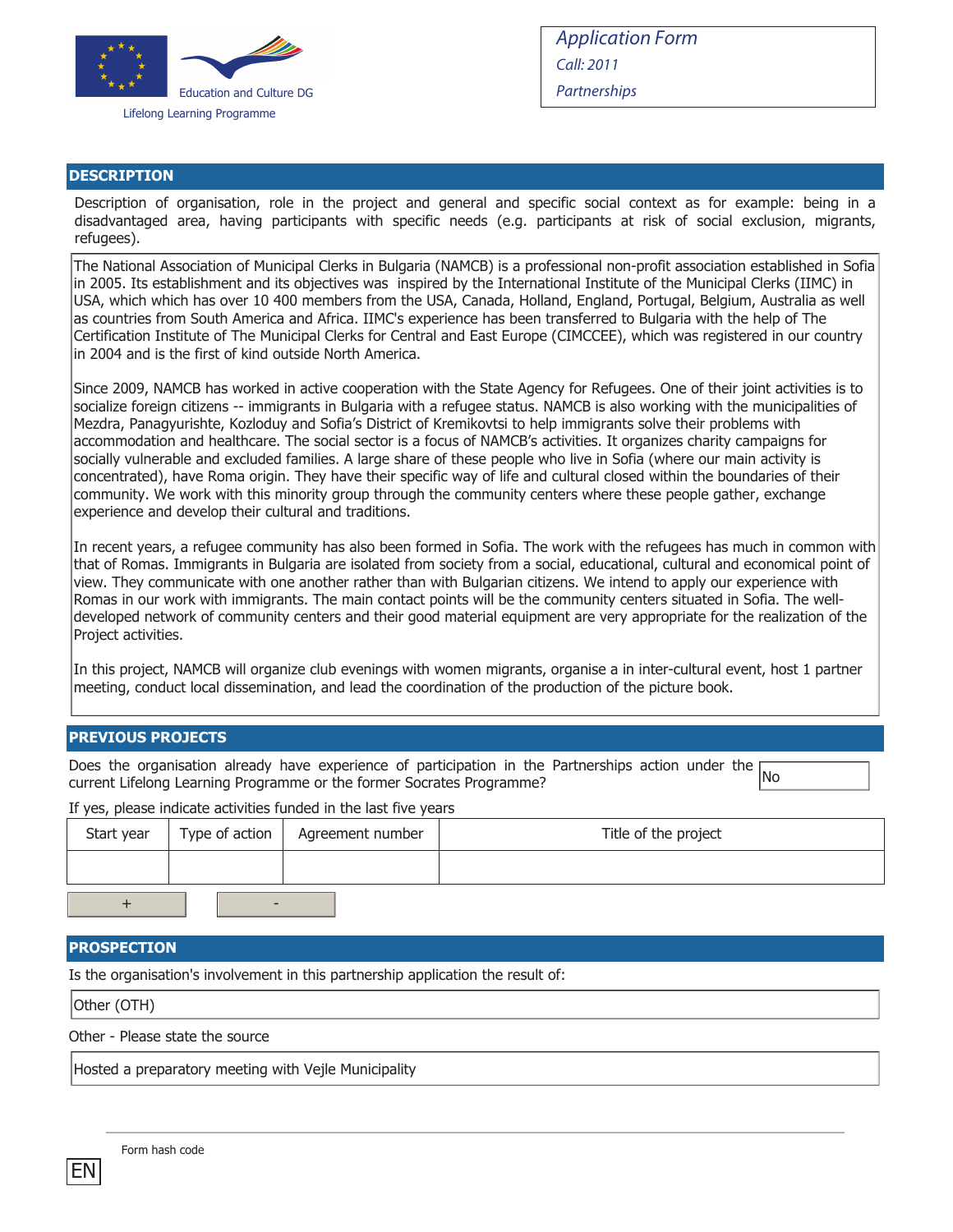

| <b>Application Form</b> |
|-------------------------|
| Call: 2011              |
| Partnerships            |

Yes

Grant agreement number

### **COORDINATION TAKE OVER**

Does the institution volunteer to take over the coordination of the partnership in case the application of the nominated coordinator is rejected in the selection procedure? Replacement coordinators will, if needed, be taken in the order in which they appear in this form.

### **SILENT PARTNERS**

Silent partners are organisations such as associations, local or regional authorities, companies etc which will be involved in the Partnership, but are not eligible for funding.

If silent partners are planned to be involved in the partnership, please give the details.

| Full legal name | Nature of the organisation and its involvement in the Partnership |
|-----------------|-------------------------------------------------------------------|
|                 |                                                                   |
|                 |                                                                   |

### **PARTNER**

| Partner nr                                              | 5 |                                          |  |
|---------------------------------------------------------|---|------------------------------------------|--|
| <b>ORGANISATION</b>                                     |   |                                          |  |
| Dynamic                                                 |   |                                          |  |
| <b>CONTEXT</b>                                          |   |                                          |  |
|                                                         |   |                                          |  |
| National Agency identification                          |   | UK2 LLP-Leo-Gru-SV (ECOTEC)              |  |
| <b>ROLE</b>                                             |   |                                          |  |
| Role                                                    |   | Partner (PA)                             |  |
| To be completed by all applicants who are in employment |   |                                          |  |
| <b>CONTENT</b>                                          |   |                                          |  |
| Full legal name (national language)                     |   | Building Women's Capacity for Well Being |  |
| Full legal name (latin characters)                      |   | Building Women's Capacity for Well Being |  |
| Acronym                                                 |   |                                          |  |
| National id (if applicable)                             |   |                                          |  |
| EUC number                                              |   |                                          |  |

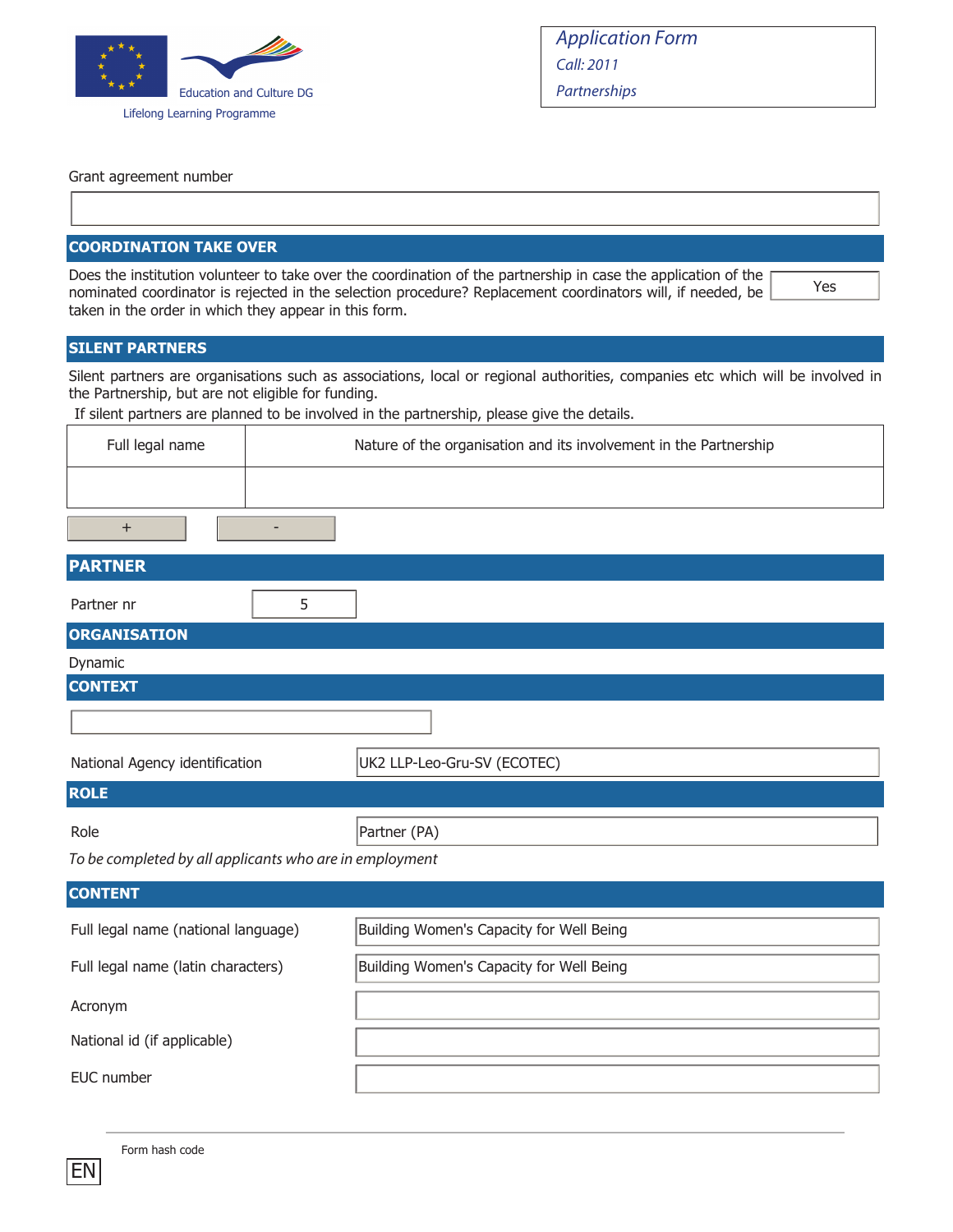

| Type of organisation            | Non profit / Non governmental organisation (NFP-NGO) |
|---------------------------------|------------------------------------------------------|
| Commercial orientation          | Not for Profit (NP)                                  |
| Scope                           | european (E)                                         |
| Legal status                    | private (PR)                                         |
| Economic sector                 |                                                      |
| Size (staff)                    | staff 1 to 20                                        |
| Size (pupils/learners/trainees) | 1 to 20                                              |
| Legal address                   | 8 Winston Road                                       |
| Postal code                     | N <sub>16</sub> 9LT                                  |
| City                            | London                                               |
| Country                         | UK - UNITED KINGDOM                                  |
| Region                          | UKI1 - Inner London                                  |
| Telephone 1                     | 07930 343366                                         |
| Telephone 2                     |                                                      |
| Fax                             |                                                      |
| Email                           | sarahlee@womenscapacity.co.uk                        |
| Website                         |                                                      |
|                                 |                                                      |

Application Form

Call: 2011 Partnerships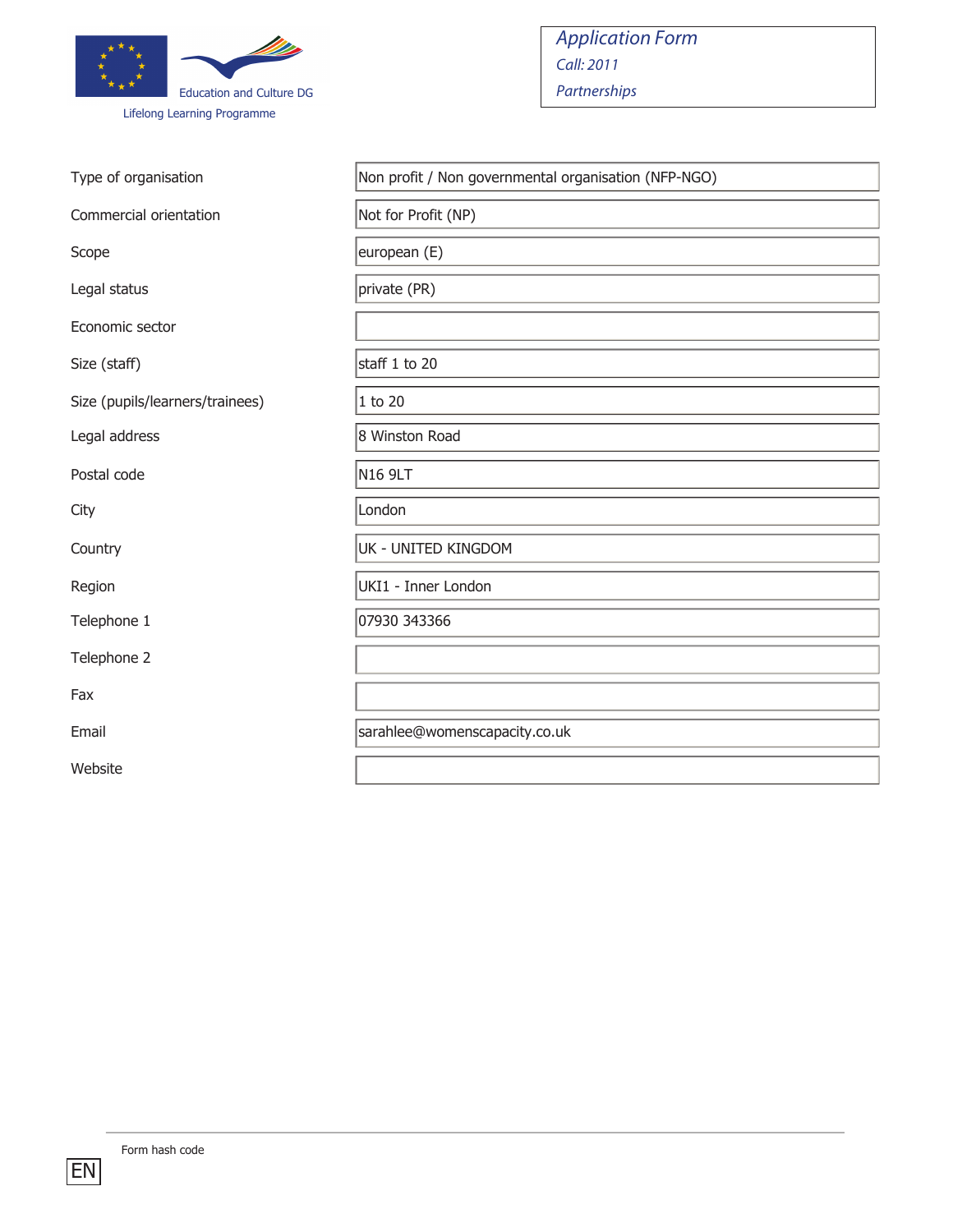

Lifelong Learning Programme

| <b>INDIVIDUAL</b>              |  |
|--------------------------------|--|
| <b>CONTEXT</b>                 |  |
|                                |  |
| National Agency identification |  |
| <b>ROLE</b>                    |  |
|                                |  |

|  |  | To be completed by all applicants who are in employment |  |  |
|--|--|---------------------------------------------------------|--|--|
|--|--|---------------------------------------------------------|--|--|

| <b>CONTENT</b>                               |                     |
|----------------------------------------------|---------------------|
| Type of applicant                            |                     |
| Title                                        | Ms.                 |
| Gender                                       |                     |
| First name                                   | Sarah               |
| Family name                                  | Lee                 |
| National id                                  |                     |
| Year of birth                                |                     |
| Organisation                                 |                     |
| Department                                   |                     |
| Position                                     | Director            |
| $\boxtimes$ Same address as the organisation |                     |
| Work address                                 |                     |
| Postal code                                  |                     |
| City                                         |                     |
| Country                                      | UK - UNITED KINGDOM |
| Region                                       |                     |
| Telephone 1                                  |                     |
| Telephone 2                                  |                     |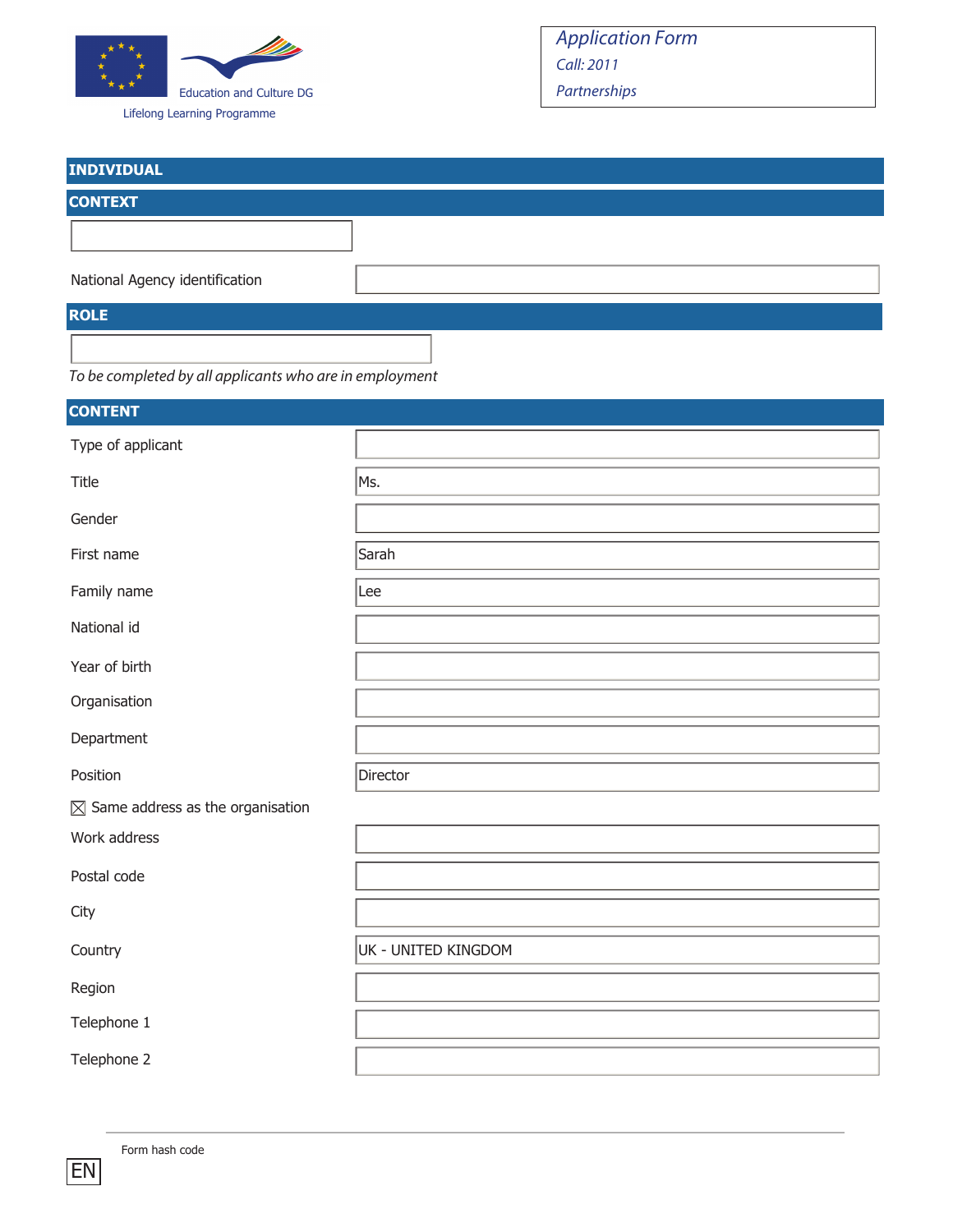

Fax

Mobile 07930 343366

Email sarahlee@womenscapacity.co.uk

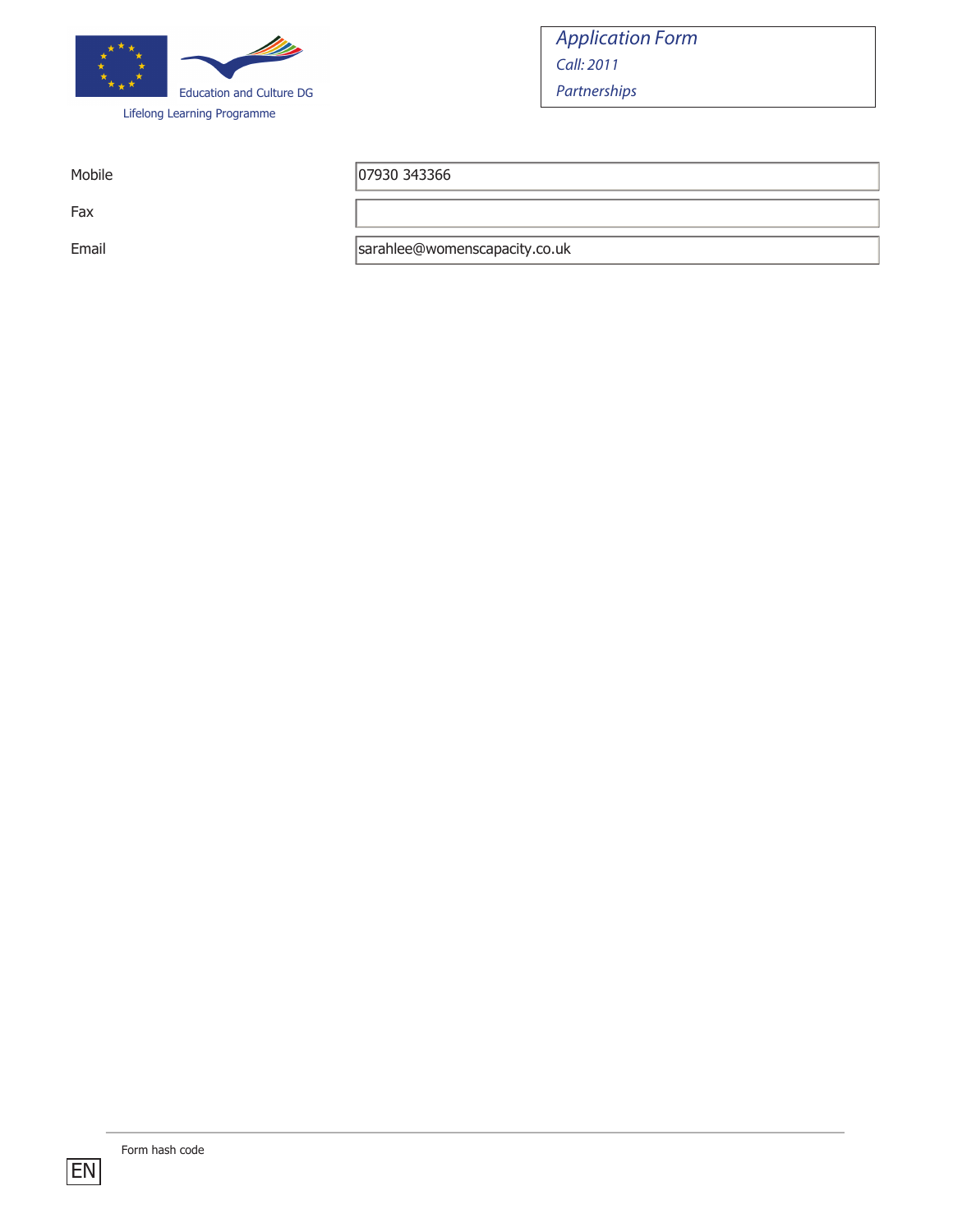

Lifelong Learning Programme

# Application Form Call: 2011 Partnerships

| <b>INDIVIDUAL</b>              |  |
|--------------------------------|--|
| <b>CONTEXT</b>                 |  |
|                                |  |
|                                |  |
| National Agency identification |  |
| <b>ROLE</b>                    |  |
|                                |  |

To be completed by all applicants who are in employment

| <b>CONTENT</b>                               |                                          |
|----------------------------------------------|------------------------------------------|
| Type of applicant                            |                                          |
| Title                                        | Ms.                                      |
| Gender                                       |                                          |
| First name                                   | Sarah                                    |
| Family name                                  | Lee                                      |
| National id                                  |                                          |
| Year of birth                                |                                          |
| Organisation                                 | Building Women's Capacity for Well Being |
| Department                                   |                                          |
| Position                                     | Director                                 |
| $\boxtimes$ Same address as the organisation |                                          |
| Work address                                 |                                          |
| Postal code                                  |                                          |
| City                                         |                                          |
| Country                                      | UK - UNITED KINGDOM                      |
| Region                                       |                                          |
| Telephone 1                                  | 07930 343366                             |
| Telephone 2                                  |                                          |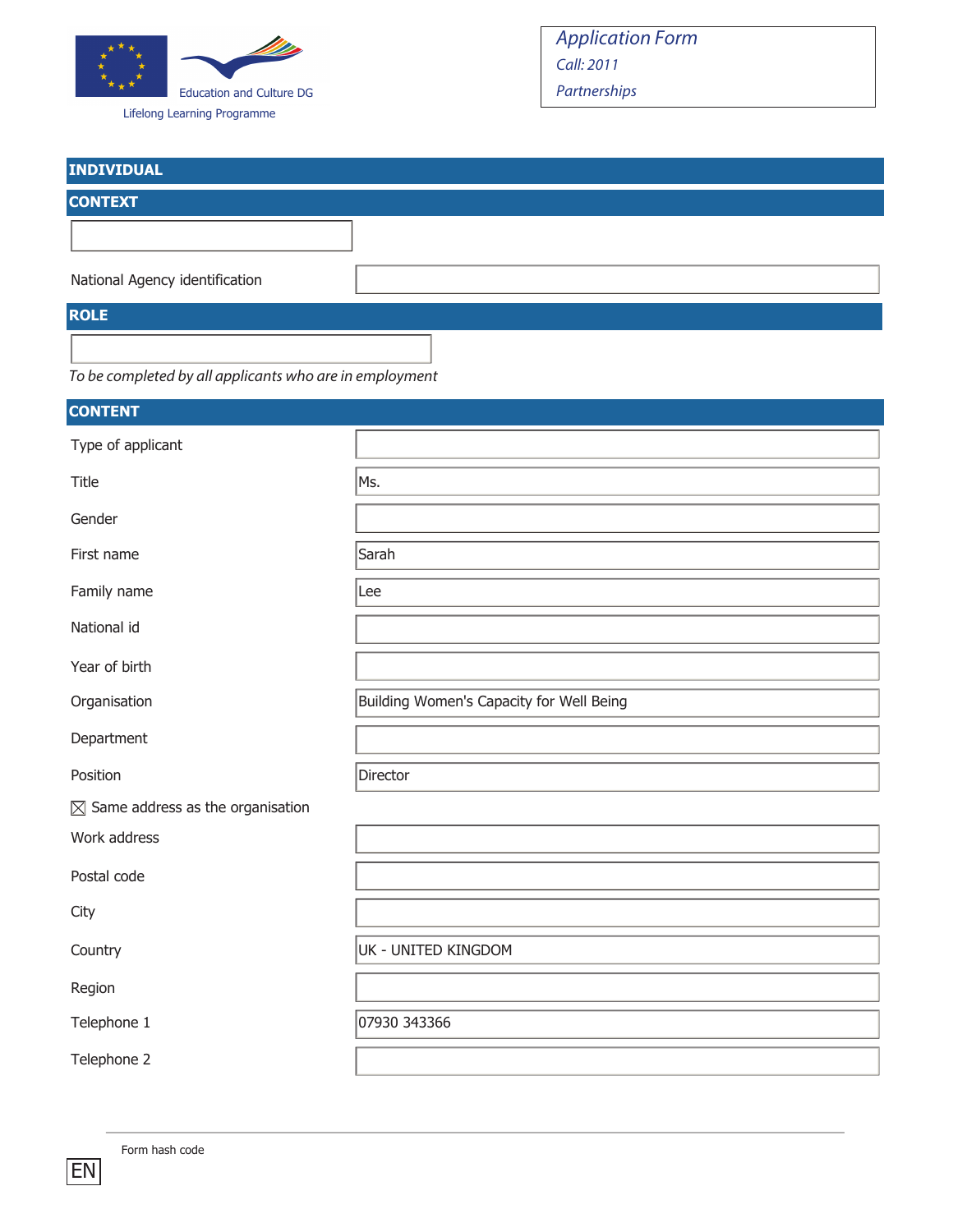

Mobile

Fax

Email sarahlee@womenscapacity.co.uk

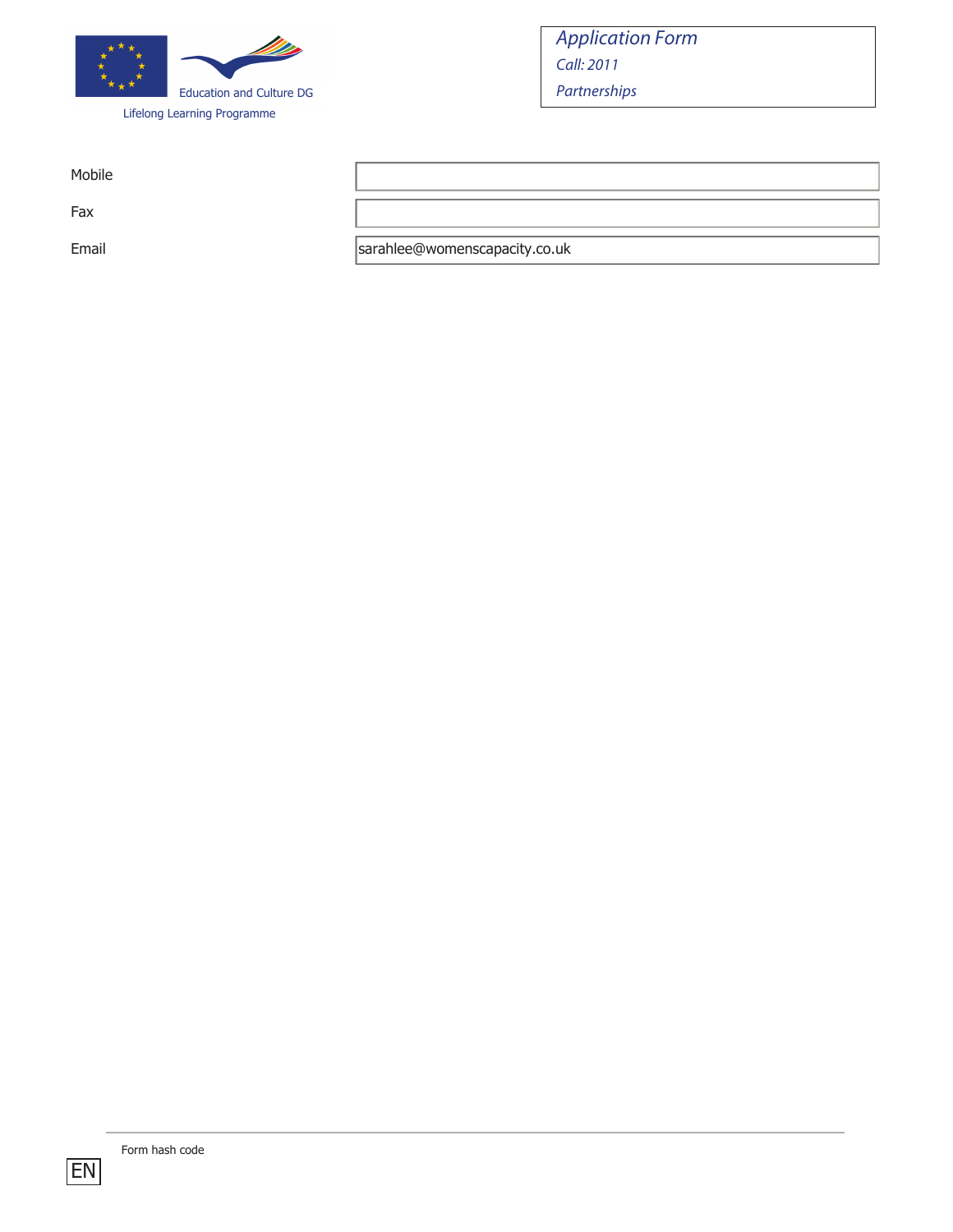

#### **DESCRIPTION**

Description of organisation, role in the project and general and specific social context as for example: being in a disadvantaged area, having participants with specific needs (e.g. participants at risk of social exclusion, migrants, refugees).

Building Women's Capacity for Well Being is a new women's organisation established to:

1. Advance the education and the relief of unemployment for the public, and in particular for women, through the provision of workshops and guidance and training activities that support women to progress.

2. Develop the capacity and skills of women from disadvantaged communities in such a way that they are better able to identify and help meet their own needs and to participate in society, through the integration and active involvement of women into public life and services.

3. Advance the health and well being of women to improve their overall mental and physical health, thereby aiding their ability to engage and progress with their lives.

We have a keen interest in assessing the impact unemployment can have on women's well being and are interested in how this can be addressed through integration type activities.

We are currently working with a range of organisations to pilot our workshop activity. These include Metropolitan Housing, Refugee Therapy Centre and a Children's Centre and are developing work with isolated communities in a former mining district in the east midlands of England. The style of the workshops is based on peer learning and women participants are encouraged to reach their own solutions and provide other members of the group with support.

Our role in the project will be to host cultural activities and exchange for socially at-risk migrant women alongside the Refugee Therapy Centre (RTC). We will organise and hold club evenings on topics relevant to integration and RTC will provide referrals and premises where necessary. Project co-ordinators, managers, volunteers and participants from the two organisations will take part in the planned mobilities.

Role in the project: Organize club evenings with women migrants, organise a in inter-cultural event, host 1 partner meeting, conduct local dissemination, and assist in developing the evaluation tools of the project.

#### **PREVIOUS PROJECTS**

Does the organisation already have experience of participation in the Partnerships action under the No<br>current Lifelong Learning Programme or the former Socrates Programme?

If yes, please indicate activities funded in the last five years

| Start year | Type of action $\parallel$ | Agreement number | Title of the project |
|------------|----------------------------|------------------|----------------------|
|            |                            |                  |                      |
|            |                            |                  |                      |

#### **PROSPECTION**

Is the organisation's involvement in this partnership application the result of:

Other (OTH)

Other - Please state the source

Referral by a partner

Grant agreement number

#### **COORDINATION TAKE OVER**

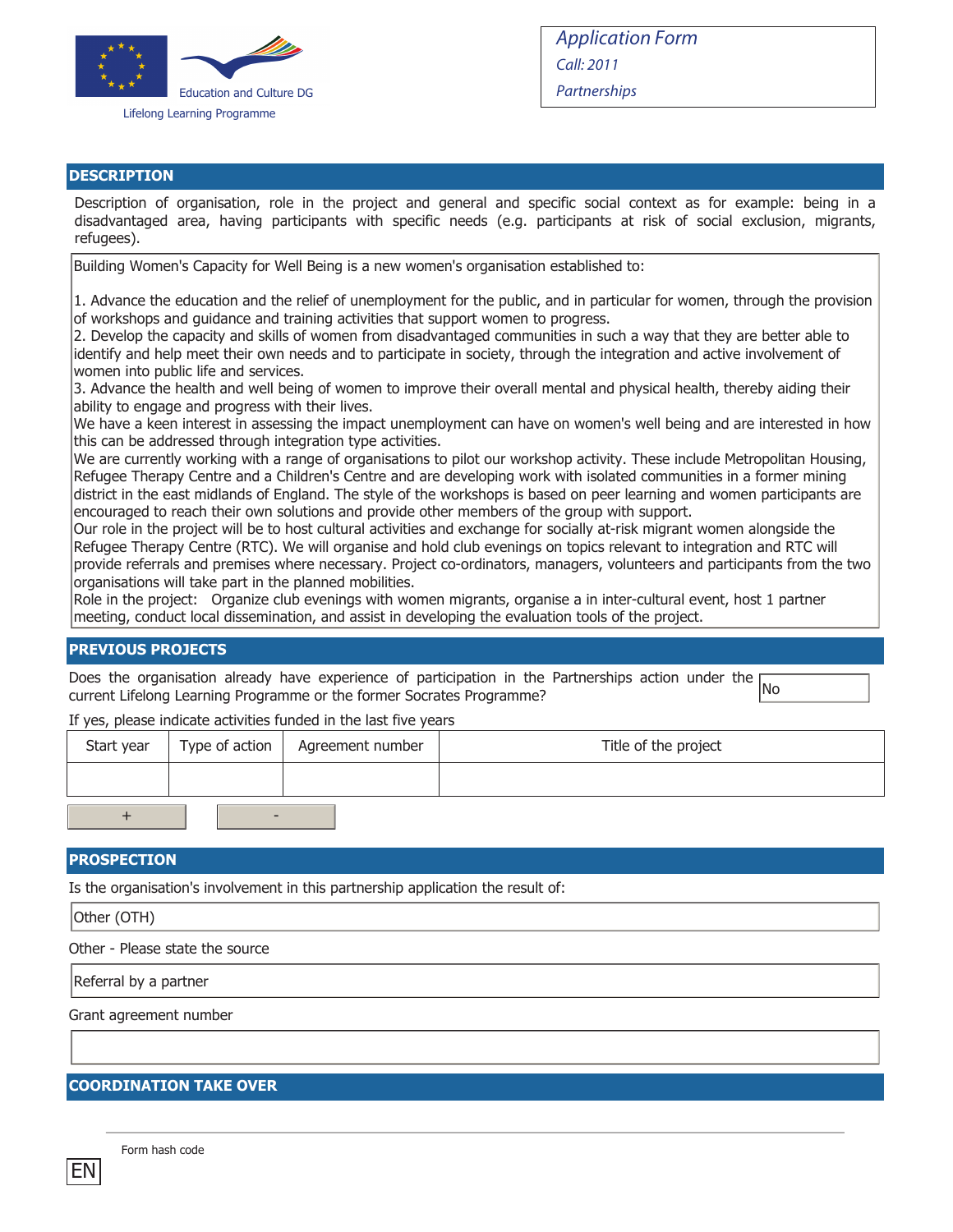

Yes

Does the institution volunteer to take over the coordination of the partnership in case the application of the nominated coordinator is rejected in the selection procedure? Replacement coordinators will, if needed, be taken in the order in which they appear in this form.

**SILENT PARTNERS**

Silent partners are organisations such as associations, local or regional authorities, companies etc which will be involved in the Partnership, but are not eligible for funding.

If silent partners are planned to be involved in the partnership, please give the details.

| Full legal name                                         |    | Nature of the organisation and its involvement in the Partnership |
|---------------------------------------------------------|----|-------------------------------------------------------------------|
|                                                         |    |                                                                   |
| $\ddot{}$                                               | ÷, |                                                                   |
| <b>PARTNER</b>                                          |    |                                                                   |
| Partner nr                                              | 6  |                                                                   |
| <b>ORGANISATION</b>                                     |    |                                                                   |
| Dynamic                                                 |    |                                                                   |
| <b>CONTEXT</b>                                          |    |                                                                   |
|                                                         |    |                                                                   |
| National Agency identification                          |    | ES1 LLP (OAPEE)                                                   |
| <b>ROLE</b>                                             |    |                                                                   |
| Role                                                    |    | Partner (PA)                                                      |
| To be completed by all applicants who are in employment |    |                                                                   |
| <b>CONTENT</b>                                          |    |                                                                   |
| Full legal name (national language)                     |    | Associación D' Alumnes FPA Beniassent                             |
| Full legal name (latin characters)                      |    | Associación D' Alumnes FPA Beniassent                             |
| Acronym                                                 |    |                                                                   |
| National id (if applicable)                             |    |                                                                   |
| EUC number                                              |    |                                                                   |
| Type of organisation                                    |    | Adult learners associations (ASC-ADLear)                          |
| Commercial orientation                                  |    | Not for Profit (NP)                                               |
| Scope                                                   |    | regional (R)                                                      |

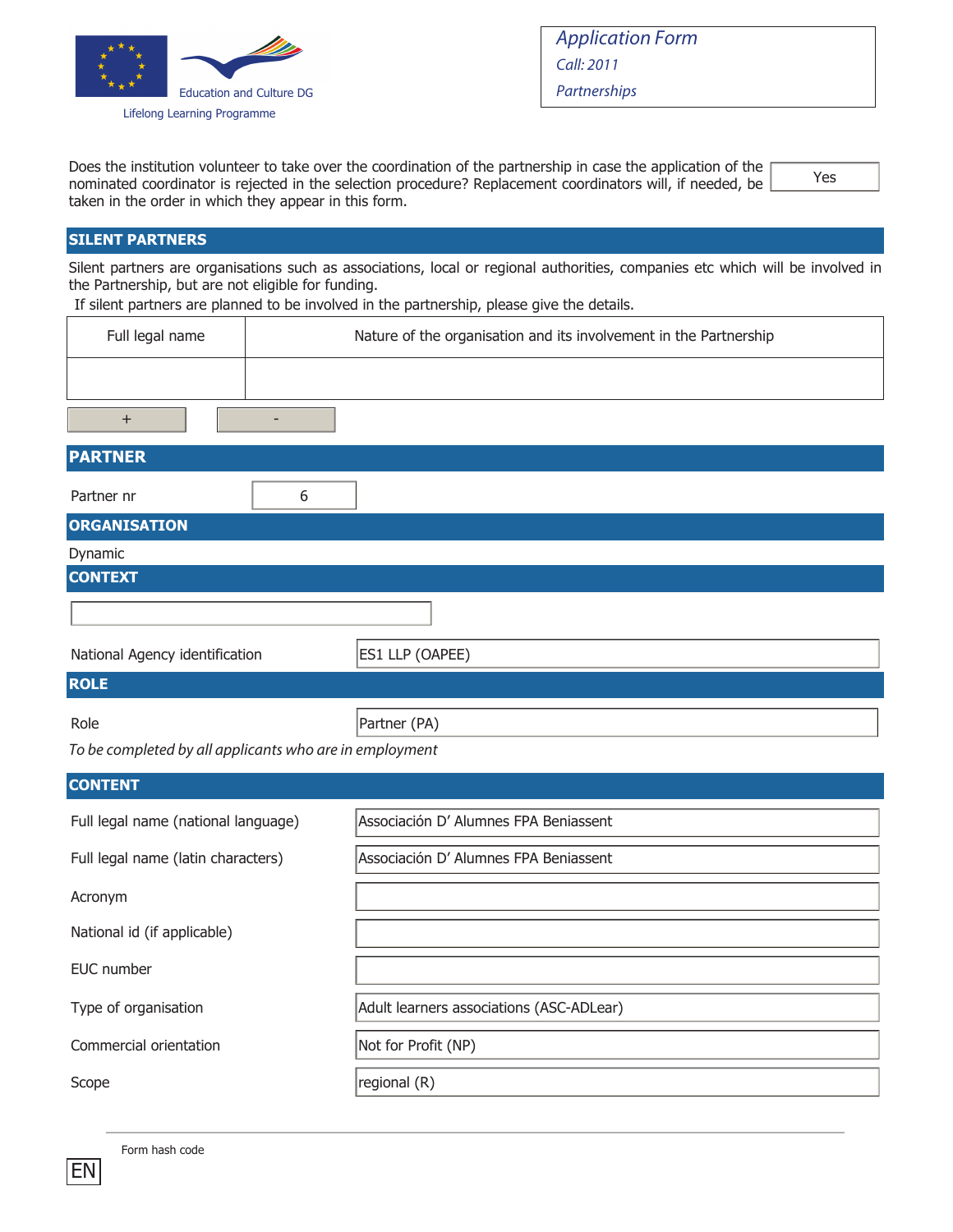

| Legal status                    | private (PR)                |
|---------------------------------|-----------------------------|
| Economic sector                 |                             |
| Size (staff)                    | staff 1 to 20               |
| Size (pupils/learners/trainees) | 51 to 250                   |
| Legal address                   | Avida. País Velencià 147    |
| Postal code                     | 3820                        |
| City                            | Cocentaina                  |
| Country                         | <b>ES - SPAIN</b>           |
| Region                          | ES52 - Comunidad Valenciana |
| Telephone 1                     | + 34 96 559 3230            |
| Telephone 2                     |                             |
| Fax                             | +34 96 654 4306             |
| Email                           | epa@cocentaina.org          |
| Website                         | www.fpabeniassent.com       |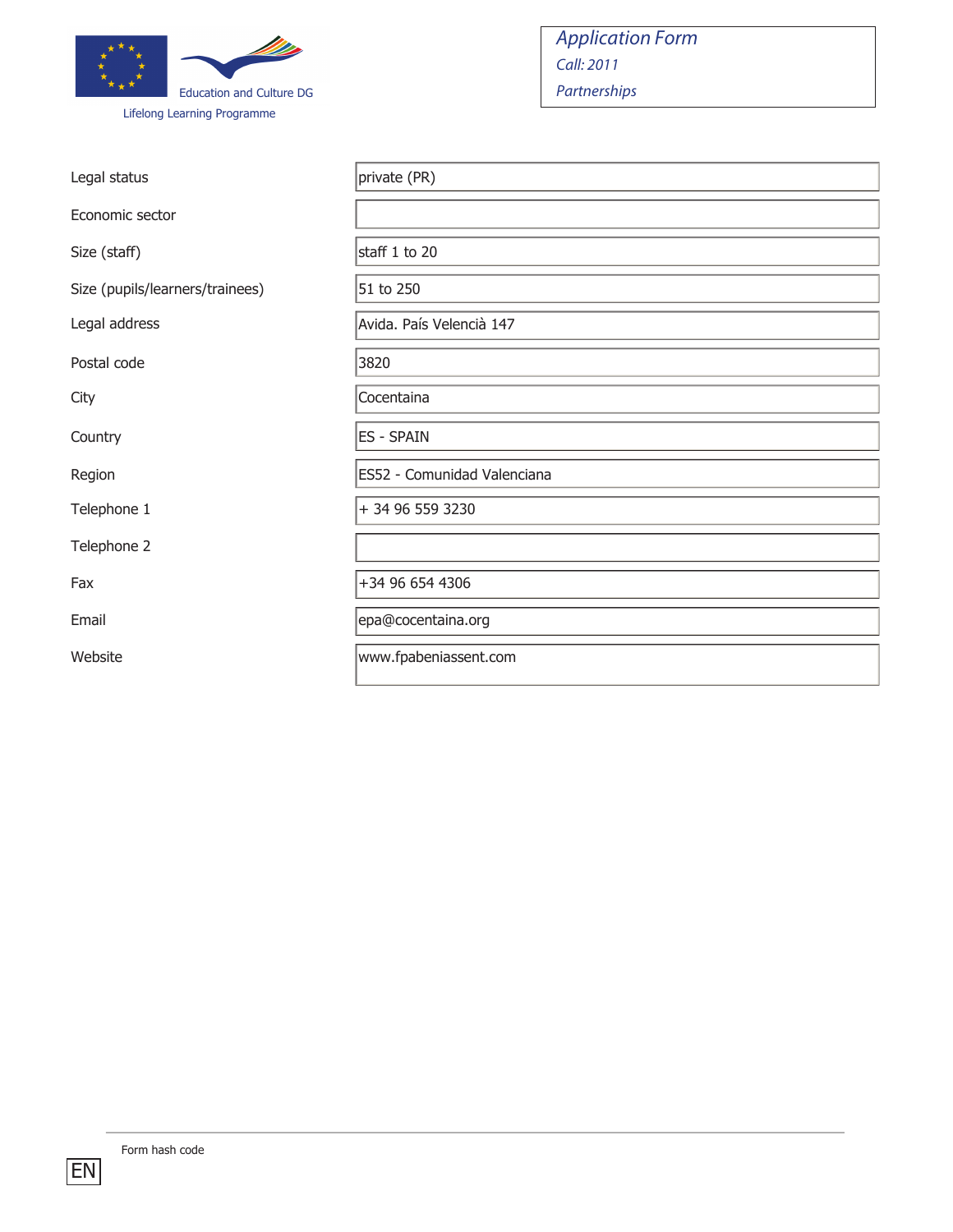

Lifelong Learning Programme

# Application Form Call: 2011 Partnerships

| <b>INDIVIDUAL</b>              |  |
|--------------------------------|--|
| <b>CONTEXT</b>                 |  |
|                                |  |
| National Agency identification |  |
| <b>ROLE</b>                    |  |
|                                |  |

To be completed by all applicants who are in employment

| <b>CONTENT</b>                               |                     |
|----------------------------------------------|---------------------|
| Type of applicant                            |                     |
| Title                                        | Mrs                 |
| Gender                                       |                     |
| First name                                   | Maria Isabel        |
| Family name                                  | Puig Gomis          |
| National id                                  |                     |
| Year of birth                                |                     |
| Organisation                                 |                     |
| Department                                   |                     |
| Position                                     | Project Coordinator |
| $\boxtimes$ Same address as the organisation |                     |
| Work address                                 |                     |
| Postal code                                  |                     |
| City                                         |                     |
| Country                                      | <b>ES - SPAIN</b>   |
| Region                                       |                     |
| Telephone 1                                  |                     |
| Telephone 2                                  |                     |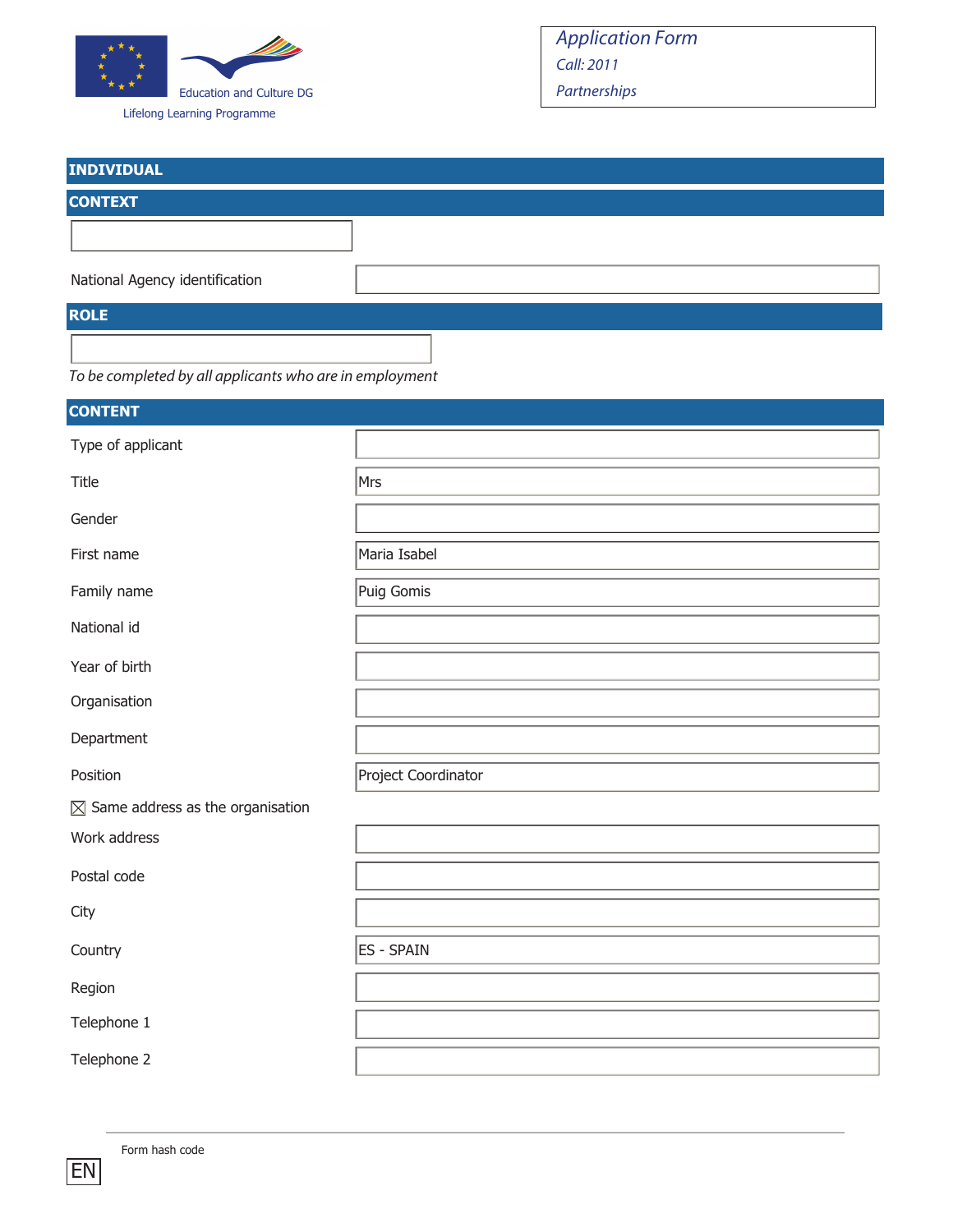

Fax

Mobile  $+34636070796$ 

Email mbpuig@wanadoo.es

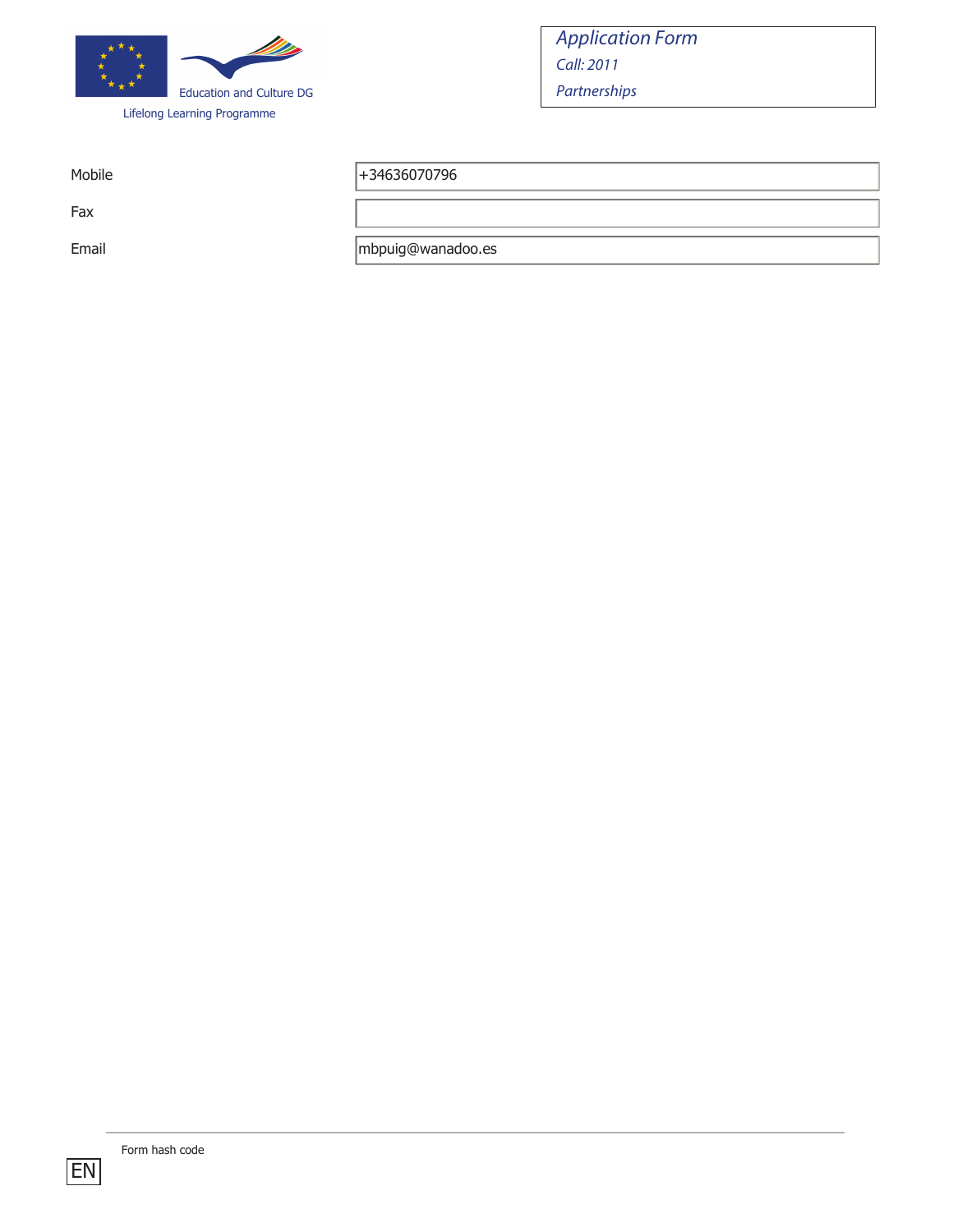

Lifelong Learning Programme

| <b>INDIVIDUAL</b>              |  |
|--------------------------------|--|
| <b>CONTEXT</b>                 |  |
|                                |  |
| National Agency identification |  |
| <b>ROLE</b>                    |  |
|                                |  |

|  |  | To be completed by all applicants who are in employment |  |  |
|--|--|---------------------------------------------------------|--|--|
|--|--|---------------------------------------------------------|--|--|

| <b>CONTENT</b>                               |                                       |
|----------------------------------------------|---------------------------------------|
| Type of applicant                            |                                       |
| Title                                        | Mrs.                                  |
| Gender                                       |                                       |
| First name                                   | Maria Dolores                         |
| Family name                                  | Benitez                               |
| National id                                  |                                       |
| Year of birth                                |                                       |
| Organisation                                 | Associación D' Alumnes FPA Beniassent |
| Department                                   |                                       |
| Position                                     | President                             |
| $\boxtimes$ Same address as the organisation |                                       |
| Work address                                 |                                       |
| Postal code                                  |                                       |
| City                                         |                                       |
| Country                                      | <b>ES - SPAIN</b>                     |
| Region                                       |                                       |
| Telephone 1                                  |                                       |
| Telephone 2                                  |                                       |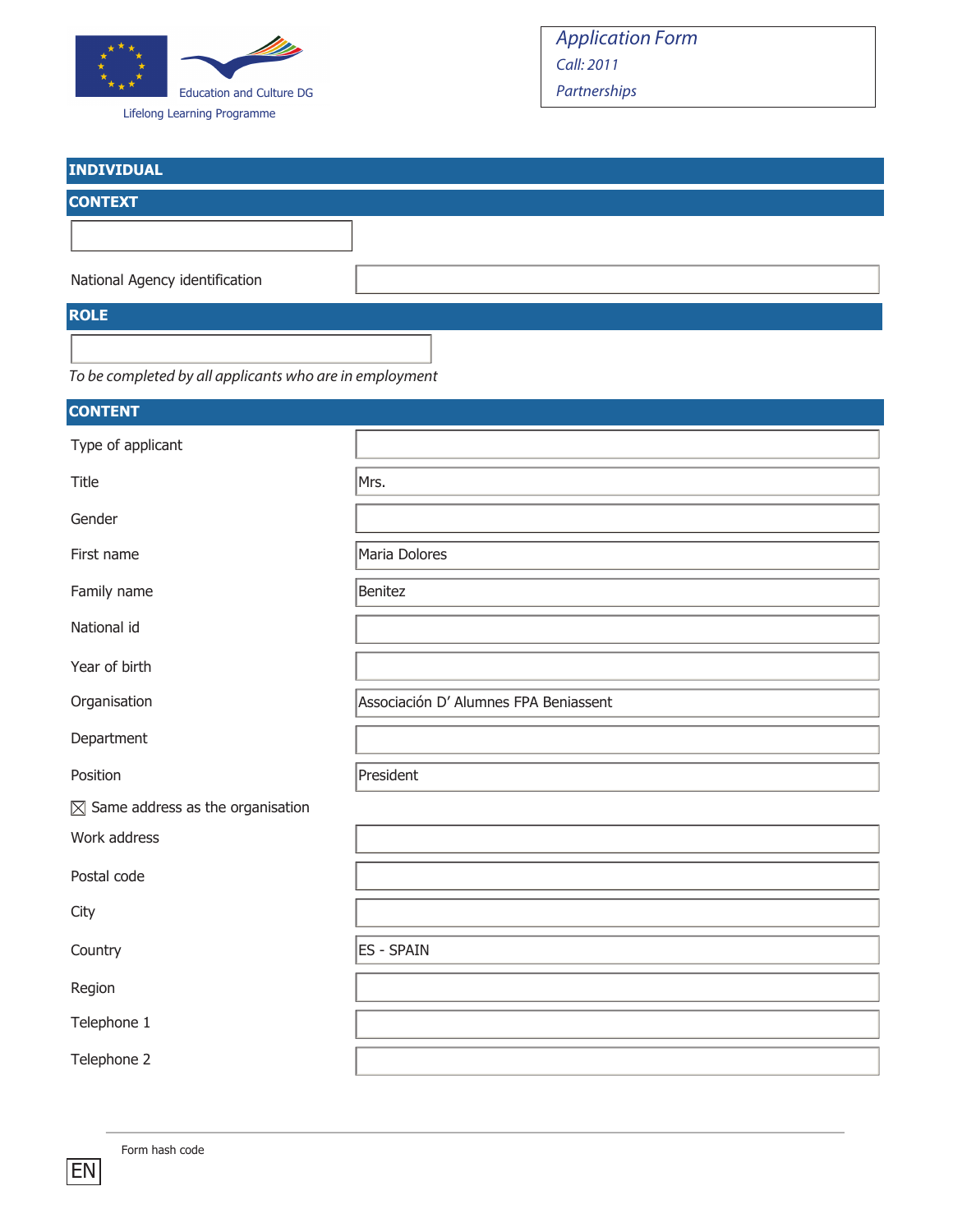

Mobile

Fax

Email madobebe1@yahoo.es

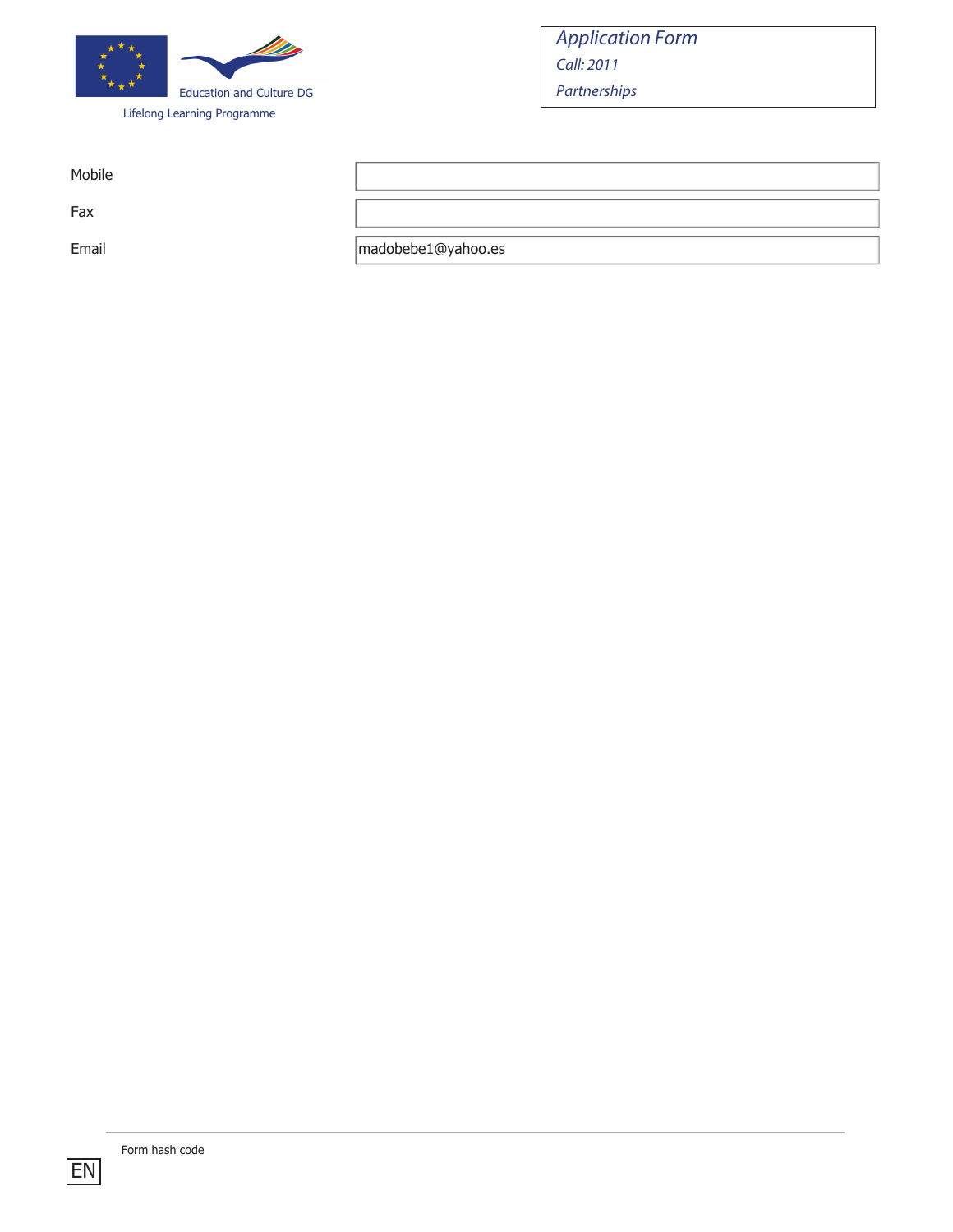

Yes

#### **DESCRIPTION**

Description of organisation, role in the project and general and specific social context as for example: being in a disadvantaged area, having participants with specific needs (e.g. participants at risk of social exclusion, migrants, refugees).

Associación D' Alumnes FPA Beniassent is a students' association connected to the FPA Beniassent School. It provides most of the school's non-formal courses such as workshops on: English, French, sports, yoga, painting, pottery, traditional dancing, music, etc. These activities are handled by a Board composed of a Chairperson, Secretaries (2), Accountants (2) and association members who run the workshop activities. All the students enrolled in the school are members of this association. The association works with persons with physical disabilities, economically disadvantaged, migrants and gypsies. Participating in this project will foster their active participation in society.

In this project, FPA Beniassent will organize club evenings with their women clients (mostly migrants and retirees), organise a in inter-cultural event, host 1 partner meeting, conduct local dissemination, and lead the coordination of the production of the intercultural quilt.

#### **PREVIOUS PROJECTS**

Does the organisation already have experience of participation in the Partnerships action under the  $\overline{\text{No}}$ current Lifelong Learning Programme or the former Socrates Programme?

If yes, please indicate activities funded in the last five years

| Start year | Type of action   Agreement number | Title of the project |
|------------|-----------------------------------|----------------------|
|            |                                   |                      |
|            |                                   |                      |

#### **PROSPECTION**

Is the organisation's involvement in this partnership application the result of:

Other (OTH)

Other - Please state the source

Referal by other partner organisations

Grant agreement number

#### **COORDINATION TAKE OVER**

Does the institution volunteer to take over the coordination of the partnership in case the application of the nominated coordinator is rejected in the selection procedure? Replacement coordinators will, if needed, be taken in the order in which they appear in this form.

#### **SILENT PARTNERS**

Silent partners are organisations such as associations, local or regional authorities, companies etc which will be involved in the Partnership, but are not eligible for funding.

If silent partners are planned to be involved in the partnership, please give the details.

| Full legal name | Nature of the organisation and its involvement in the Partnership |
|-----------------|-------------------------------------------------------------------|
|-----------------|-------------------------------------------------------------------|

|  | Form hash code |
|--|----------------|
|--|----------------|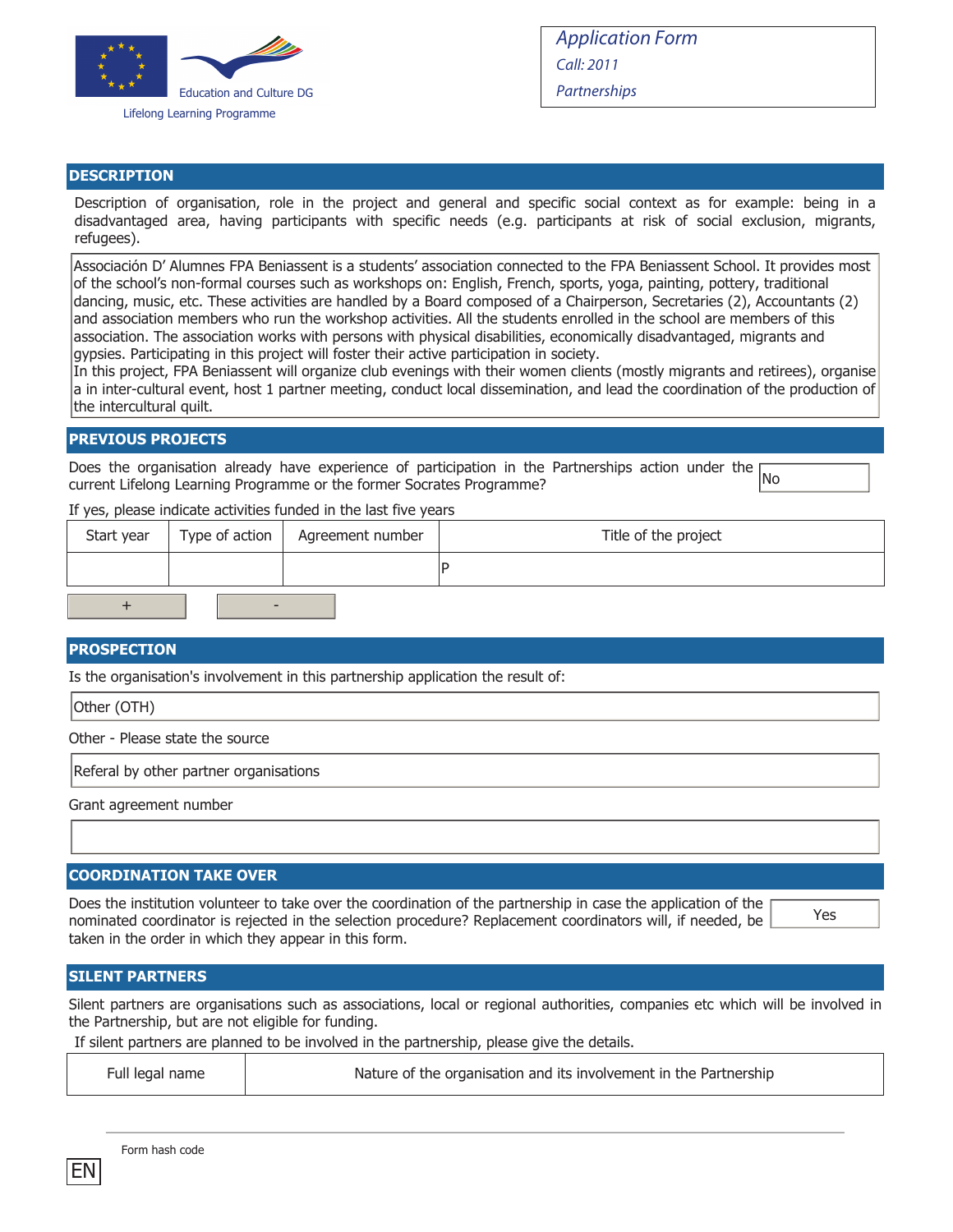

| Full legal name | Nature of the organisation and its involvement in the Partnership |
|-----------------|-------------------------------------------------------------------|
|                 |                                                                   |
|                 |                                                                   |

ADD PARTNER NEWSLETE LAST PARTNER

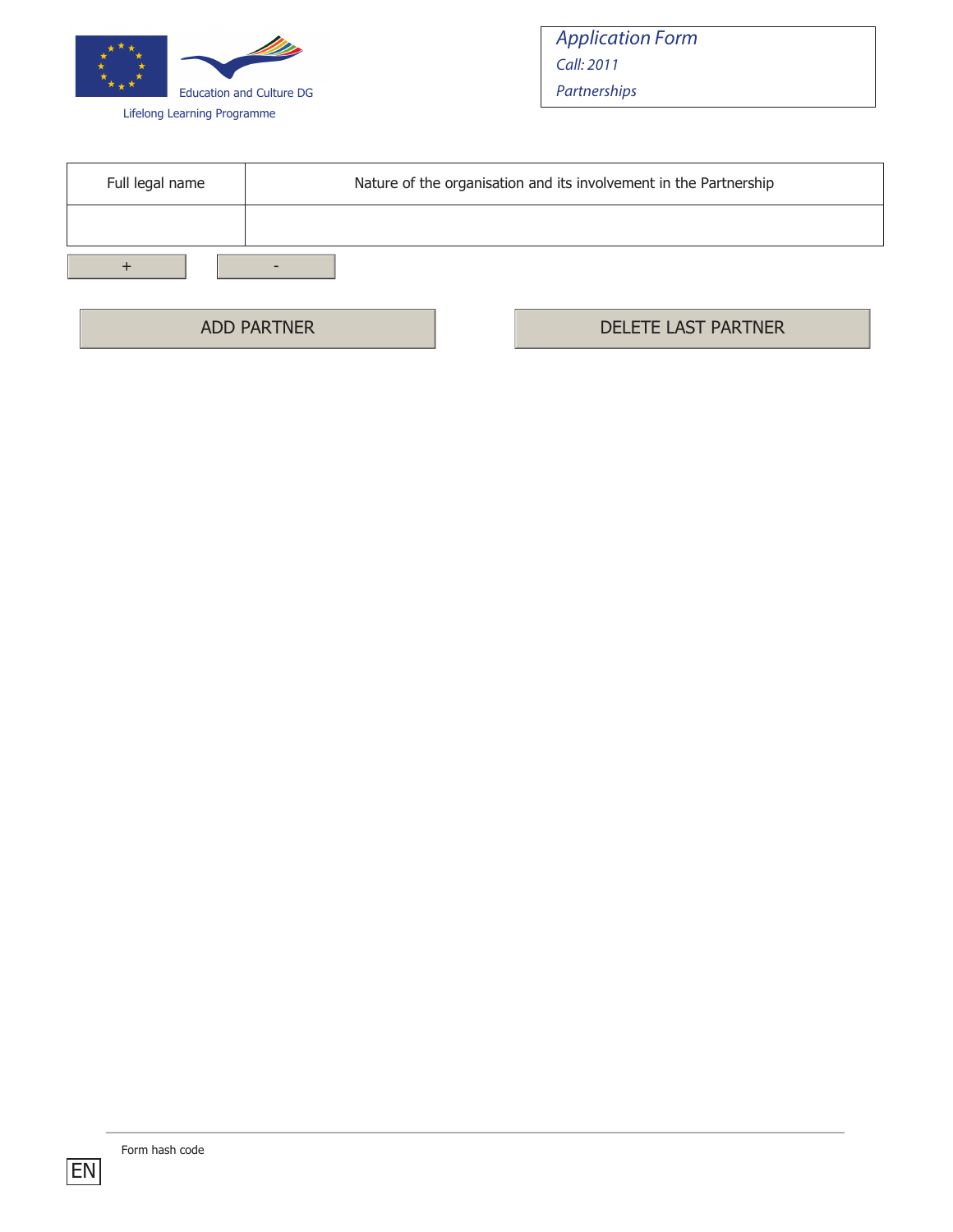

#### **PROJECT DESCRIPTION**

Please note that this section must be completed jointly by all institutions participating in the Partnership and must be identical in each copy submitted to each National Agency.

#### **SUMMARY**

Summary of the planned partnership in the communication language of the project. This description may be used by the European Commission and/or the National Agency when providing information on selected projects, so please be clear and precise.

The project seeks to integrate socially at-risk migrant women through cooking and nutrition, crafts (e.g. sewing and needlework) and cultural exchange. The project's primary target groups are marginalised migrant women (including Roma people), without a social network due to unemployment, lack of proper education or professional qualifications, or lack of sufficient skills in the local language. The project will undertake activities designed to encourage these women to get out of the comfort of their homes and meet others, and in the process help them to learn a language, promote cultural understanding and networking among them. Local club evenings and cultural events will promote informal learning, networking and cultural understanding. These activities rely heavily on the active participation of volunteers. The Club eveniongs and meetings will lead to the production of: an international cook book (with cultural information on the origin of the food), a collection of needlework products, a picture book with translations (in the languages represrnted in the partnership), an intercultural quilt showing the participants' story and culture, and a website.

Translation of Summary into English

#### **RATIONALE**

Please describe the motivation for this project and why this project is needed.

Across Europe, a large number of migrants are socially isolated, and are therefore more difficult to reach through traditional integration initiatives. They are isolated mainly because they are unemployed, uneducated and without professional training, and they lack the necessary language skills to hold a job or to take part in everyday life activities. The majority of this group is women. Moreover, many migrant women come from cultures and generations where it is customary for women (or wives) to stay at home and take care of household tasks.

Women are a key factor in integration efforts. Mothers who are successfully integrated raise children who do better in school and later on in the labour market (Danish Immigration Service). Integrating women increases the opportunities of the women themselves to get a job or an education and improves the integration of their children.

Migrant communities are also European communities since they are not limited to national borders in terms of their ethnic background. They are much more distributed across European countries than their host societies who rather form an accumulation of national people. Many families have relatives and friends in other European countries, often without having the opportunity to visit each other due to legal restrictions. The WI-CaN project gives women from different European countries the opportunity to meet and exchange views on common topics like education, health issues, employment opportunities and social integration.

Employment plays a significant role in the integration of migrants, and is interrelated with social isolation. In Denmark, 34,8% migrant women between 16-64 years and from non-Western countries were jobless as of January 2009 (Danish Integration Ministry); In contrast, only 7,6 % of ethnic Danish women in this age group were outside the labour market. It is important to initiate efforts to get these women out of the comfort of their own homes: This is among the reasons why many women – even if they have been settled in the country for many years (10 years and over) -- are not integrated in the local society and are not able to speak the local language.

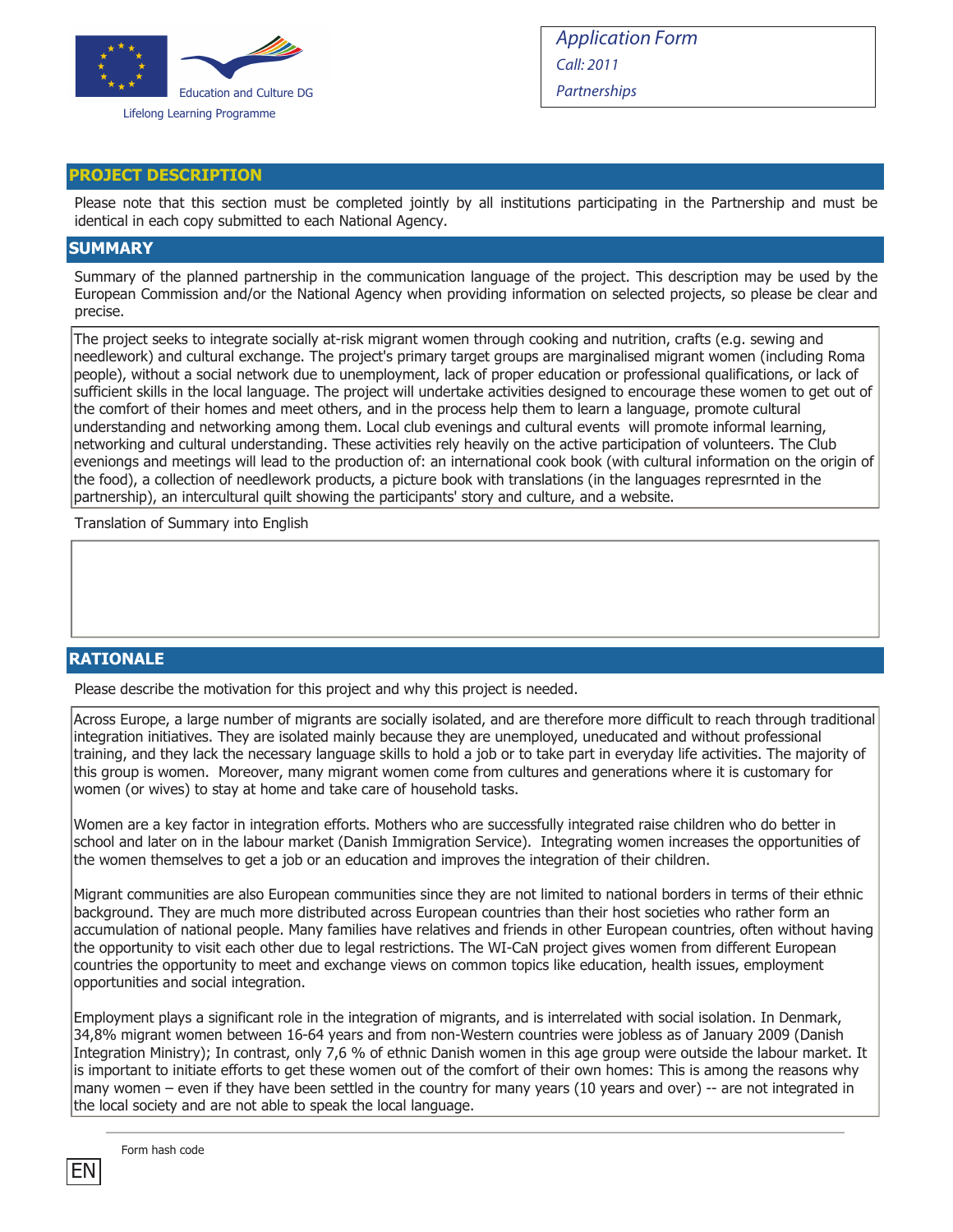

It is also recognised in the UK that unemployment can lead to social isolation: UK has ca. 2.3 million ethnic minority women and 2.3 million ethnic minority men. The UK's overall employment rate is 74.3%, compared with the ethnic minority employment rate of 60.1%. For female ethnic minorities the employment rate is 52.1%. They are more likely than men to work in the public sector (33.6%) compared to 16.7% for ethnic minority men. (Government Equalities Office 2007) This trend of high levels of ethnic minority women working in the public sector will have a significant impact on employment rates as indicated in recent research commissioned by the shadow minister Yvette Cooper noting that women will suffer 72% of the planned tax and benefit cuts. (Observer newspaper 8th August 2010). In addition, rates of unemployment for refugee women are notably higher than for women from ethnic minorities. A Department of Work and Pensions study (2002) revealed that 29% of the refugee population were working, placing refugee unemployment rates between 60% and 90%. Unemployment rates among refugee women are noted as even higher making them the most disadvantaged group in the UK labour market (Refugee Council 2003).

In Germany, many migrant women live quite isolated from their host society, due to family obligations, language restrictions and the local situation. The employment figures of migrants go far beyond the figures for Germans. Especially in rural areas, they find it difficult to share and exchange cultural interests. On the national policy level, migrant women have lately been focused as a main target group for integration activities. However, while the National Plan for Integration in Germany has a gender focus, the themes related to migrant women currently covered in the Action Plan are limited to forced marriage, domestic violence, and education and counseling, and do not cover any issues of employment and civic participation.

There are residential areas in Sofia that are inhabited by thousands of Roma people. The older among them are permanently unemployed and rarely go out of the area. They are completely isolated from society and some do not see a way to be included in society ever again. They have remained outside society voluntarily and the worst result is that they do not allow to their children to get socialized with the rest of the Bulgarian citizens. Part of Sofia municipality's activity and NAMCB's in particular, is social inclusion of minorities and their socialization.

With its vibrant local economy, Adana is a major migrant destination in Turkey. Among these migrants are women who are still undergoing integration process. The Association of Social Rehabilitation has an active role in this activities.

Belonging to a network is very important in many European societies: A network can help open doors to jobs, help migrants in navigating in government bureaucracy and functioning in the local society. Denmark, for example, is known to be a society that values one's involvement in clubs and associations. There are a lot of local folk who are willing to do volunteer work or be mentors to the socially at-risk groups. The project intends to tap local women volunteers who would function as mentors and culture bearers.

It is an accepted fact that a country's cuisine is a good medium in promoting cultural understanding. Likewise most women are very interested in cooking and handicrafts. The project therefore will be using food and handicrafts (knitting, sewing, jewelry making) to encourage the migrant women to participate in the project.

#### **PROJECT OBJECTIVES AND STRATEGY**

- What are the concrete objectives of the partnership?
- Explain what subjects or problems you intend to address.
- What approach will you take to achieve your objectives?

#### Objectives:

- to help integrate unemployed migrant women to the local society through "club evenings" with themes on ciuisine & nutrition, crafts, folklore, music, etc.

- to engage ethnic minority women and other women in discussions about culture and integration

- to create local networks of migrant women that establish contact with local women who possess the relevant knowledge and skills to act as mentors or role models

to promote volunteering in the partner countries

to create a "travelling team" with participants from the partner countries. The team will visit the partner countries to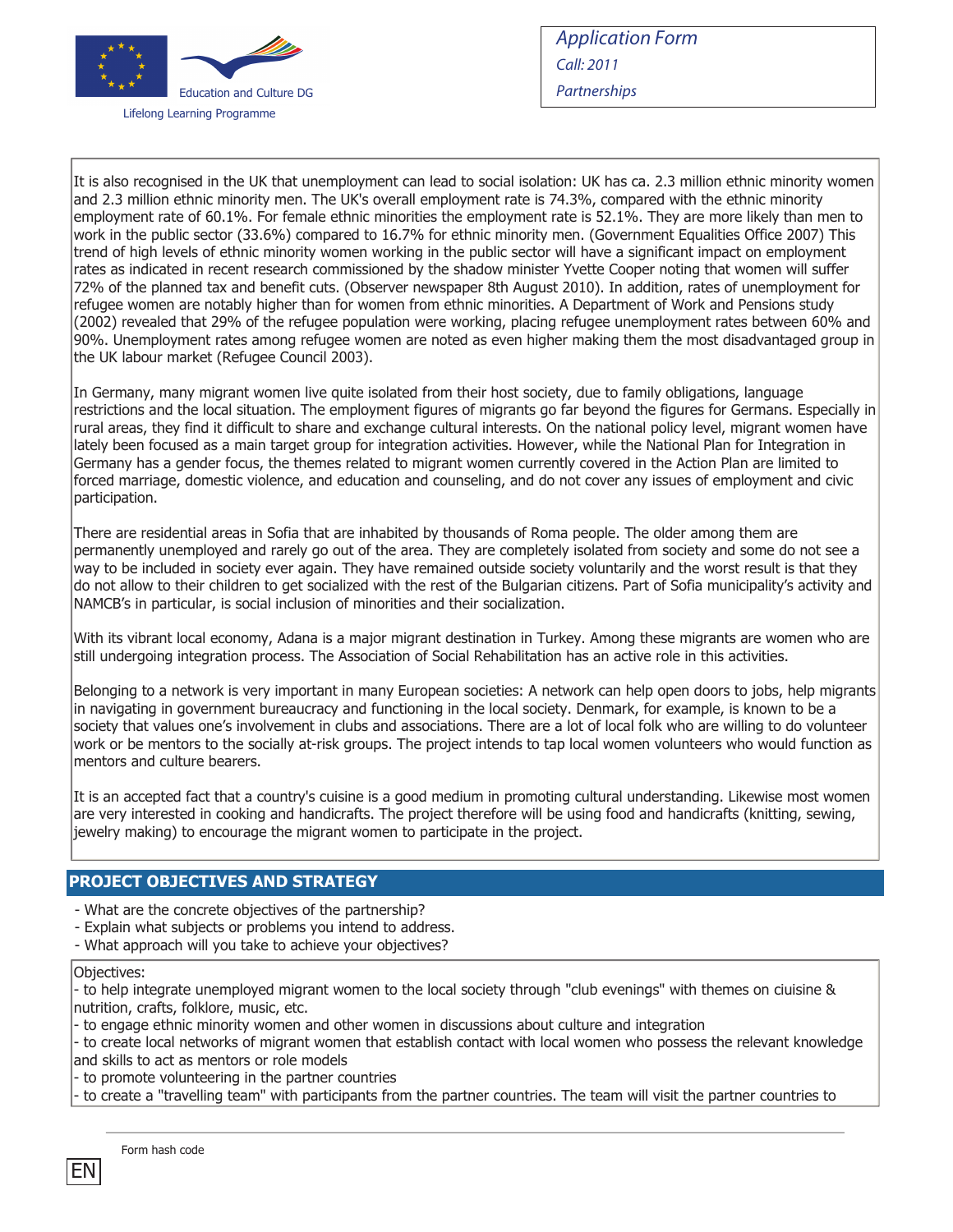

#### present the products of the club evenings

- to produce a publication on cuisine, its cultural significance and recipes from the countries of the migrants and the countries represented in the partnership

- to produce a collection of needlework products (or other types of handmade products) in each country and a quilt showing stories and culture from partner countries.

#### Problems addressed:

The project addresses problems related to integration and social marginalization. More specifically, the project seeks to address the social isolation of ethnic minority women that is often a result of unemployment or the lack of the necessary language or professional skills. In this context, social marginalization is also an integration problem and the project addresses both.

#### Approach:

The project intends to meet its objectives through the use of networking and informal learning via group activities such as cooking, needlework and sewing, sharing their own lifestories. To a large extent, the project will be based on volunteering. Resourceful women with the relevant skills and knowledge will be recruited to act as volunteer role models.

There will be 6 partner meetings over the course of the project -- one in each partner country. The content of these meetings will be: project planning, intercultural dialogue and production of common products. In combination with each of the partner meetings there will also be a cultural event where the products of the club evenings can be displayed. Activities (food and cooking, crafts and needlework, production of picture book) will be carried out locally as part of the club evenings arranged in each of the partner countries. The club evenings should also allocate some time for networking activities. There will be a final meeting towards the end of the project where the final products of the project will be presented.

#### **RESULTS AND OUTCOMES**

Please fill the following table with the expected results, including products if relevant.

| No. | Approx. date      | Description                                                        |
|-----|-------------------|--------------------------------------------------------------------|
|     | 10ct. 2011        | Website                                                            |
|     | 2Jul. 2013        | Picture book on crafts and cooking                                 |
|     | 3Jul. 2013        | Publication on cuisine and culture                                 |
|     | 4Jul. 2013        | Quilt showing stories and cultures represented by the participants |
|     | <b>5</b> Feb 2012 | International Cultural Event - Spain                               |
|     | 6 May 2012        | International Cultural Event - Bulgaria                            |
|     | 7Sep 2012         | International Cultural Event - Germany                             |
|     | 8Jan 2013         | International Cultural Event - Turkey                              |
|     | 9 April 2013      | International Cultural Event - UK                                  |
|     | 10 July 2013      | International Cultural Event - DK                                  |

Form hash code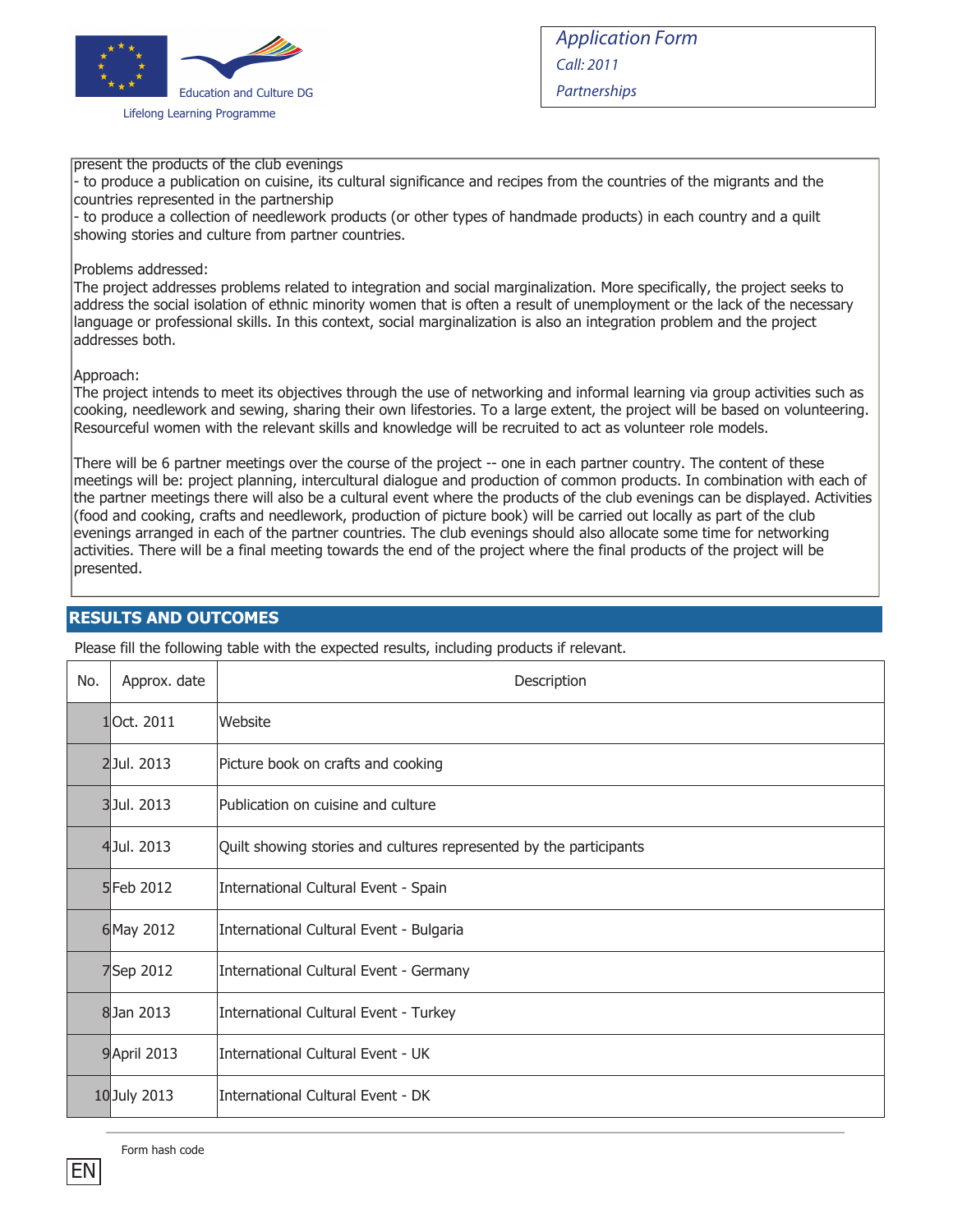

+ -

Application Form Call: 2011 **Partnerships** 

#### **EUROPEAN ADDED VALUE**

What is the added value of your project towards a more intensive European cooperation?

The project supports the overall objectives of the Lifelong Learning Programme to contribute to greater social cohesion, active citizenship, language learning, linguistic diversity and intercultural dialogue within the European Union. It also reinforces the role of lifelong learning in creating a sense of European citizenship based on tolerance and respect for other peoples and cultures.

The project also supports the principle of volunteering, supporting the European Year of Volunteering, 2011. Additionally, the project supports the EU goal of helping vulnerable groups.

There is also a transnational dimension built into the design of the project. The partners learn about - and learn from - each others' methods. The participants, as they visit participants from other partner countries, learn about cultures in other countries - not just the cultures of the other participants in their local network.

#### **IMPACT**

What impact do you expect partnership activities to have on persons (pupils/learners/trainees and staff) and on the participating institutions?

The activities are expected to raise the confidence and self-awareness of participating women. The activities will also improve their language skills to whom language is a barrier to integration. Likewise, the project activities aim at providing the participants with competencies that allow them to become more integrated in their local communities and increase their chances of getting a job or an education.

The project activities teach volunteer role models about other cultures and give them the opportunity to learn from migrant women, and share their own knowledge and experiences with the participants. The role models may also learn from the methods and experiences of the role models in the partner institutions. The partner institutions learn about good practice in the area of integration, allowing them to deal creatively with integration-related problems.

DK: The project is an opportunity to help at-risk women in Vejle municipality from social isolation into employment. TR: The Association of Social Rehabilitation will be improve the quality of their services, and increase the conficence, self awareness and understanding of European cultural values of their clients.

DE: The VNB expects an enhancement of cultural and social exchange in local communities especially in rural areas, introducing a European perspective into ongoing local initiatives and enabling participants to look beyond national borders. BG - This will contribute to the socialization of young Romas and refugees. The Exchange of traditions and experience in the spheres of cooking, music, dances will have a strong impact on the participants, the learners, the trainees and the volunteers. These activities and cultural awareness will be very useful for our members – people working in the social, educational and cultural spheres in municipalities from all over the country.

UK: We expect the our target groups to: Improve their English Language skills, increase confidence, improve cultural integration amongst different refugee and ethnic minority group, improve ability to problem solve, increase levels of social activity, be more willing to engage in economic activity (training and employment); Increased understanding of European projects and activity for participants, volunteers and project staff.

ES: The association will enhance their competences in working with volunteers and socially at-risk women. Their clients will be able to meet and exchange experiences.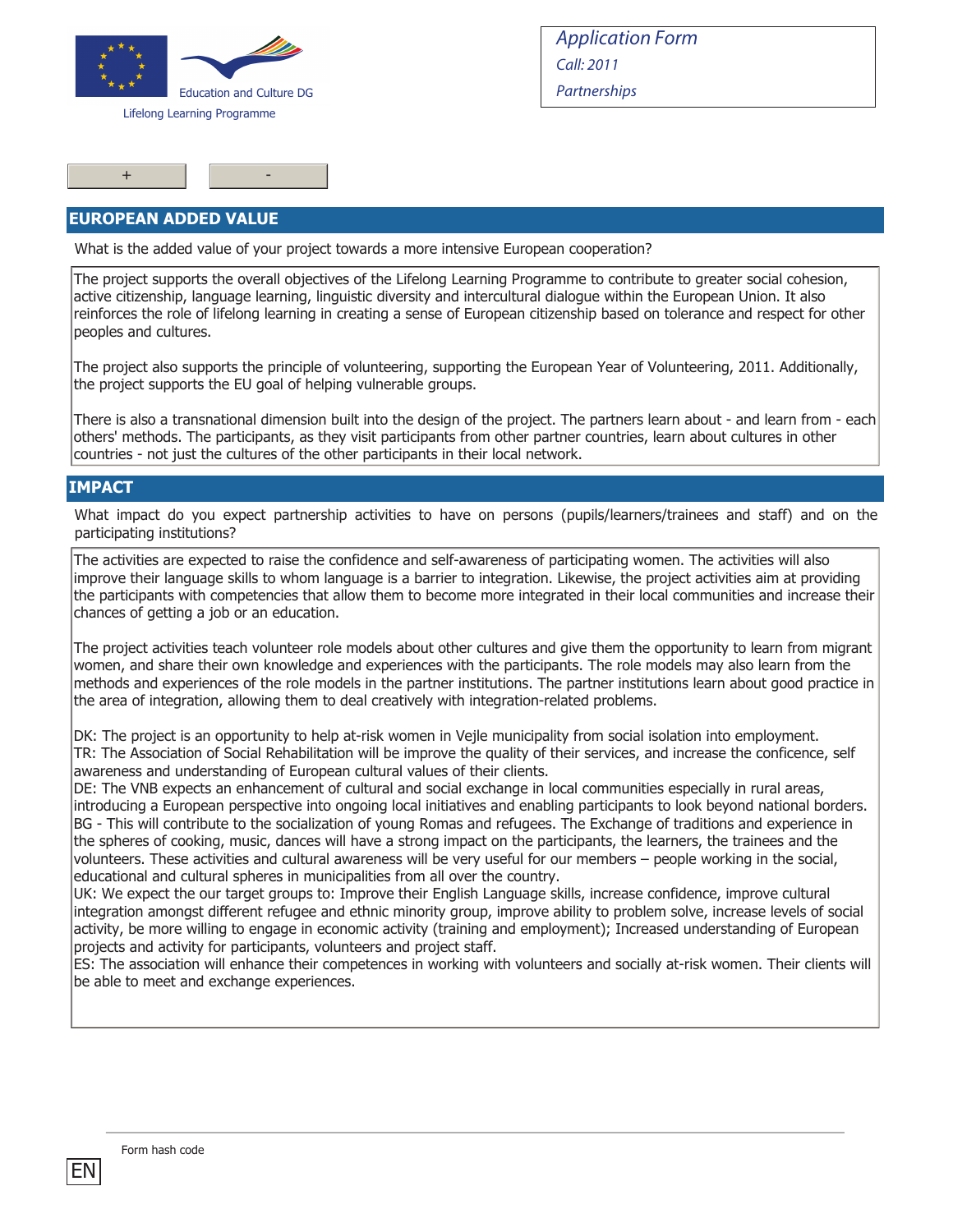

#### **PROJECT MAIN FOCUS**

### **RELEVANCE TOWARDS THE OBJECTIVES OF THE PROGRAMME**

Please enter the programme objectives addressed by your project.

| None |  |
|------|--|
| None |  |
| None |  |
| None |  |
| None |  |
|      |  |

None

Describe the relevance of the project in your context (national and/or regional or other) and in the context of the programme objectives chosen by you.

The project helps improve the quality and accessibility of mobility in Europe of people involved in adult education by establishing a "travelling team" that enables participants to visit partner countries. It improves the quality and increase the volume of co-operation between organisations involved in adult education since the project is a collaboration between the partner institutions, and co-operation is built into the project design. By targeting socially marginalised women (due to cultural and linguistic barriers, or lack of skills to get a job), the project is able to assist people from vulnerable social groups and in marginal social contexts. It will also provide these women with alternative, informal adult education.

Over the years, Vejle Municipality has worked with disadvantaged groups, many of whom are on transfer income, migrants and refugees. The municipality always looks to improve its work and capability to integrate citizens. It believes that its experience in various projects would be interesting for similar organisations in Europe who confront the same issues. It has experiences and competencies on integration and unemployment issues.

Integration, participation and employment of migrant women are key challenges in the German society on national, regional and local level. The promotion of cultural exchange and the underlining of migrant women's skills are promising practices for the empowerment of the target group.

This is a new project for Women's Capacity for Well Being, but builds on over 20 years experience of community development, employment and skills. Mobility is a first time experience for project participants in adult education, and is seen to increase their capacity to understand adult education teaching and delivery in partner countries.

The project's aims and activities are important for NAMCB and on an international level. The problems of social exclusion of Romas and migrants that the City of Sofia experiences are also valid for the rest of the country, although in a smaller scale. There are cities and towns where the problem is the same as in Sofia.

In Adana, Turkey, the project will improve the organisation's competences in dealing with integration and women issues - especially in a country generally perceived to have problems with equal rights for women and empowerment.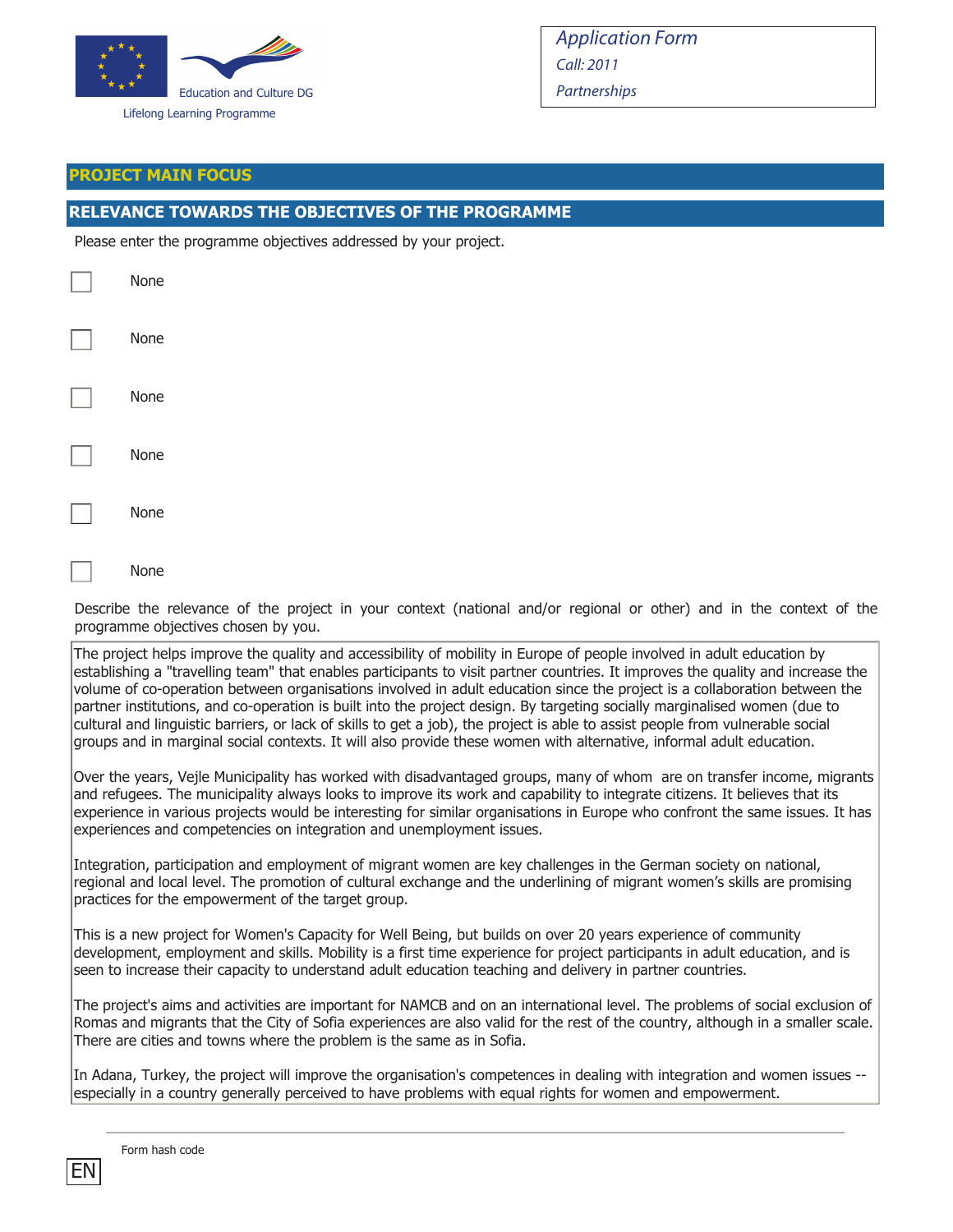

In Cocentaina, ES, there is a need to increase initiatives to integrate migrants, including gypsies and retirees.

| In cocchiama, Lo, there is a neca to increase initiatives to integrate migrants, including gypsics and retireds                                                                                                                             |
|---------------------------------------------------------------------------------------------------------------------------------------------------------------------------------------------------------------------------------------------|
| <b>TOPICS</b>                                                                                                                                                                                                                               |
| Please list the main thematic area(s) of your partnership (max. 3) or complete under "other" if it is missing from the list.                                                                                                                |
| Learning opportunities for people at risk of social marginalisation (TOPIC-30)                                                                                                                                                              |
| Intercultural education (TOPIC-27)                                                                                                                                                                                                          |
| Volunteering (TOPIC-61)                                                                                                                                                                                                                     |
| $+$                                                                                                                                                                                                                                         |
| Other                                                                                                                                                                                                                                       |
|                                                                                                                                                                                                                                             |
| <b>EDUCATIONAL/TRAINING FIELDS</b>                                                                                                                                                                                                          |
| Please list the main educational and/or training field(s) (max. 3) in which partnership activities will be implemented.<br>$+$                                                                                                              |
| Other                                                                                                                                                                                                                                       |
| <b>KEY COMPETENCES</b>                                                                                                                                                                                                                      |
| Please enter the key competences addressed by your project.                                                                                                                                                                                 |
| Social and civic competences (KC6)                                                                                                                                                                                                          |
| Cultural awareness and expression (KC8)                                                                                                                                                                                                     |
| Communication in foreign languages (KC2)                                                                                                                                                                                                    |
| $\ddot{}$                                                                                                                                                                                                                                   |
| <b>LANGUAGES</b>                                                                                                                                                                                                                            |
| Language preparation: please enter the details about any language preparation courses carried out. A minimum of 20 hours<br>of language teaching is recommended for languages that are not on the curriculum of the participating students. |

For further information concerning language proficiency levels, please consult the following webpage:

http://www.coe.int/T/DG4/Portfolio/?L=E&M=/main\_pages/levels.html

| Number of<br>Proficiency<br><b>Number</b><br>No.<br>Provider<br>Organisation<br>Methodoloav<br>Language<br>of pupils<br>level<br>hours |
|----------------------------------------------------------------------------------------------------------------------------------------|
|----------------------------------------------------------------------------------------------------------------------------------------|

Main teaching language in the participating organisations

EN

No. | Organisation | Language

Form hash code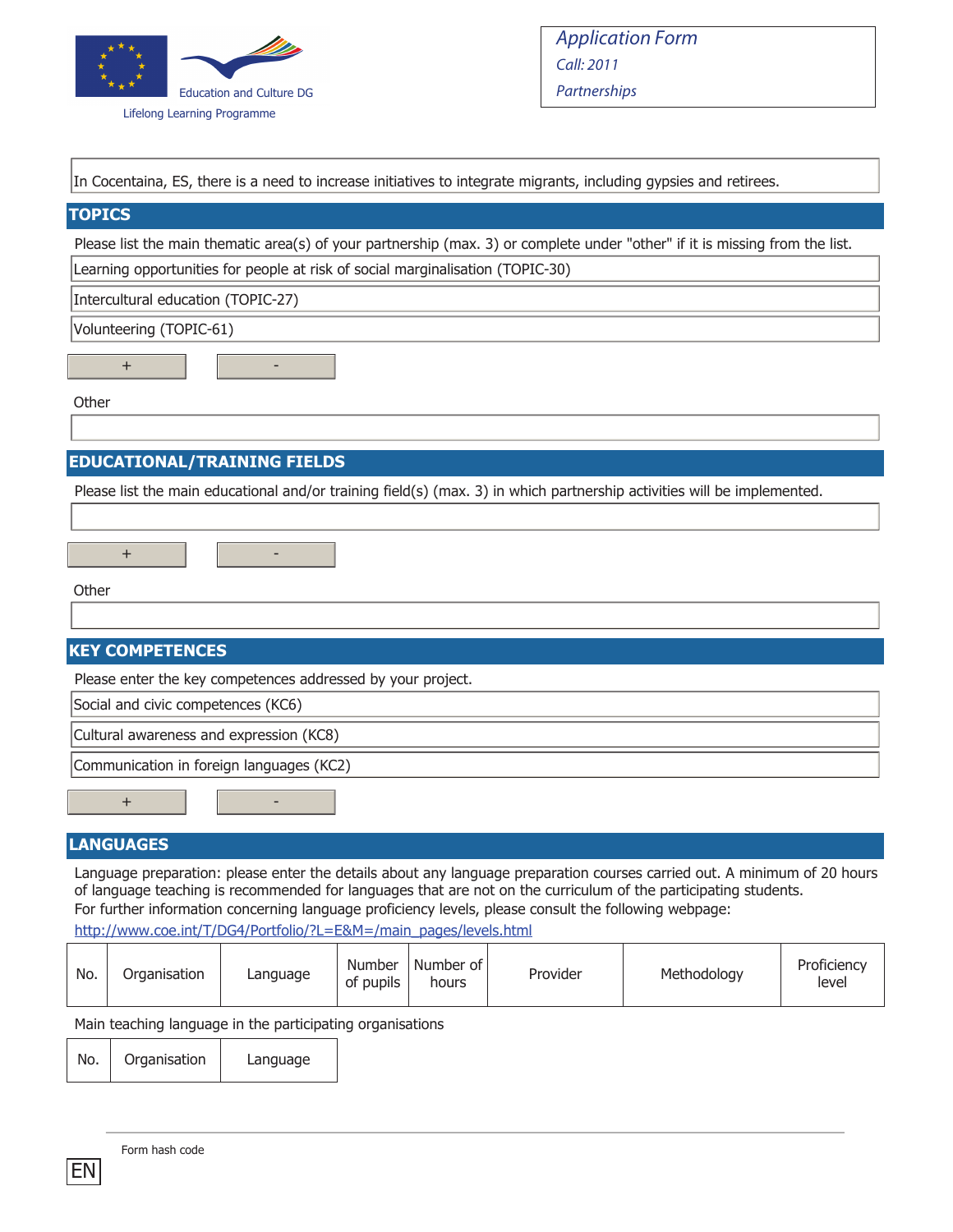

# **HORIZONTAL ISSUES**

Please enter the horizontal issues addressed by your project.

| None |
|------|
| None |
| None |
| None |
| None |
| None |
| None |
| None |
| None |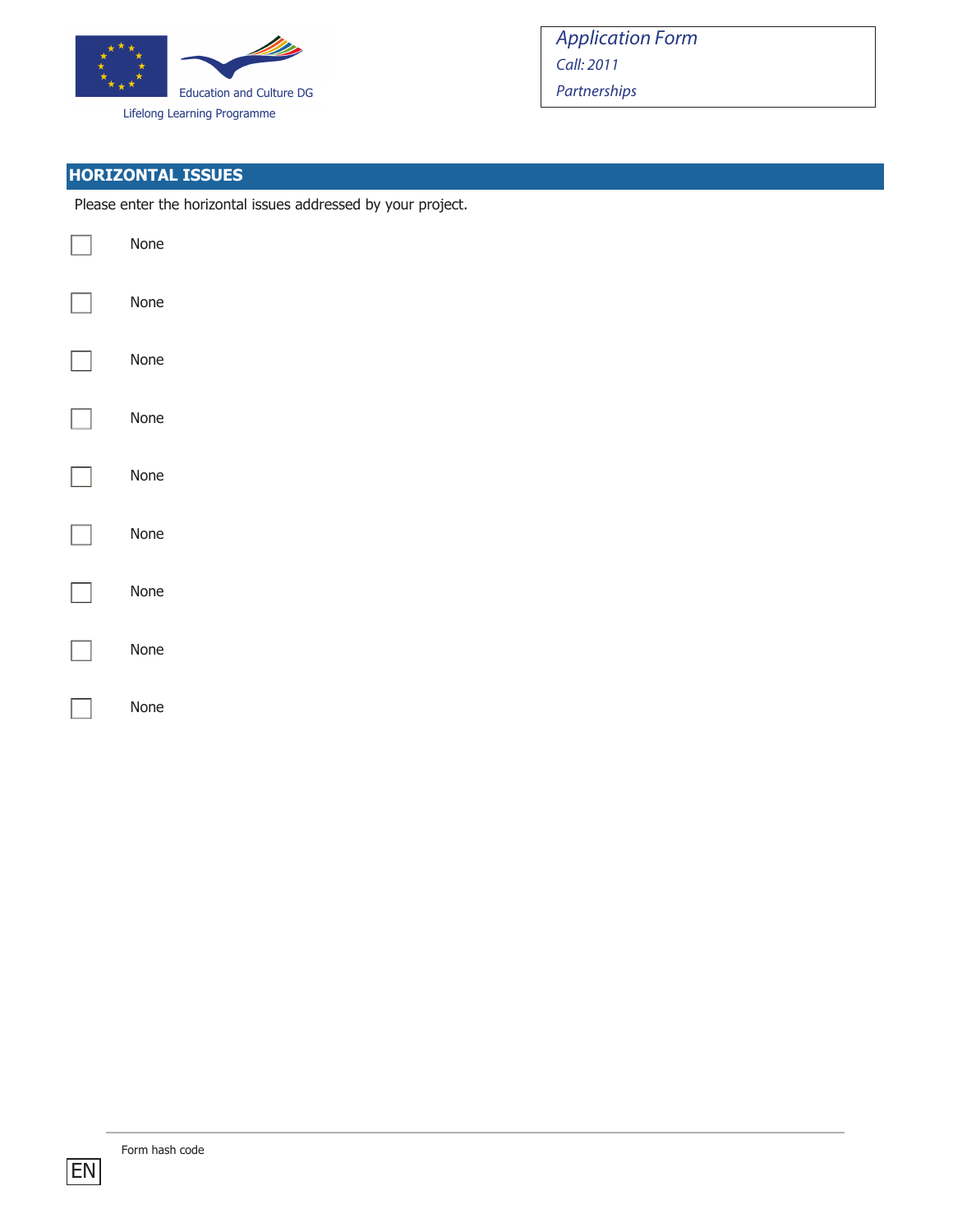

#### **PROJECT IMPLEMENTATION**

#### **DISTRIBUTION OF TASKS**

Please explain the distribution of tasks between participating institutions and the competences required from each of them. Also explain how you will ensure the active envolvement of all partners in common partnership activities.

Aside from implementing local activities and dissemination, the Vejle Special Projects Dept will be in charge of the overall coordination of the project, the creation and maintainance of the project's website, and monitoring and evaluation.

The VNB (Verein Niedersächsischer Bildungsinitiativen) will coordinate the production of a book on cuisine, its cultural significance and recipes from the countries of the migrants and the countries represented in the partnership.

The NAMCB will coordinate the production of a picture book/dictionary representing the terms of the pictures (related to the activities conducted in the club meetings) in the languages of the host countries and in the migrants' mother tongue.

The Building Women's Capacity for Well Being will assist the coordinator in developing project's evaluation design and in the analysis of the results.

The FPE Beniassent will coordinate the production of a "cultural quilt"

#### **COOPERATION AND COMMUNICATION**

Please explain how effective cooperation and communication between participating institutions will be organised.

The project will form a Steering Committee, to be composed of 1 representative from each partner organisation, to set the direction and see through the project's implementation. The committee will meet at least three times a year, and in between periods, communicate via email, a web forum, and Skype. A yahoo group platform will be created to ensure that all members are aware of the communication flow and status of project activities, as well as serve as a common repository for project materials.

The Coordinating Organisation will oversee the overall management and co-ordination of project activities. It will also be responsible for writing Minutes of Meetings, the Year–end and Final Reports and Evaluation reports.

#### **COOPERATION DURING CLASS EXCHANGE**

Please describe how pupils will work together in practice during the class exchange to the partner school.

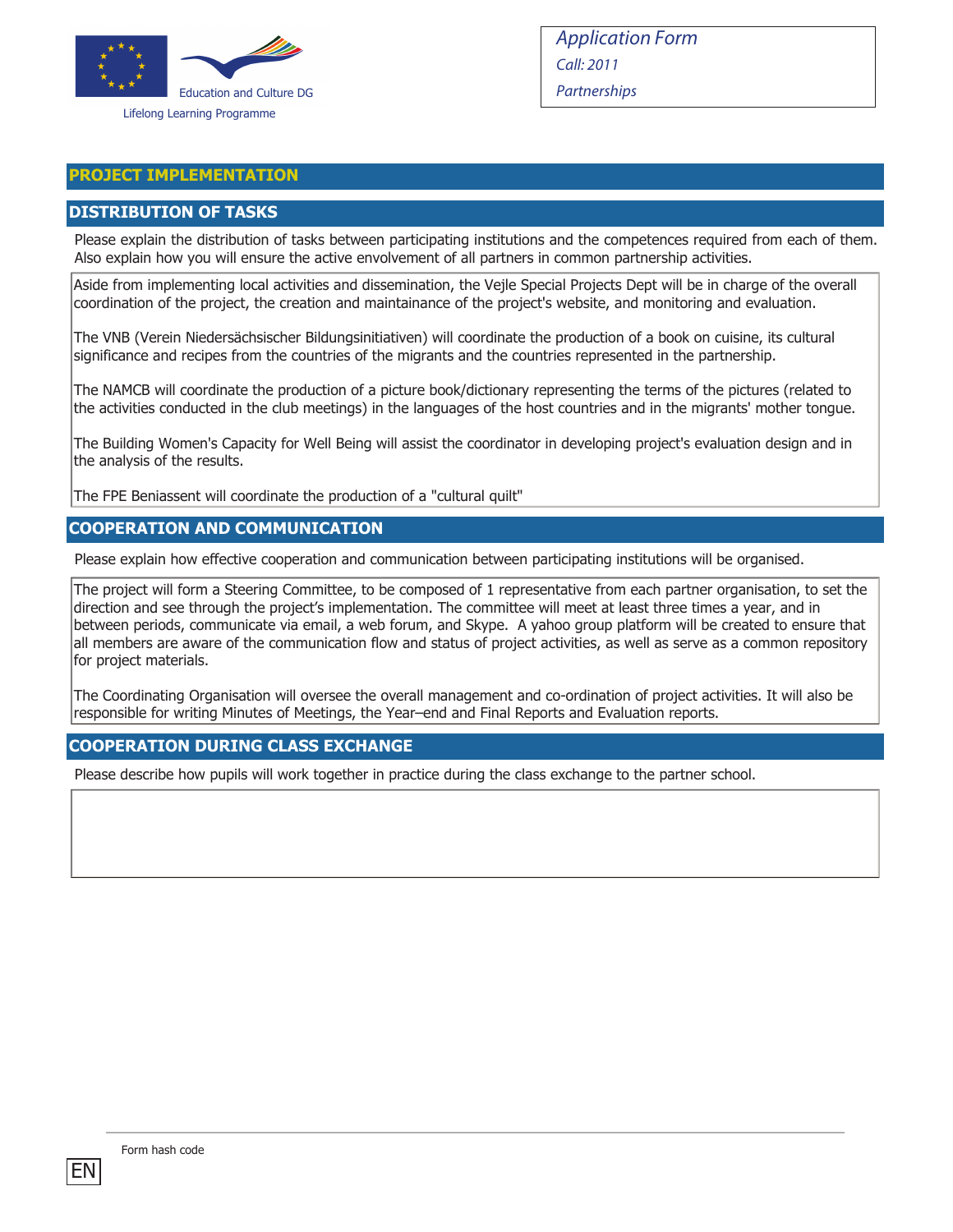

### **PARTICIPANTS' INVOLVEMENT**

If your partnership focuses mainly on pupil/learner/trainee involvement, please explain to what extent they will be involved in the planning, implementation and evaluation of project activities.

#### And/or

If your partnership mainly deals with pedagogical or management issues, please explain how all relevant staff will be actively involved in planning, implementation and evaluation of project activities.

The project activities are highly user-driven and the design of the project allows a great deal of input from participants. The participating women will be involved in the planning of the activities as they will decide for themselves what the content of the club evenings should be (within the areas of cooking and needlework/crafts).

The participants will also be involved in the evaluation of project activities. When all the activities are finished, the women will be asked to fill out questionnaires, and some of them will be asked to take part in focus discussions.

We will approach the evaluation in three ways. The first will be to establish a baseline position on for the women attending the workshops. This will be established through the use of a questionnaire that will then measure progression at mid point and at end of project. This aspect of the evaluation will measure any shifts in the defining or reframing of the proposed issues plus any shifts in individual and community behaviour. The second will be to collate numbers and types of referrals to the workshops. This will assist us to measure shifts in and levels of engagement. Finally we will establish a review process with our broader partnership organisations. We will present the findings of our process driven questionnaires and monitoring data for dissemination and consultation purposes. This will aid us to understand and influence shifts in behaviour amongst the women and for institutions and policy makers. The need to recognise the links between employability and integration will be of particular importance. Practice based learning will then be compiled into a final document for dissemination to a range of individuals and agencies drawn from partner networks and wider stakeholders.

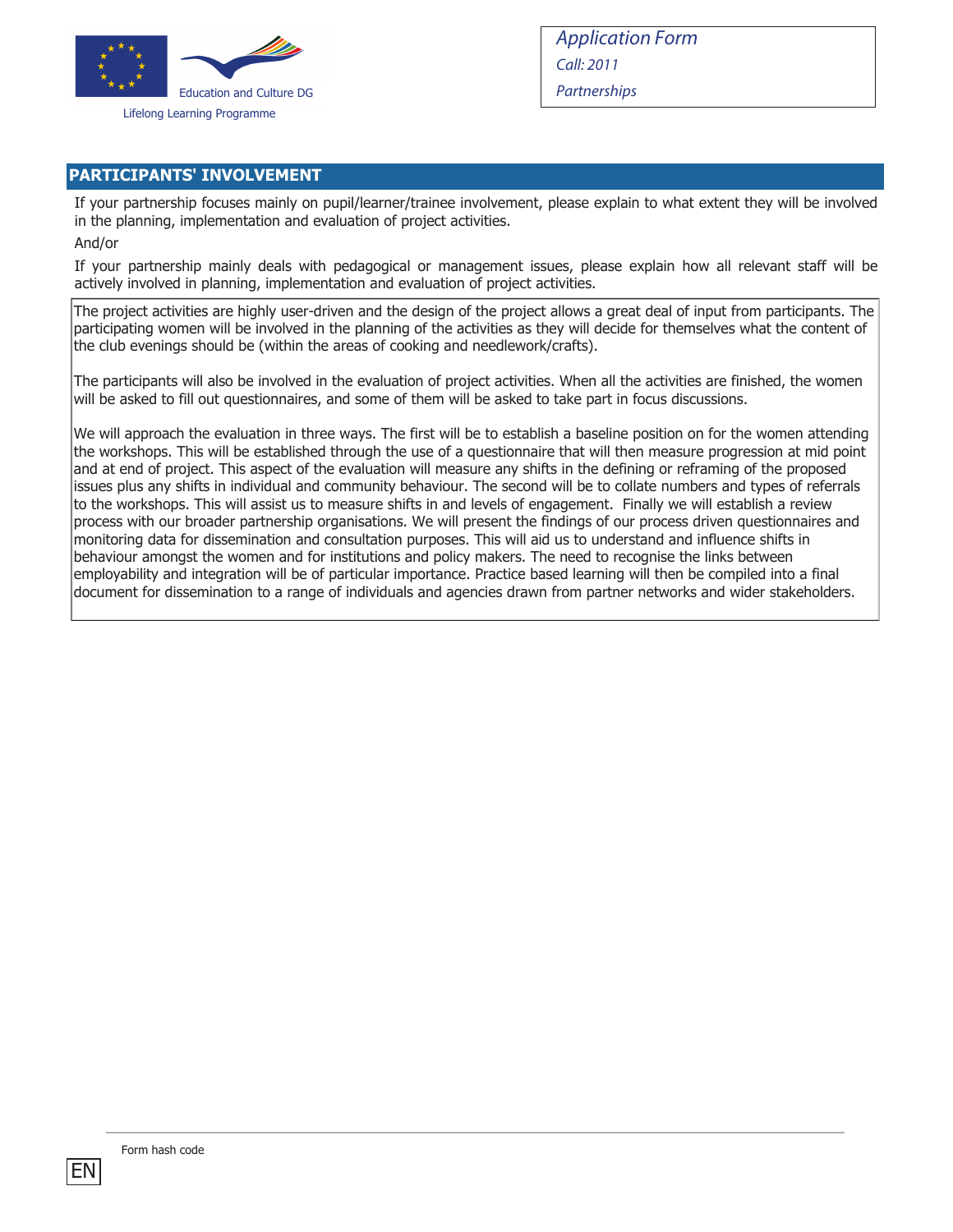

### **INTEGRATION INTO ONGOING ACTIVITIES**

If your partnership focuses mainly on pupil/learner involvement, please explain how the project will be integrated into the curriculum/learning activities of the participating pupil/learner/trainee in each of the participating organisations. And/or

If your partnership mainly deals with pedagogical or management issues, please explain how the project will be integrated into the ongoing activities of the participating organisations.

The project is a natural addition to the ongoing integration efforts of the Municipality of Vejle. The Municipality seeks to improve the integration of immigrants by providing them with relevant competencies (e.g. language training). The Jobcenter in Vejle (a department of the Municipality) also has activities aimed at enabling jobless migrants to enter the labour market.The method developed in the project will be continued by various departments and institutions dealing with social inclusion in the Municipality.

The VNB as a regional network of local adult education institutions cooperates permanently with local initiatives providing cultural exchange and language training, i.e. through "language cafés" in rural areas. The project idea will be presented to the participants of these workshops (both male and female) in the learning process to avoid gender misunderstandings. Apart from intercultural exchange, the workshops shall also provide loosening‐up exercises to prevent tension.

For the UK we will integrate informal learning based on integration activities into more formal employability activities, such as the curriculum for the new Work Clubs. Discussion based peer learning is a key driver for this new government initiative. We will also look at how this type of informal learning can influence broader psychological and social services delivered by the Refugee Centre. Findings from the project evaluation will be shared and discussed.

The project activities complement NAMCB's existing activity in the sphere of integration. It has carried out mainly volunteer campaigns and our future activities will extend our capacity for social assistance and integration.

Volunteering, and informal education (handicraft, cooking, cultural events, painting, language teaching) are key activities FPE Beniassent. The project activities and results will therefore become a natural part of their activities.

#### **EVALUATION**

How will you evaluate, during and after the partnership, whether the aims of the partnership have been met and the expected impact has been achieved?

Vejle Municipality will lead the evaluation and monitoring of the project. Evaluation will be done on the quality of partner cooperation and communication. A questionnaire will be developed for the partners to fill out every partner meeting. Monitoring and evaluation will be a constant agenda in partner meetings, discussing issues, and how unforeseen problems could be addressed. The project's method and prodcuts will also be evaluated using questionnaires and focus group discussions among the participants. An evaluation tool will be developed to measure both the quality of the partnership and the quality of the products and the project's impact.

We will approach the evaluation in three ways. The first will be to establish a baseline position on for the women attending the workshops. This will be established through the use of a questionnaire that will then measure progression at mid point and at end of project. This aspect of the evaluation will measure any shifts in the defining or reframing of the proposed issues plus any shifts in individual and community behaviour. The second will be to collate numbers and types of referrals to the workshops. This will assist us to measure shifts in and levels of engagement. Finally we will establish a review process with our broader partnership organisations. We will present the findings of our process driven questionnaires and monitoring data for dissemination and consultation purposes. This will aid us to understand and influence shifts in behaviour amongst the women and for institutions and policy makers. The need to recognise the links between employability and integration will be of particular importance. Practice based learning will then be compiled into a final document for dissemination to a range of individuals and agencies drawn from partner networks and wider stakeholders.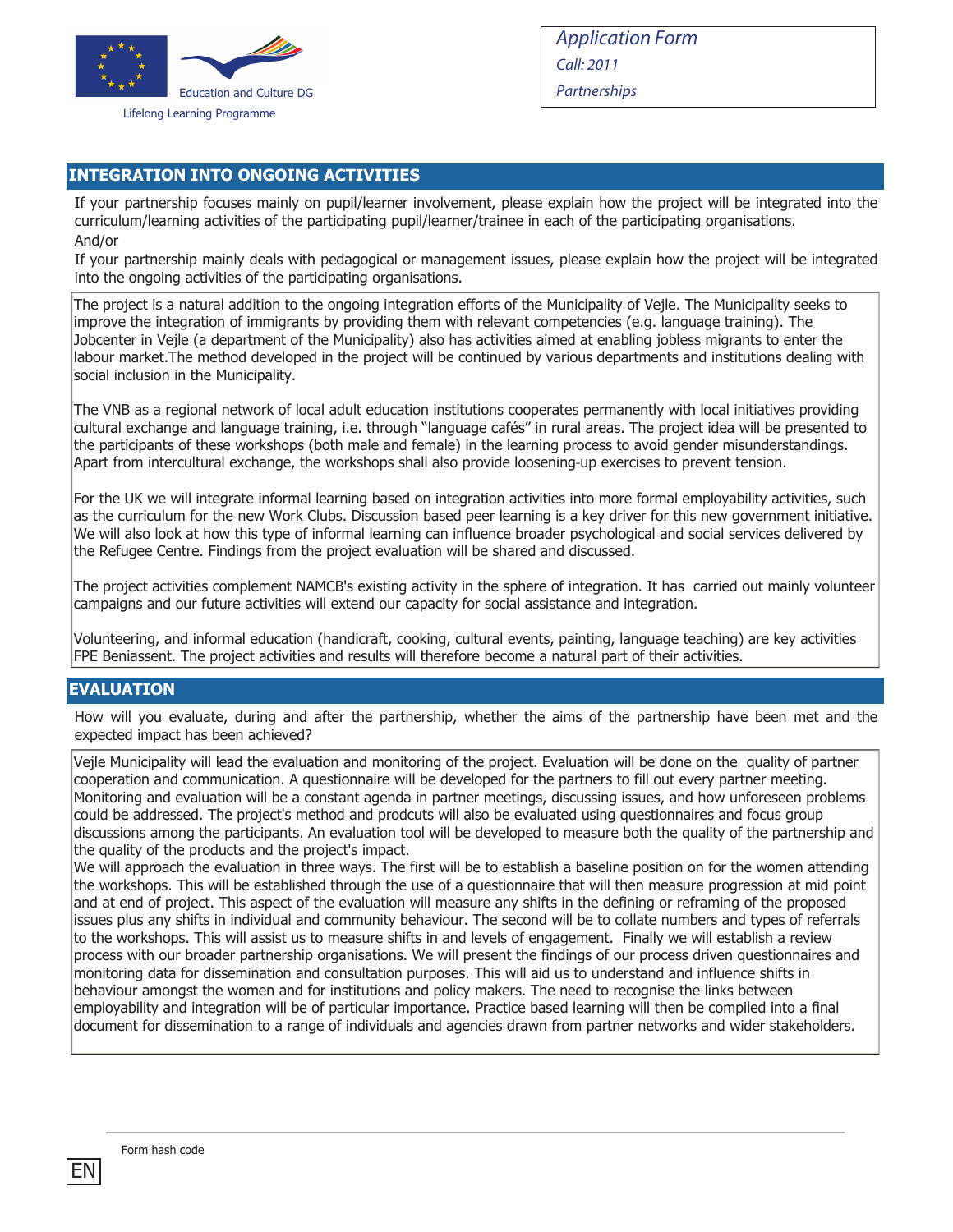

### **DISSEMINATION AND THE USE OF RESULTS**

How will you disseminate and use the results, experiences and, where applicable, products of the partnership?

- in the participating organisations?
- in the local communities?
- in the wider lifelong learning community?

The participating organisations will share their individual experiences with each other during the partner meetings. Information about the project will be posted on the partners' websites and newsletters. A project website will also be developed to strengthen the dissemination efforts. All partners will use their websites and newsletters to disseminate information to their partners and the general public. THey will also send articles to the local press, and encourage them to cover local activities (newspapers, tv, radio).

The experiences of the project will be disseminated at cultural events in the local communities where the tangible products of the projects also will be displayed. Addittionally, the projects intends to establish a "travelling team" consisting participants from all the partner countries that will visit the partner countries to present ther products of the club evenings.

The publication on food, its cultural significance and recipes will be disseminated to relevant stakeholders, and eventually can be downloaded from the project's website. The results and experiences of the project in general will be disseminated in the wider lifelong learning community by the partner institutions' participation in the National Agencies dissemination events.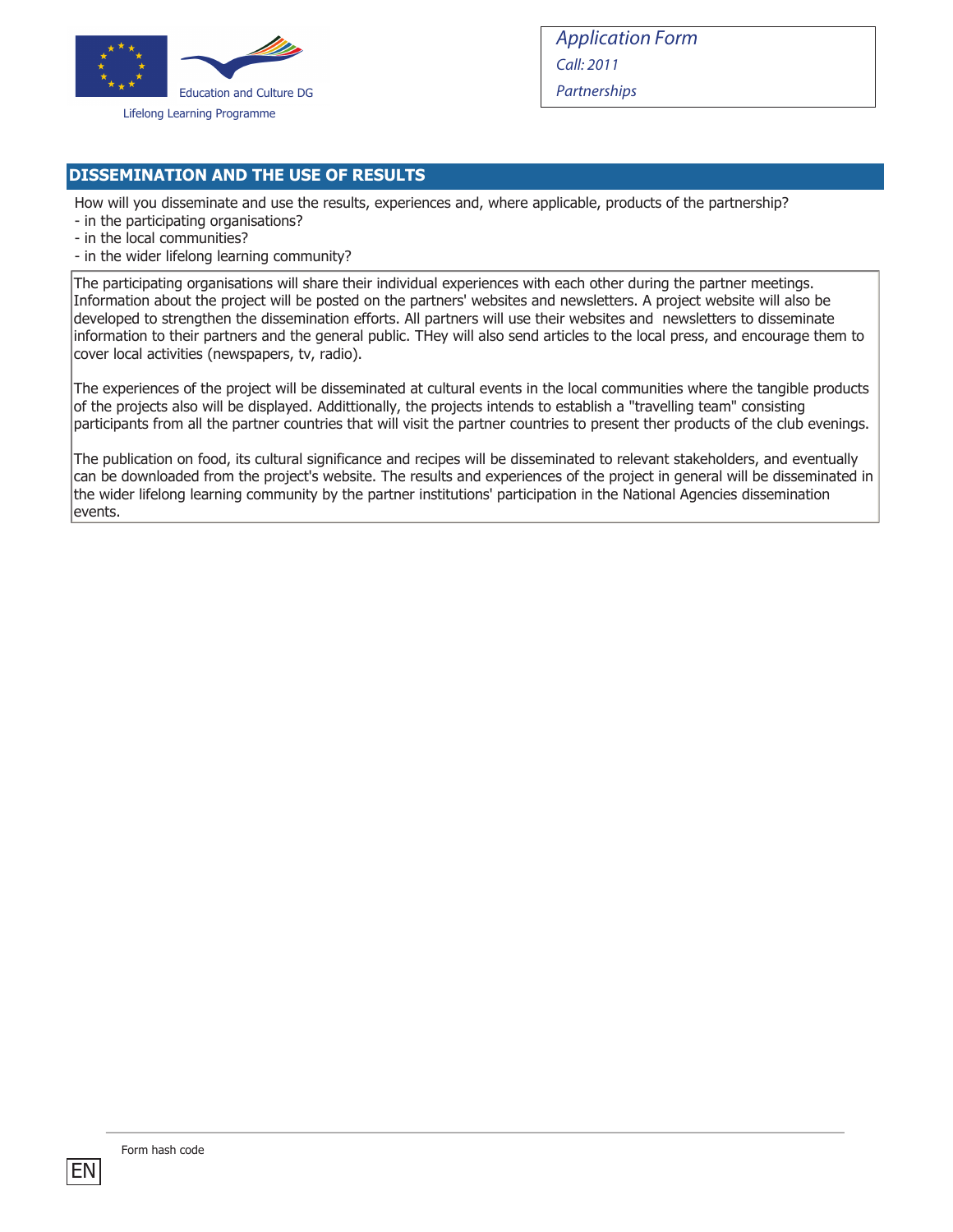

#### **PARTICIPANTS AND ACTIVITIES**

#### **PARTICIPANTS**

Please enter the details about the number of participants involved (persons taking part in Partnership activities, both local activities and/or mobility) in the partnership in each of the participating organisations.

| No. | Participating organisation                                     | Total number of pupils/<br>learners/trainees<br>A | Number of teachers/<br>trainers/staff<br>B | Total of participants<br>$A + B$ |
|-----|----------------------------------------------------------------|---------------------------------------------------|--------------------------------------------|----------------------------------|
|     | 1 Vejle Kommune                                                | 45                                                | 15                                         | 60                               |
|     | 2 Association of Social Rehabilitation                         | 70                                                | 25                                         | 95                               |
|     | Verein Niedersächsischer Bildungsinitiativen<br>le.V.          | 40                                                | 8                                          | 48                               |
|     | NATIONAL ASSOCIATION OF MUNICIPAL<br><b>CLERKS IN BULGARIA</b> | 20                                                | 12                                         | 32                               |
|     | 5 Building Women's Capacity for Well Being                     | 25                                                | 10 <sup>1</sup>                            | 35                               |
|     | 6 Associación D' Alumnes FPA Beniassent                        | 40                                                | 10                                         | 50                               |

#### **WORK PROGRAMME**

Please summarise in the table below the planned Partnership activities and mobilities for all institutions in the Partnership. Please present the activities for the 2-year lifetime of the partnership in a chronological order. The eligibility period of activities starts on 1 August 2011 and ends on 31 July 2013.

Please note that mobility activities can only take place between organisations receiving funding to participate in the Partnership, or to events organised by Lifelong Learning (or predecessor) Programme projects or networks. Mobility can be undertaken by staff and pupils/learners/trainees of the participating institutions and - in the case of mobility involving persons with special needs - accompanying persons such as parents, guardians or carers. What is counted as "a mobility" is one trip abroad by one person. Only transnational mobility (i.e. travel abroad) counts for the calculation of the minimum mobility numbers.

Please note: if an institution's mobility activities involve staff or pupils/learners/trainees with special needs, or travel to or from the Overseas Countries and Territories, its mobility activities during the partnership period may be reduced by up to 50% of the minimum mobility number for the grant amount in question, in order to take into account the higher costs involved. This reduction must be requested by the institution either before the signature of the grant agreement or during the grant agreement period and approved by the National Agency.

| No. | Description of mobilities and other activities | Destination country<br>(for mobilities only) | Approx.<br>start date | Partners involved |  |
|-----|------------------------------------------------|----------------------------------------------|-----------------------|-------------------|--|
|     | 1 Publicity and promotion                      |                                              | Sep. 2011             | IAII              |  |
|     | 2 Local activities (club evenings)             |                                              | Oct. 2011             | All               |  |
|     | 3 Preparation and development of website       |                                              | Oct. 2011             | All               |  |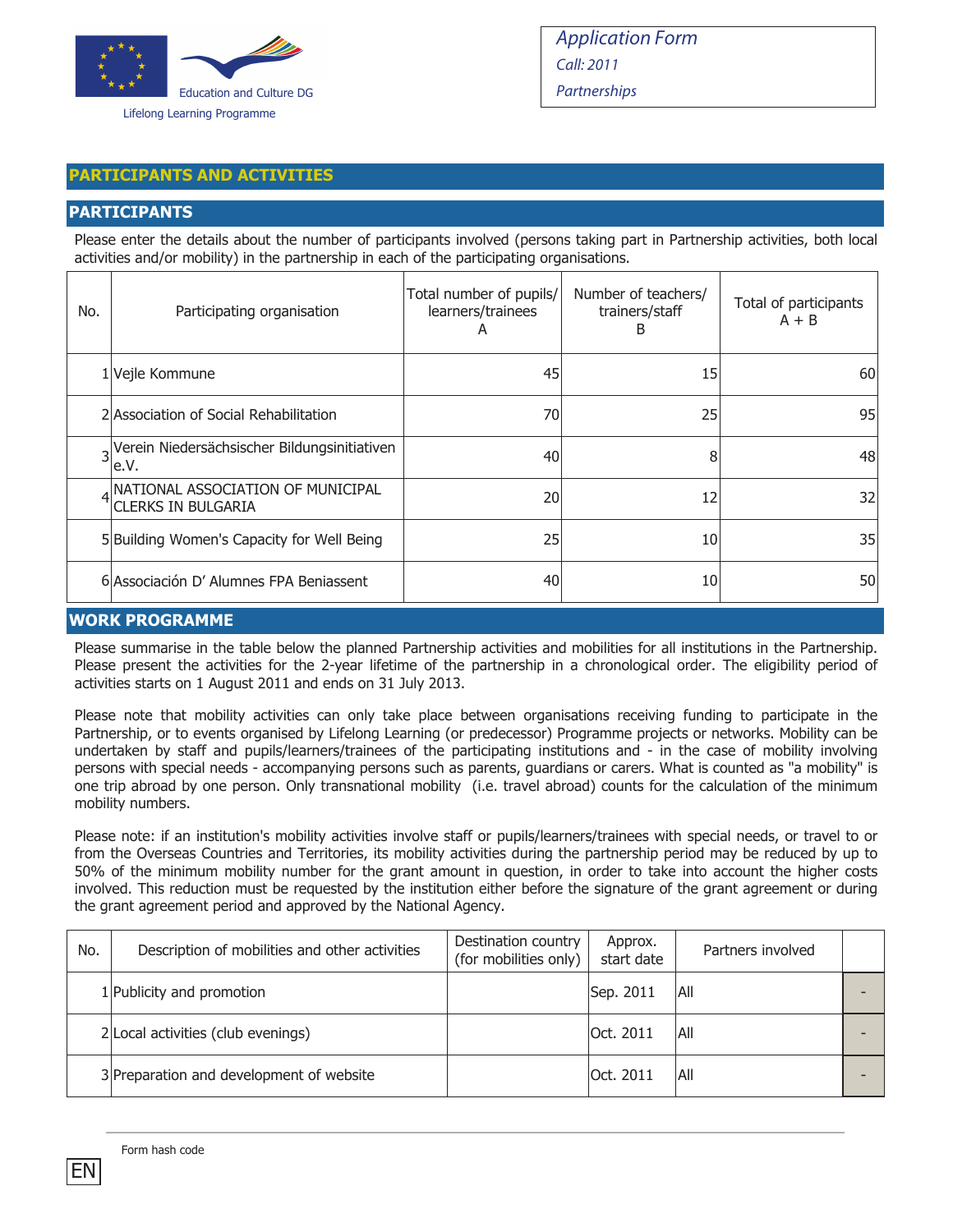

| No. | Description of mobilities and other activities  | Destination country<br>(for mobilities only) | Approx.<br>start date | Partners involved |  |  |  |  |
|-----|-------------------------------------------------|----------------------------------------------|-----------------------|-------------------|--|--|--|--|
|     | 4 Launch and update of website                  |                                              | Jan. 2012             | ldk               |  |  |  |  |
|     | 5 Partner meeting and cultural event            | <b>ES - SPAIN</b>                            | Feb. 2012             | All               |  |  |  |  |
|     | 6 Partner meeting and cultural event            | IBG - BULGARIA                               | May 2012              | All               |  |  |  |  |
|     | 7 Writing of 1st year report                    |                                              | Jul. 2012             | All               |  |  |  |  |
|     | 8 Partner meeting and cultural event            | <b>DE - GERMANY</b>                          | Sep. 2012             | All               |  |  |  |  |
|     | 9 Partner meeting and cultural event            | <b>TR - TURKEY</b>                           | Jan. 2013             | All               |  |  |  |  |
|     | 10 Preparation and production of final products |                                              | Jan. 2013             | All               |  |  |  |  |
|     | 11 Partner meeting and cultural event           | UK - UNITED KINGD(Apr. 2013                  |                       | All               |  |  |  |  |
|     | 12 Final meeting and cultural event             | DK - DENMARK                                 | <b>July 2013</b>      | All               |  |  |  |  |
|     | 13 Dissemination of results                     |                                              | July 2013             | All               |  |  |  |  |
|     | $\pm$                                           |                                              |                       |                   |  |  |  |  |

### **MOBILITIES**

Please enter the participation details for the mobilities. Note that, depending on the level of funding requested, the minimum permitted number of pupils taking part in a class exchange is 10 or 20, and these must form a single group and cannot be split between several exchanges.

| No. | Participating<br>organisations | Approx.<br>start date | From country | To country | $(minimum \mid learners/$<br>$10 \text{ days}$ | Duration   Nr. pupils/<br>trainees | Nr.<br>teachers/<br>trainers | Pupils' Age<br>Range |
|-----|--------------------------------|-----------------------|--------------|------------|------------------------------------------------|------------------------------------|------------------------------|----------------------|
|     |                                |                       |              |            |                                                |                                    |                              |                      |
|     |                                |                       |              |            |                                                |                                    |                              |                      |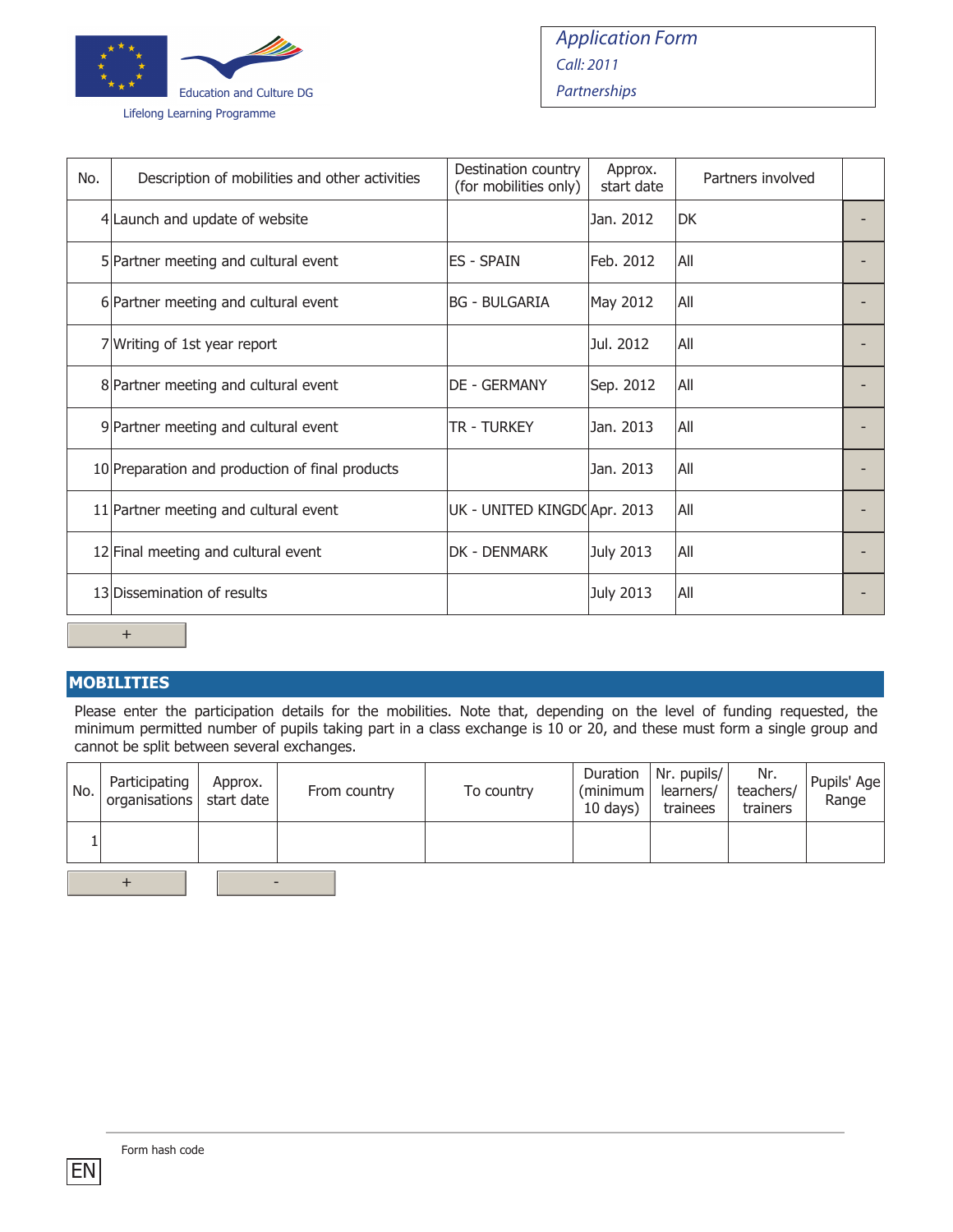

#### **REQUESTED EU FUNDING**

**Funding requested and estimated number of persons participating in mobility (per participating organisation)**

**For each of the participating organisations, please select the "Partnership type" that best corresponds to your partnership work plan for the whole 2 year duration. Please note that each type is linked to a minimum number of mobilities to be carried out during the grant agreement period – these minimum numbers have to be respected when entering the numbers of planned pupil/learner/trainee and staff mobility into the table. The grant amounts for each Partnership type are defined at national level and they can vary from one country to another. Please make sure that, for each of the participating institutions, you have selected the grant amounts applicable in the country and for the programme in question.**

Please note: if an institution's mobility activities involve staff or pupils/learners/trainees with special needs, or travel to or from the Overseas Countries and Territories, its mobility activities during the partnership period may be reduced by up to 50% of the minimum mobility number for the grant amount in question, in order to take into account the higher costs involved. This reduction must be requested by the institution either before the signature of the grant agreement or during the grant agreement period and approved by the National Agency.

| No. | Participating<br>organisation                                                                         | National Agency<br>of the<br>organisation | Partnership type | No. of planned<br>outgoing<br>mobilities<br>(pupils/learners/<br>trainees) | No. of planned<br>outgoing<br>mobilities (staff<br>- including<br>accompanying<br>persons) | Total no. of<br>planned<br>outgoing<br>mobilities | Grant amount<br>requested $(\epsilon)$ |
|-----|-------------------------------------------------------------------------------------------------------|-------------------------------------------|------------------|----------------------------------------------------------------------------|--------------------------------------------------------------------------------------------|---------------------------------------------------|----------------------------------------|
|     | 1 Vejle Kommune                                                                                       | DK1 LLP (Danish GRU-24M                   |                  | 16                                                                         | 8                                                                                          | 24                                                | 24 500.00 €                            |
|     | Association of<br>2Social<br>Rehabilitation                                                           | TR1 LLP (CEUEY GRU-12M                    |                  | 6                                                                          | 6                                                                                          | 12                                                | 16 500.00 €                            |
| 3 r | Verein<br>Niedersächsische<br>Bildungsinitiative<br> n e.V.                                           | DE2 LLP-Leo-GruGRU-12M                    |                  | 10                                                                         | 8                                                                                          | 18                                                | 18 000.00 €                            |
|     | <b>NATIONAL</b><br><b>ASSOCIATION</b><br><b>4 OF MUNICIPAL</b><br><b>CLERKS IN</b><br><b>BULGARIA</b> | BG1 LLP (HRDC) GRU-24M                    |                  | 16                                                                         | 8                                                                                          | 24                                                | 23 000.00 €                            |
| 5   | <b>Building</b><br>Women's<br>Capacity for Well<br><b>Being</b>                                       | UK2 LLP-Leo-GruGRU-24M                    |                  | 16                                                                         | 8                                                                                          | 24                                                | 25 000.00 €                            |
|     | Associación D'<br>6 Alumnes FPA<br>Beniassent                                                         | ES1 LLP (OAPEE)GRU-24M                    |                  | 16                                                                         | 8                                                                                          | 24                                                | 20 000.00 €                            |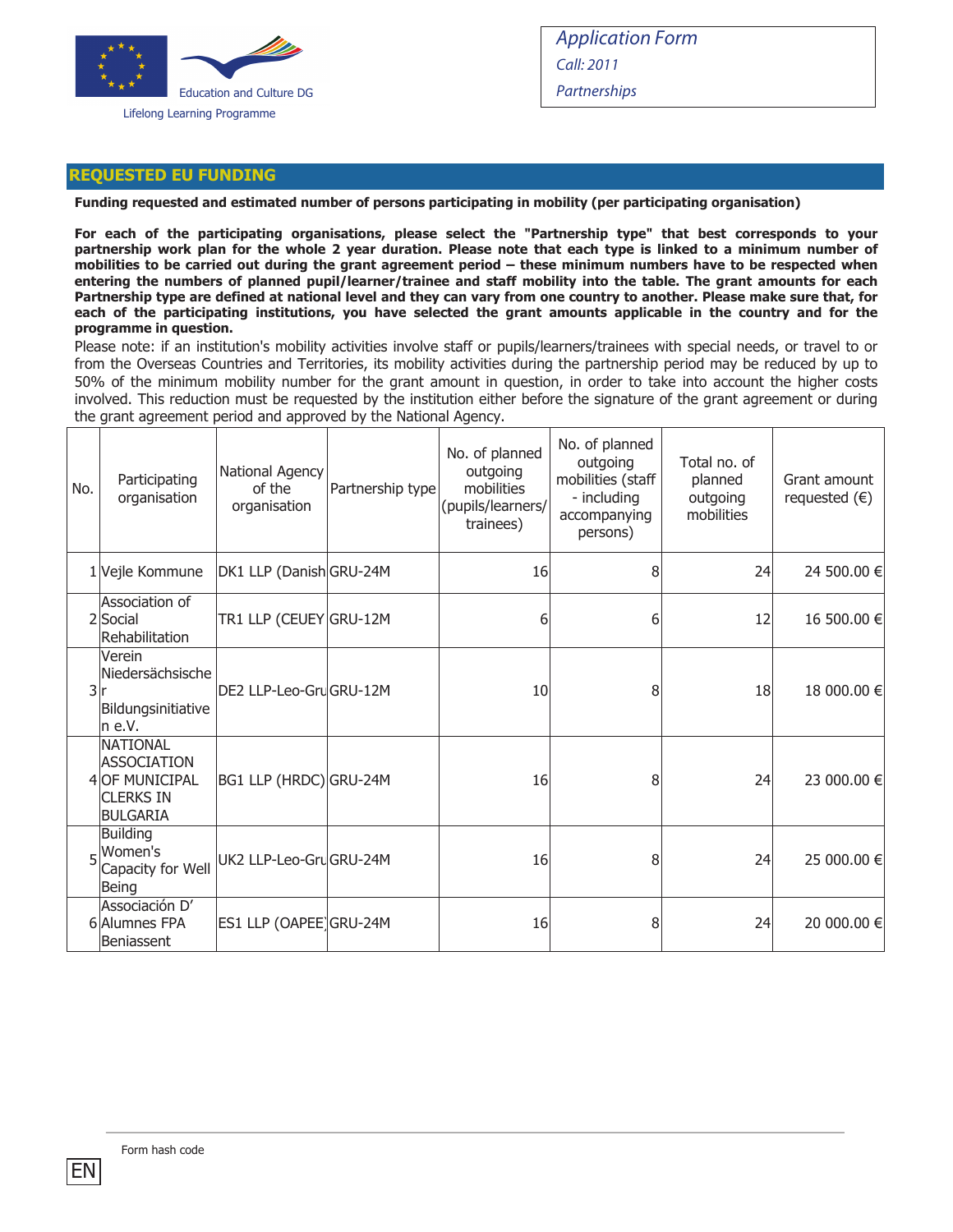

#### **CHECKLIST**

#### **Before sending in your application form to the National Agency, please make sure that it fulfils the requirements listed below.**

- $\Box$  The application form fulfils all the eligibility criteria for this activity as set out in the Call for Proposals.
- $\Box$  The application form fulfils the application procedures and has been submitted respecting the closing dates set out in the Call for Proposals.
- $\Box$  The form has been completed jointly by the whole partnership and all partners have received a copy.
- $\Box$  All relevant fields in the form have been completed in full.
- $\Box$  The Work Programme contains planned mobility activities of each institution in the partnership and the requested EU funding table contains grant requests in euro for each partner.
- $\Box$  The form has been completed using the communication language of the partnership (this must be one of the official languages of the EU).
- $\Box$  The partnership consists of organisations located in at least three of the countries participating in the Lifelong Learning Programme.The eligible countries are the 27 Member States of the European Union, Norway, Liechtenstein, Iceland, Turkey, and Croatia.
- $\Box$  At least one participating organisation is located in a Member State of the European Union at the starting date of the partnership.
- $\Box$  Each participating organisation has checked with the National Agency in its country that it is eligible to participate in a Comenius/Leonardo/Grundtvig Partnership.
- $\Box$  The copy submitted to each National Agency bears the original signature of the person authorised to enter into legally binding commitments on behalf of the applicant organisation concerned (or a person duly authorised by the legal representative) as well as the original stamp of this institution (if applicable).
- $\Box$  Each participating organisation has fulfilled its contractual obligations in relation to any earlier grants received from the National Agencies concerned.
- $\Box$  Each participating organisation has checked with its National Agency whether there are any national eligibility criteria and/ or national priorities and whether the National Agency requires any additional information to be submitted in support of the application.

Please note: It is strongly recommended to indicate in the partnership application which of the partners volunteer to act as replacement coordinators, should the original coordinator be rejected in the selection procedure. Please tick the relevant box for each partner who wishes to volunteer - if needed, replacement coordinators will be taken in the order they appear in the form. Please indicate as many replacement coordinators as possible.

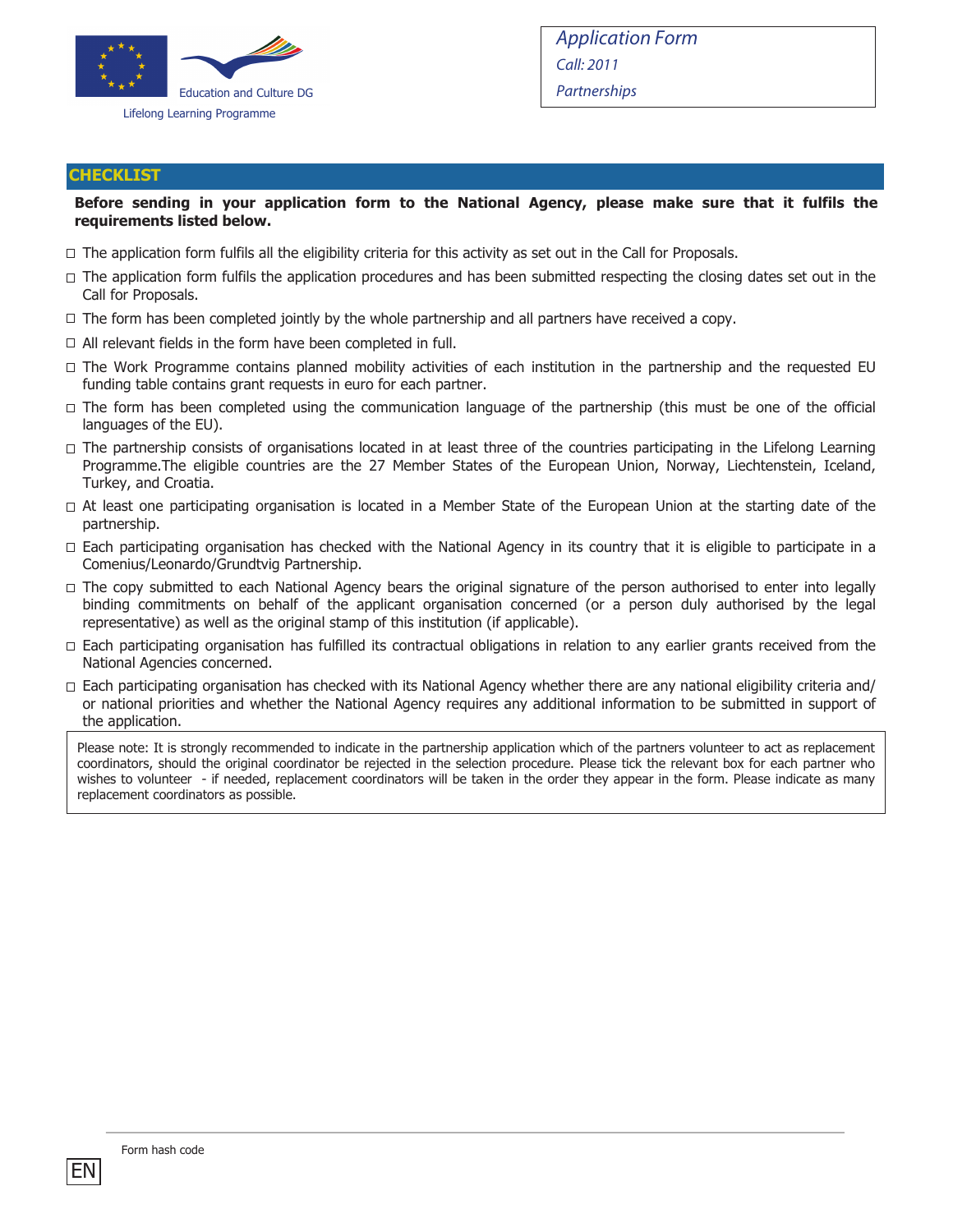

#### Lifelong Learning Programme

Application Form Call: 2011 **Partnerships** 

#### **DATA PROTECTION NOTICE**

#### **PROTECTION OF PERSONAL DATA**

The grant application will be processed by computer. All personal data (such as names, addresses, CVs, etc.) will be processed in accordance with Regulation (EC) No 45/2001 of the European Parliament and of the Council of 18 December 2000 on the protection of individuals with regard to the processing of personal data by the Community institutions and bodies and on the free movement of such data. Information provided by the applicants necessary in order to assess their grant application will be processed solely for that purpose by the department responsible for the programme concerned. On the applicant's request, personal data may be sent to the applicant to be corrected or completed. Any question relating to these data, should be addressed to the appropriate Agency to which the form must be submitted. Beneficiaries may lodge a complaint against the processing of their personal data with the European Data Protection Supervisor at anytime.

http://www.edps.europa.eu/

#### **DECLARATION OF HONOUR**

**To be signed by the person legally authorised to enter into legally binding commitments on behalf of the applicant organisation.** 

#### **I, the undersigned,**

Request from my National Agency a grant for my organisation as set out in section BUDGET of this application form.

Request from my National Agency a grant for the activities applied for in this application form.

#### **Declare that:**

- All information contained in this application, is correct to the best of my knowledge.
- The organisation I represent has the adequate legal capacity to participate in the call for proposals.
- EITHER

The organisation I represent has financial and operational capacity to complete the proposed action or work programme

#### OR

The organisation I represent is considered to be a "public body" in the terms defined within the Call and can provide proof, if requested of this status, namely: It provides learning opportunities and

- Either (a) at least 50% of its annual revenues over the last two years have been received from public sources;
- Or (b) it is controlled by public bodies or their representatives

I am authorised by my organisation to sign Community grant agreements on its behalf.

#### **Certify that:**

The organisation I represent:

- is not bankrupt, being wound up, or having its affairs administered by the courts, has not entered into an arrangement with creditors, has not suspended business activities, is not the subject of proceedings concerning those matters, nor is it in any analogous situation arising from a similar procedure provided for in national legislation or regulations;
- has not been convicted of an offence concerning its professional conduct by a judgment which has the force of 'res judicata';
- has not been guilty of grave professional misconduct proven by any means which the National Agency can justify;
- has fulfilled its obligations relating to the payment of social security contributions or the payment of taxes in accordance with the legal provisions of the country in which it is established or those of the country where the grant agreement is to be performed;
- has not been the subject of a judgment which has the force of 'res judicata' for fraud, corruption, involvement in a criminal organisation or any other illegal activity detrimental to the Communities' financial interests;
- it is not currently subject to an administrative penalty referred to in Article 96(1) of the Financial Regulation (Council Regulation 1605/2002 of 25/06/02, as amended).

#### **Acknowledge that:**

The organisation I represent will not be awarded a grant if it finds itself, at the time of the grant award procedure, in contradiction with any of the statements certified above, or in the following situations:

- subject to a conflict of interest (for family, personal or political reason or through national, economic or any other interest shared with an organisation or an individual directly or indirectly involved in the grant award procedure);
- guilty of misrepresentation in supplying the information required by the National Agency as a condition of participation in the grant award procedure or has failed to supply this information.

In the event of this application being approved, the National Agency has the right to publish the name and address of this organisation, the subject of the grant and the amount awarded and the rate of funding.

#### **I acknowledge that administrative and financial penalties may be imposed on the organisation I represent if it is guilty of misrepresentation or is found to have seriously failed to meet its contractual obligations under a previous contract or grant award procedure.**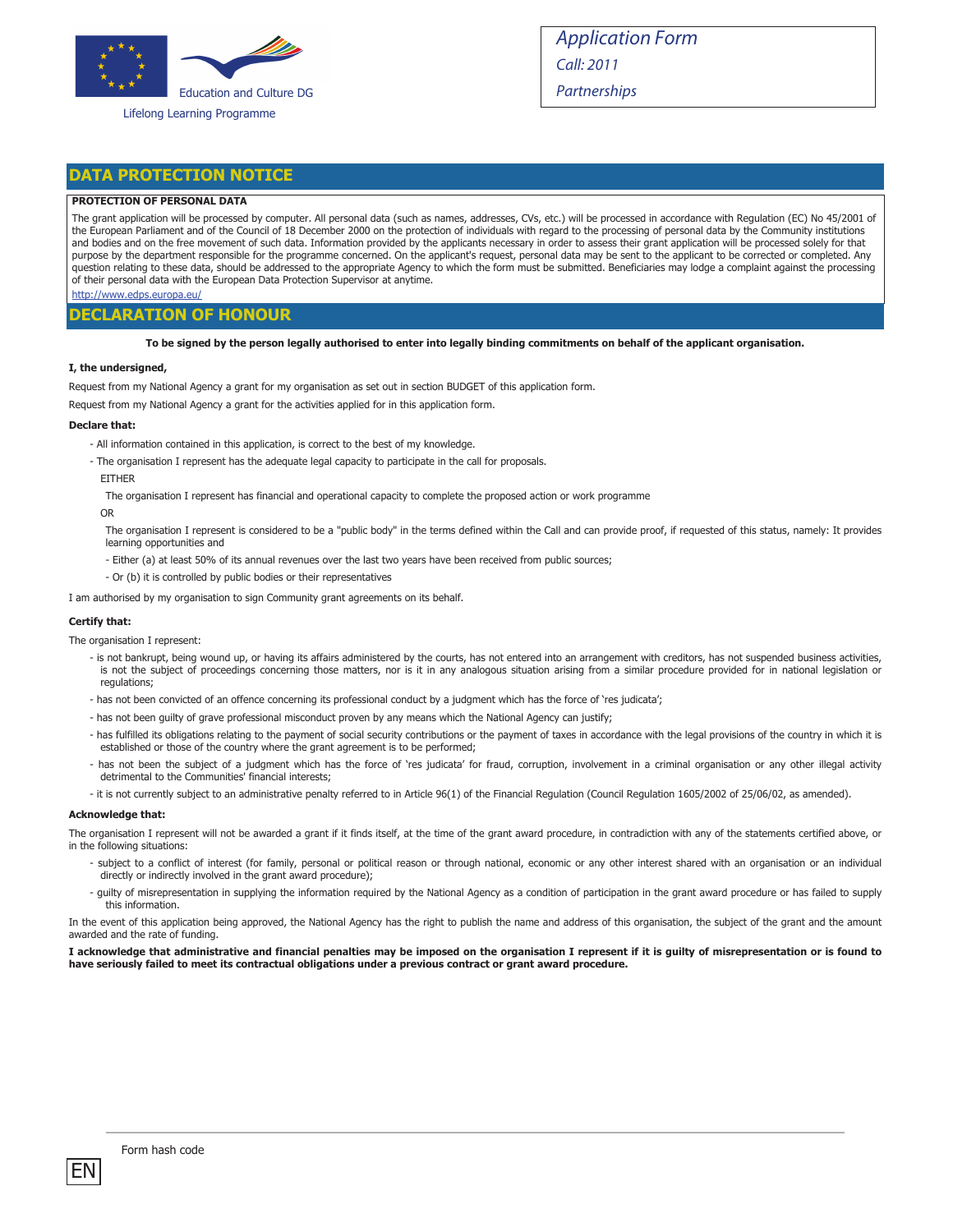

# **SIGNATURE**

#### SIGNATURE

|                                                                       | I, the undersigned, certify that the information contained in this Application Form is correct to the best of my knowledge. |  |  |  |  |
|-----------------------------------------------------------------------|-----------------------------------------------------------------------------------------------------------------------------|--|--|--|--|
| Institution (Full legal name):                                        |                                                                                                                             |  |  |  |  |
| Place:                                                                | Date:                                                                                                                       |  |  |  |  |
| Name:                                                                 |                                                                                                                             |  |  |  |  |
| Position:                                                             |                                                                                                                             |  |  |  |  |
| Name of the applicant organisation:                                   |                                                                                                                             |  |  |  |  |
| Signature:                                                            |                                                                                                                             |  |  |  |  |
| National ID number of the signing person (if<br>requested by the NA): |                                                                                                                             |  |  |  |  |
| Stamp (if applicable):                                                |                                                                                                                             |  |  |  |  |
|                                                                       |                                                                                                                             |  |  |  |  |